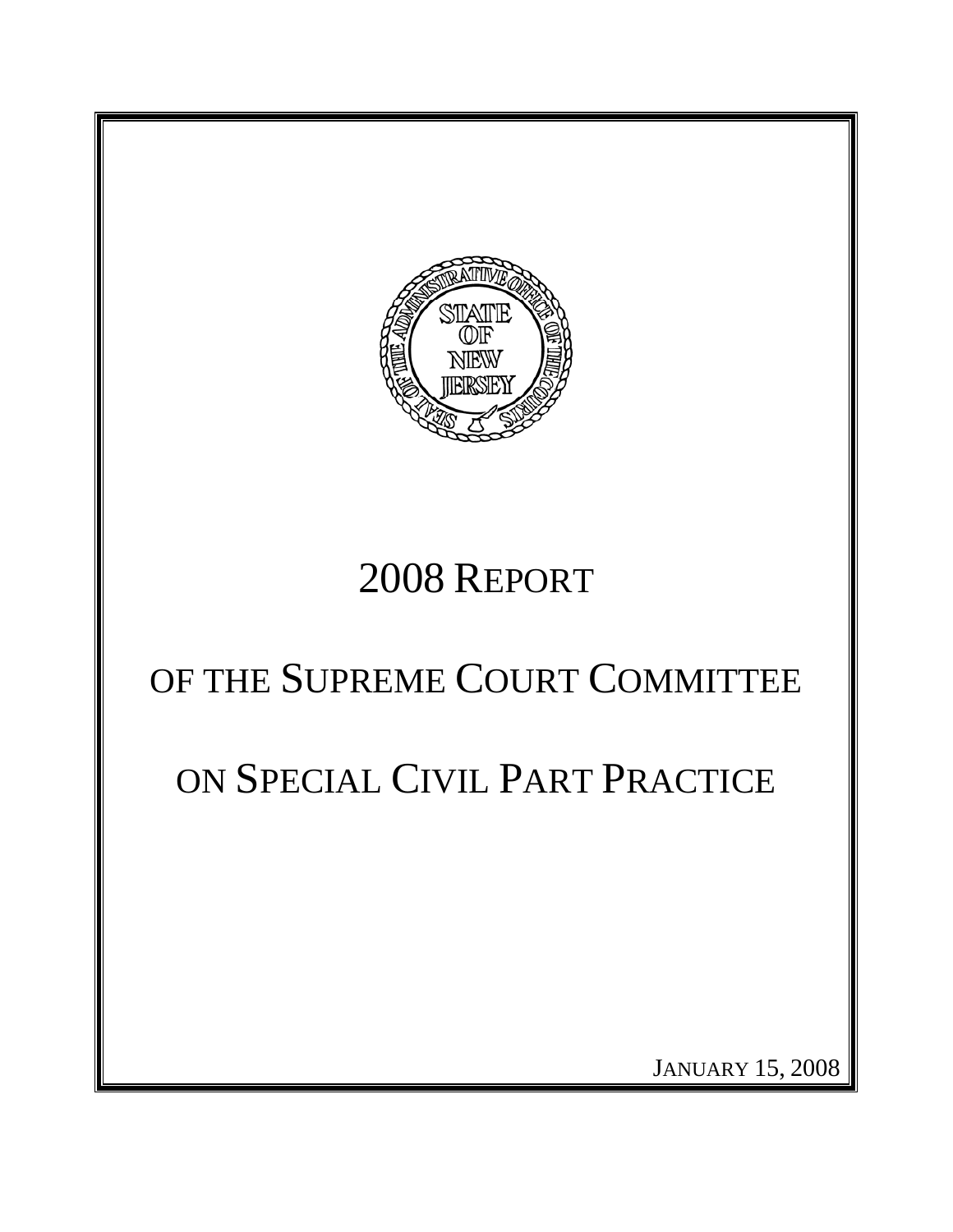# **TABLE OF CONTENTS**

| I. |                | RULE AMENDMENTS RECOMMENDED FOR ADOPTION  1                                                                                                  |
|----|----------------|----------------------------------------------------------------------------------------------------------------------------------------------|
|    | A.             | Proposed Amendments to Rules 4:59-1(a) and 6:1-1(e) and $(g)$ –<br><b>Special Civil Part Officers Not to Execute Civil Part Writs Except</b> |
|    | <b>B.</b>      | Proposed Amendments to Rules and Appendices to Implement the                                                                                 |
|    |                | 1.<br>Proposed Amendment to $R$ . 6:3-4 – Summary Actions Between Landlord                                                                   |
|    |                | 2.<br>Proposed Appendix XI-X. Verified Complaint - Nonpayment of Rent                                                                        |
|    |                | 3.                                                                                                                                           |
|    | $\mathbf{C}$ . | Proposed Amendment to R. 6:5-1 - Application of R.4:38                                                                                       |
|    | D.             | Proposed Amendment to $R$ . 6:6-3(d) – Time for Entry of Default<br>.26                                                                      |
|    | E.             | Proposed Amendment to $R$ . 6:10 – Representation in Summary                                                                                 |
| П. |                | RULE AMENDMENTS CONSIDERED AND REJECTED30                                                                                                    |
|    | A.             | Rejected Amendments to $R$ . 6:3-1 – Applicability of Part IV Rules 30                                                                       |
|    | <b>B.</b>      |                                                                                                                                              |
|    | $\mathbf{C}$ . | Proposed Amendments to $R$ . 6:6-1 – Applicability of Part IV<br>.33                                                                         |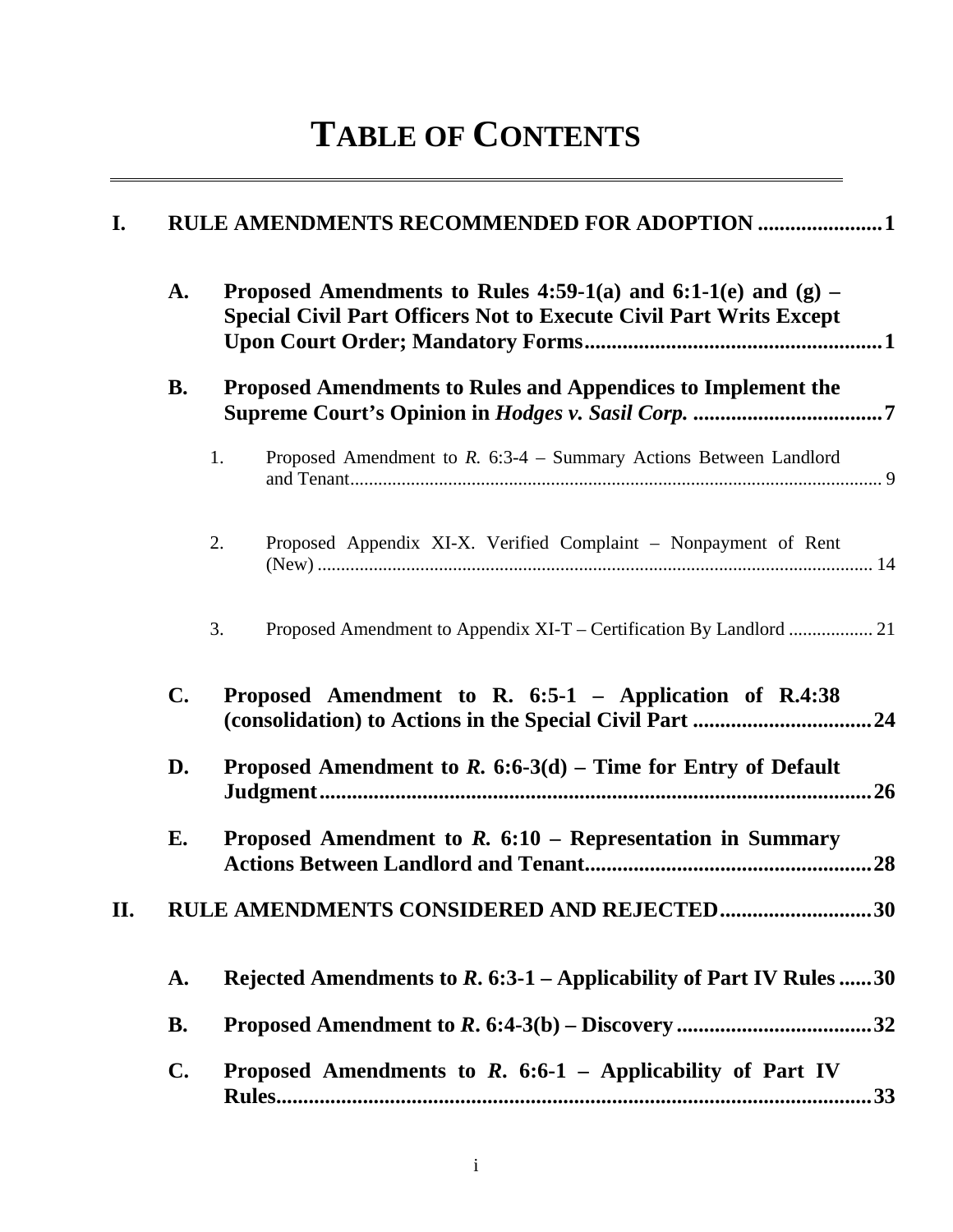|     | D.             | Proposed Amendment to $R. 6:6-3(b)$ – Entry of Default Judgment                                                     |
|-----|----------------|---------------------------------------------------------------------------------------------------------------------|
|     | E.             | Proposed Amendment to $R$ . 6:6-3(e) – Notice of Entry of                                                           |
|     | F.             | Proposed Amendment to $R.$ 6:6-6(a) - Post-Judgment Levy<br>Exemption Claims and Applications for Relief in Tenancy |
| Ш.  |                |                                                                                                                     |
| IV. |                |                                                                                                                     |
| V.  |                |                                                                                                                     |
|     | A.             | Use of Credit Cards to Pay Fees and Post Deposits39                                                                 |
|     | <b>B.</b>      | Proposed Amendment to R. 6:1-2 – Monetary Limits Increase 40                                                        |
|     | $\mathbf{C}$ . | Proposed Amendment to $R$ . 6:2-3(b) – Service of Original Process                                                  |
|     | D.             | Proposed Amendments to $R$ . 6:7-1 and Appendix XI-H $-$                                                            |
| VI. |                |                                                                                                                     |
|     |                | APPENDIX - INTERIM IMPLEMENTATION OF HODGES V. SASIL                                                                |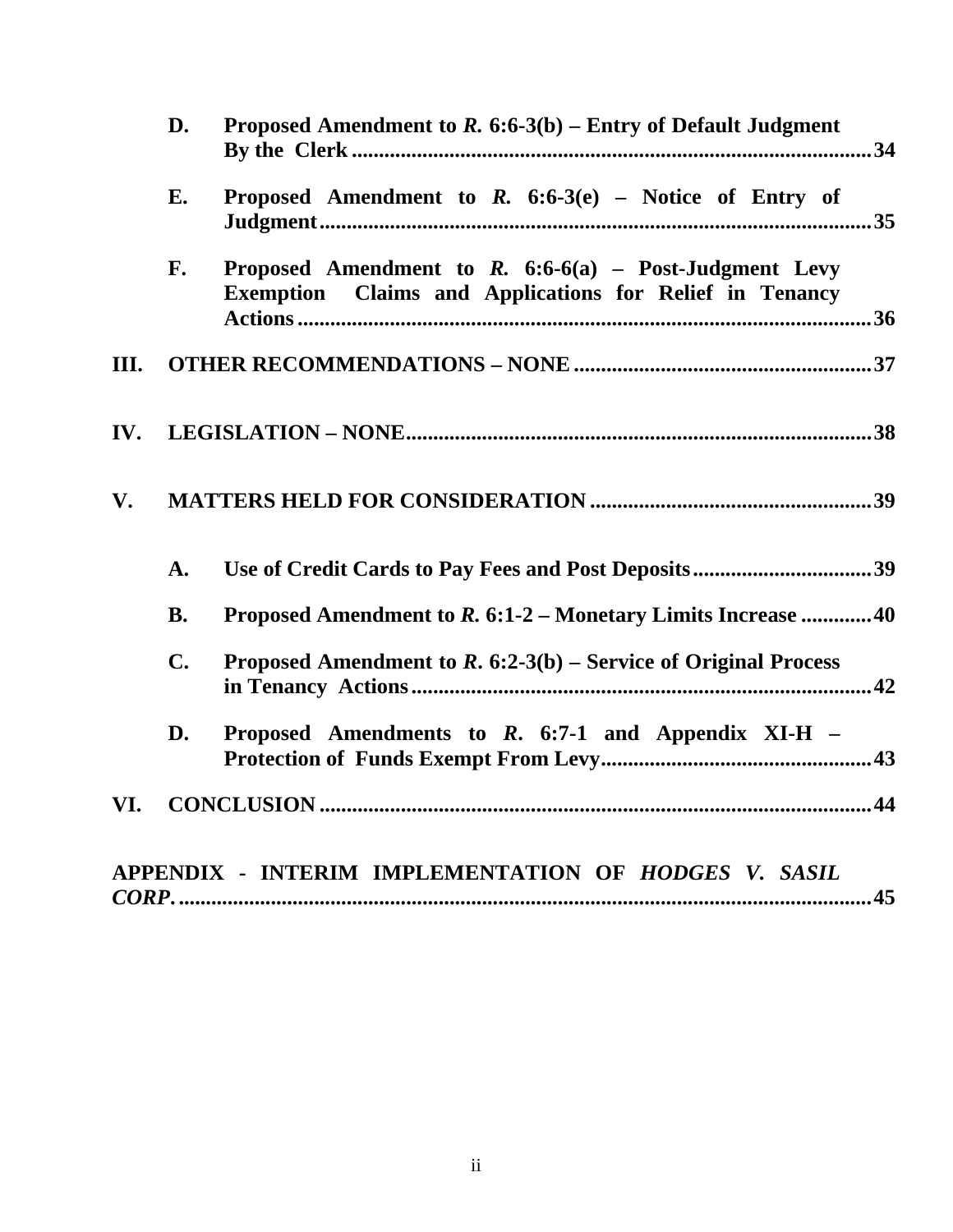#### **I. RULE AMENDMENTS RECOMMENDED FOR ADOPTION**

# **A. Proposed Amendments to Rules 4:59-1(a) and 6:1-1(e) and (g) – Special Civil Part Officers Not to Execute Civil Part Writs Except Upon Court Order; Mandatory Forms**

The Administrative Office of the Courts (AOC) and the Committee have been advised that some attorneys are directing writs of execution issued out of the Civil Part of the Superior Court, Law Division to Special Civil Part Officers. The Civil Practice Division of the AOC has taken the position that this can only happen when specifically ordered by a judge, as provided in *R.* 4:59-1(a), and that when such an order is entered it should address the question of the Court Officer's fees.

The reasoning behind this conclusion begins with the relevant legislative provisions. The Legislature contemplates that writs issued by the Civil Part are to be served by the sheriff and that writs issued by the Special Civil Part are to be served by Special Civil Part Officers, unless none are available, in which case they are to be served by the sheriff. *See*, *N.J.S.A.* 2B:6-3.

The Court Rules are more specific in allocating responsibility for serving writs issued by the Civil and the Special Civil Parts of the Law Division. An introductory provision to Part VI of the Court Rules, which pertain to the Special Civil Part, provides in *R*. 6:1-1(e) that "Officers of the Special Civil Part shall serve process in accordance with *R*. 6:2-3 and enforce judgments in accordance with *R*. 6:7." By way of contrast, *R*. 4:59-1(a), which pertains to writs issued by the Civil Part of the Law Division, provides that "Unless the court otherwise orders, every writ of execution shall be directed to a sheriff ..." Further, Appendices XII-D and XII-E to the rules, which are Civil Part forms for the writ of execution and writ of wage execution, respectively, are directed to the sheriff of a particular county.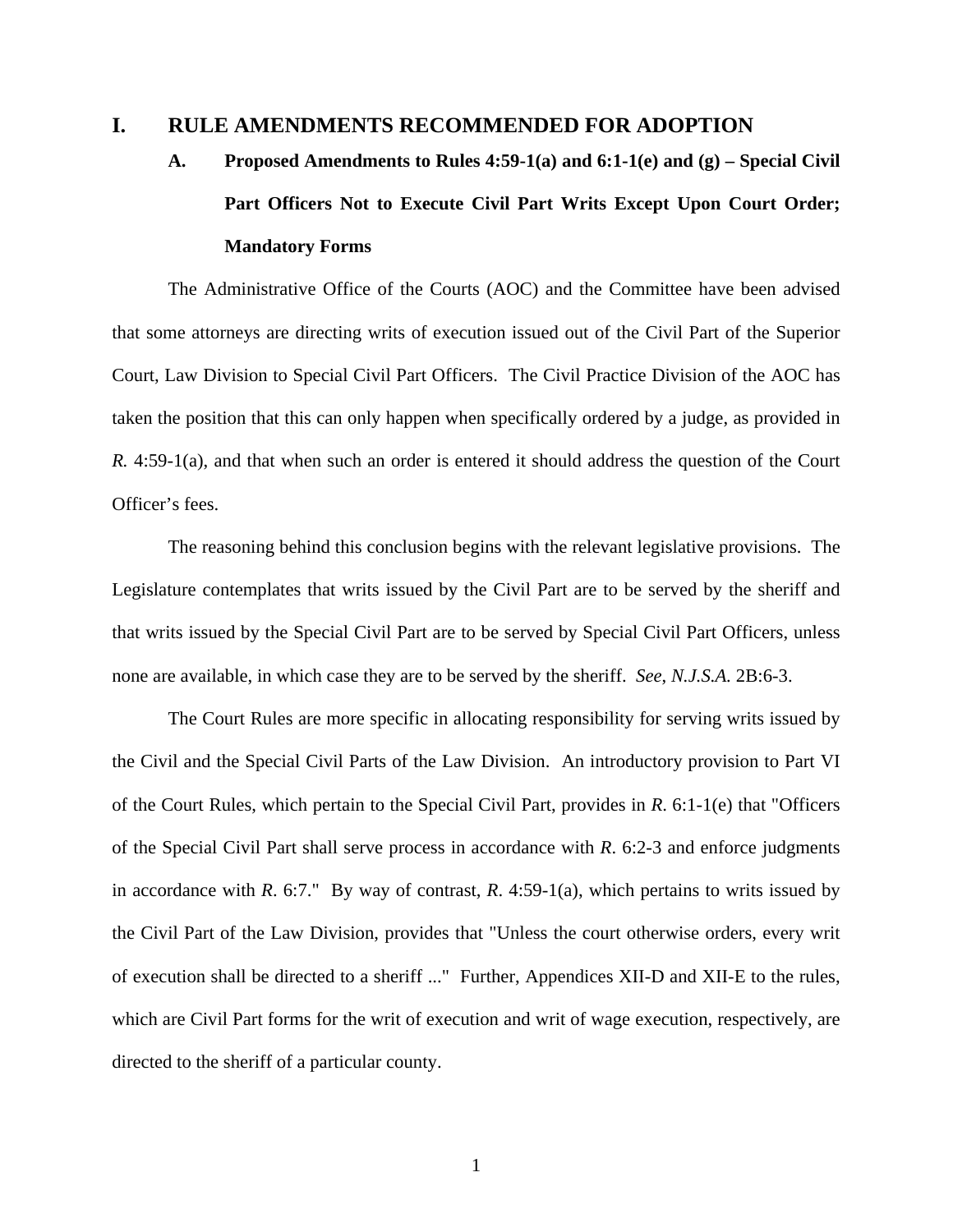Writs and court orders are, of course, two different things. A writ can be issued by either the court or the clerk, pursuant to *Rules* 1:6-8 and 4:59-1(a), but an order can only be issued by a judge. In the case of a wage execution, the writ is issued by the clerk pursuant to a court order that, according to *N.J.S.A.* 2A:17-50, must be signed by the judge. In Special Civil Part wage executions the order and writ have been combined into one document that is signed by both the judge and clerk. *See* Appendix XI-J.

Beyond this it should be noted that Administrative Directive #02-07, which governs the Judiciary's relationship with the Special Civil Part Officers and describes them as those individuals who serve the initial and post-judgment process issued by that court, states in paragraph V. that "Special Civil Part Officers ... shall not hold any position or employment in private business or engage in other gainful pursuit except as permitted by the Civil Presiding Judge in writing."

In short, the scheme of the relevant statutory provisions, court rules and administrative directives is understood by all who engage in civil practice and work in the courts as allocating responsibility for executing Civil Part writs to the sheriff, or, in exceptional circumstances, to some individual specifically appointed for that purpose by order of the court. If that individual happens to be a Special Civil Part Officer, the order must address the matter of the Officer's fees because no one involved in formulating this structure envisioned Special Civil Part Officers taking their statutory 10% percent of million dollar judgments pursuant to *N.J.S.A.* 22A:2-37.2.

The Committee of Special Civil Part Supervising Judges and the Conference of Civil Presiding Judges concur in the AOC's view, but have recommended that it be emphasized by amending the rules to specifically address the assignment of Civil Part writs to Special Civil Part Officers and to require that any such order must come from the Civil Presiding Judge, in keeping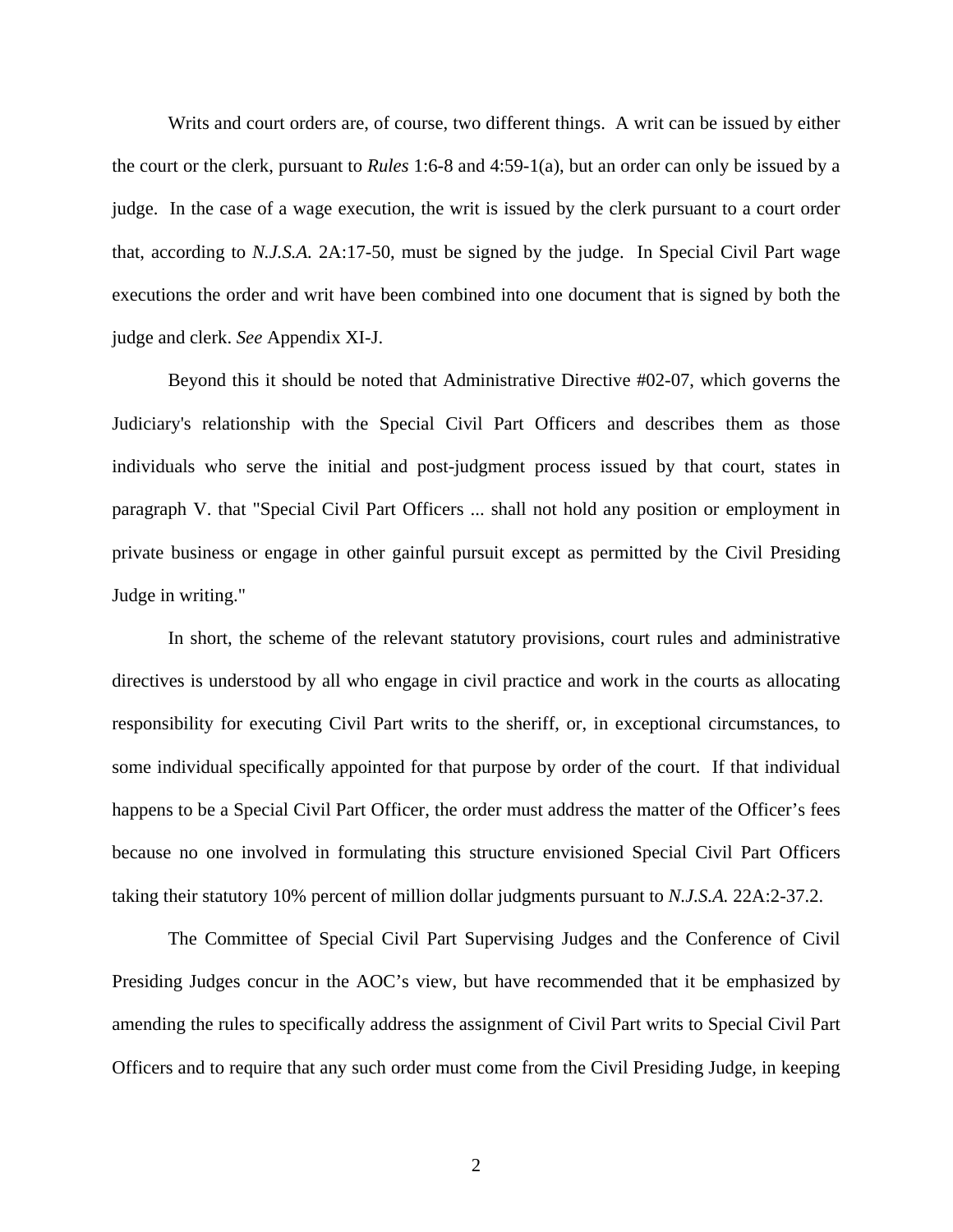with the Administrative Directive. This Committee agrees and accordingly proposes the amendments to *Rules* 4:59-1(a) and 6:1-1(e) set forth below.

 In an unrelated matter, the Committee recommends a housekeeping amendment to paragraph (g) of *R*. 6:1-1. For some years *R*. 6:1-1(g) has stated that the use of the forms for summonses contained in the Appendices to the court rules is mandatory, but that the others are model forms only, even though *Rules* 6:7-2(b) through (g) specify several forms as being mandatory. This can be corrected by changing  $R$ . 6:1-1(g) and an appropriate amendment is therefore included with the amendment to  $R$ . 6:1-1(e), described above. The amendments to  $R$ . 4:59-1(a) and paragraphs (e) and (g) of *R*. 6:1-1 follow.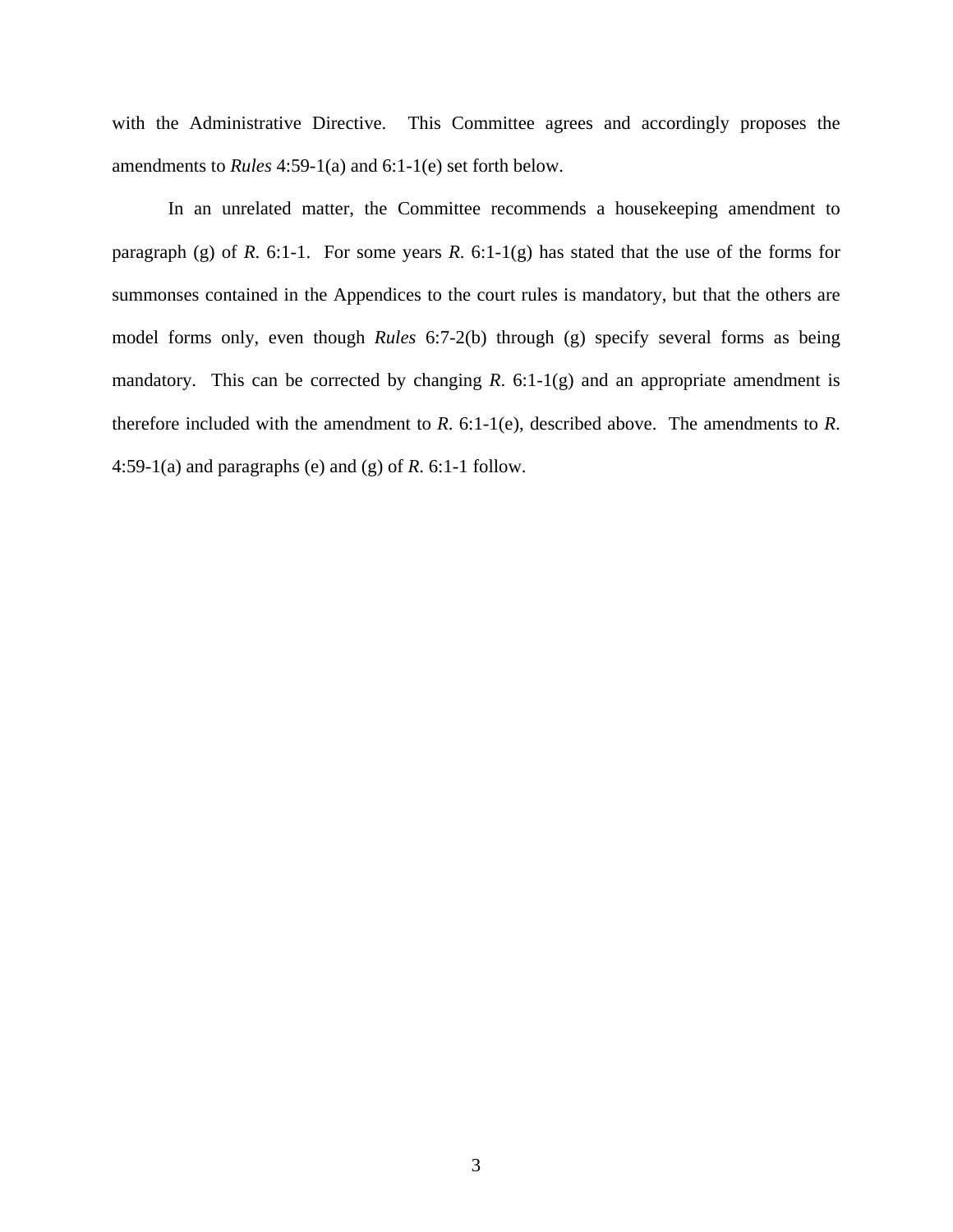#### 4:59-1. Execution

(a) In General. Process to enforce a judgment or order for the payment of money and process to collect costs allowed by a judgment or order, shall be a writ of execution, except if the court otherwise orders or if in the case of a capias ad satisfaciendum the law otherwise provides. The amount of the debt, damages and costs actually due and to be raised by the writ, together with interest from the date of the judgment, shall be endorsed thereon by the party at whose instance it shall be issued before its delivery to the sheriff or other officer. The endorsement shall explain in detail the method by which interest has been calculated, taking into account all partial payments made by the defendant. A copy of the fully endorsed writ shall be served, personally or by ordinary mail, upon the judgment-debtor after a levy on the debtor's property has been made by the sheriff or other officer and in no case less than 10 days prior to turnover of the debtor's property to the creditor pursuant to the writ. Unless the court otherwise orders, every writ of execution shall be directed to a sheriff and shall be returnable within 24 months after the date of its issuance, except that in case of a sale, the sheriff shall make return of the writ and pay to the clerk any remaining surplus within 30 days after the sale, and except that a capias ad satisfaciendum shall be returnable not less than eight and not more than 15 days after the date it is issued. A writ of execution issued by the Civil Part of the Law Division shall not be directed to a Special Civil Part Officer except by order of the Civil Presiding Judge and such order shall specify the amount of the Officer's fee. One writ of execution may issue upon one or more judgments or orders in the same cause. The writ may be issued either by the court or the clerk thereof.

- (b) ...no change
- (c) ...no change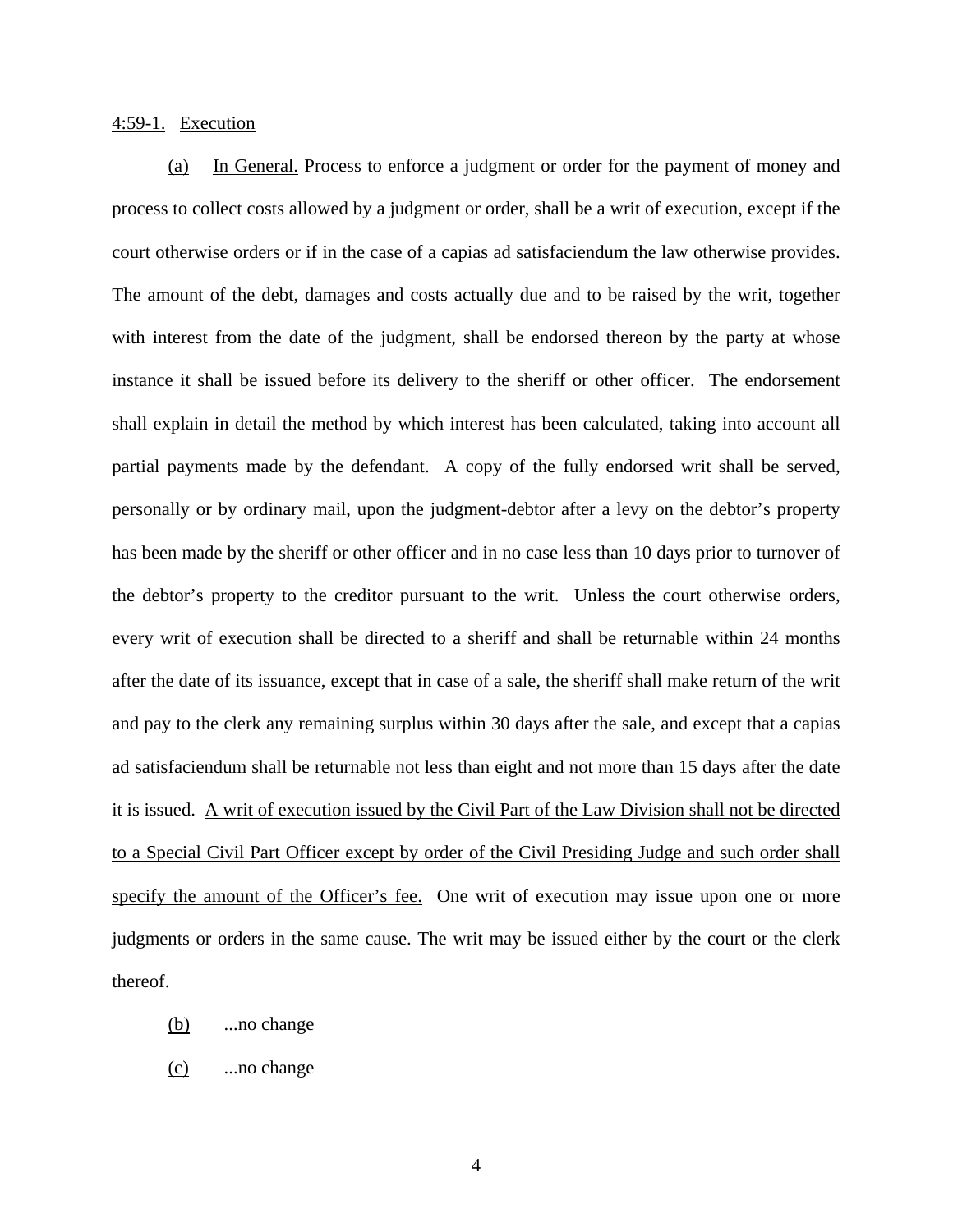- (d) ...no change
- (e) ...no change
- (f) ...no change
- (g) ...no change
- $(h)$  ...no change

 Note: Source – *R.R*. 4:74-1, 4:74-2, 4:74-3, 4:74-4. Paragraph (c) amended November 17, 1970 effective immediately; paragraph (d) amended July 17, 1975 to be effective September 8, 1975; paragraph (a) amended, new paragraph (b) adopted and former paragraphs (b), (c), (d), and (e) redesignated (c), (d), (e) and (f) respectively, July 24, 1978 to be effective September 11, 1978; paragraph (b) amended July 21, 1980 to be effective September 8, 1980; paragraphs (a) and (b) amended July 15, 1982 to be effective September 13, 1982; paragraph (d) amended July 22, 1983 to be effective September 12, 1983; paragraph (b) amended and paragraph (g) adopted November 1, 1985 to be effective January 2, 1986; paragraph (d) amended June 29, 1990 to be effective September 4, 1990; paragraph (e) amended July 14, 1992 to be effective September 1, 1992; paragraphs (a), (c), (e), (f), and (g) amended July 13, 1994 to be effective September 1, 1994; paragraph (b) amended June 28, 1996 to be effective June 28, 1996; paragraph (d) amended June 28, 1996 to be effective September 1, 1996; paragraph (e) amended July 10, 1998 to be effective September 1, 1998; paragraphs (a), (e), and (g) amended July 5, 2000 to be effective September 5, 2000; paragraph (d) amended July 12, 2002 to be effective September 3, 2002; paragraph (d) amended July 28, 2004 to be effective September 1, 2004; paragraphs (a) and (d) amended, and new paragraph (h) adopted July 27, 2006 to be effective September 1, 2006; paragraph (a) amended , 2008 to be effective , 2008.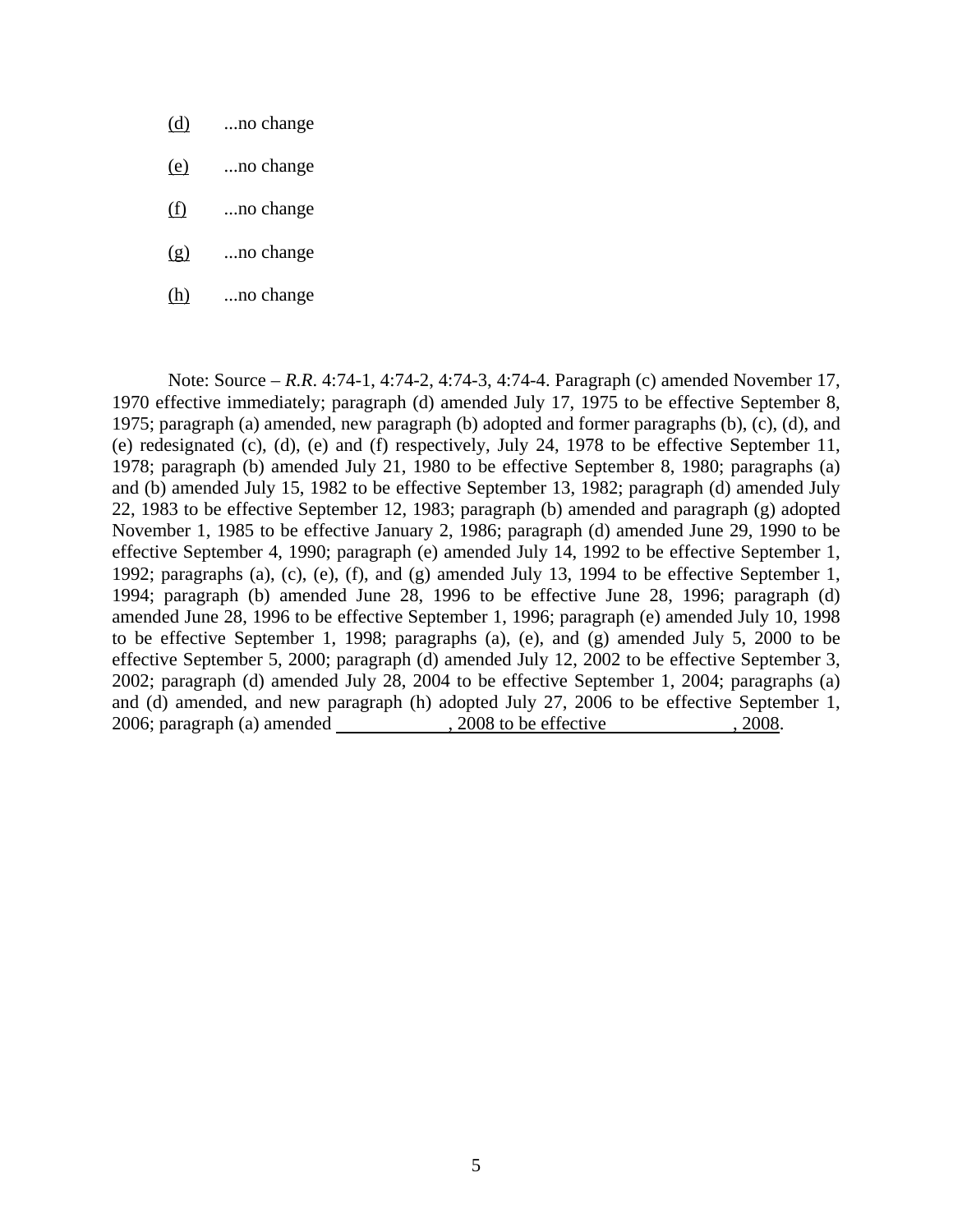#### 6:1-1. Scope and Applicability of Rules

The rules in Part VI govern the practice and procedure in the Special Civil Part, heretofore established within and by this rule continued in the Law Division of the Superior Court.

- (a) …no change
- (b) …no change
- (c) ...no change
- (d) …no change

 (e) Service of Process and Enforcement of Judgments. Officers of the Special Civil Part shall serve process in accordance with *R.* 6:2-3 and enforce judgments in accordance with *R.* 6:7. A writ of execution issued by the Civil Part of the Law Division shall not be directed to a Special Civil Part Officer except by order of the Civil Presiding Judge and such order shall specify the amount of the Officer's fee.

#### (f) …no change

(g) Forms. The forms contained in Appendix XI to these rules are approved and, except as otherwise provided in *R.* 6:2-1 (form of summons) and *R.* 6:7-2(b) through (g) (information subpoena), suggested for use in the Special Civil Part. Samples of each form shall be made available to litigants by the Clerk of the Special Civil Part.

 Note: Caption amended and paragraphs (a) through (g) adopted November 7, 1988 to be effective January 2, 1989; paragraph (c) amended July 17, 1991 to be effective immediately; paragraph (c) amended July 13, 1994 to be effective September 1, 1994; paragraph (c) amended July 12, 2002 to be effective September 3, 2002; paragraph (c) amended July 27, 2006 to be effective September 1, 2006; paragraphs (e) and (g) amended , 2008 to be effective  $, 2008$ .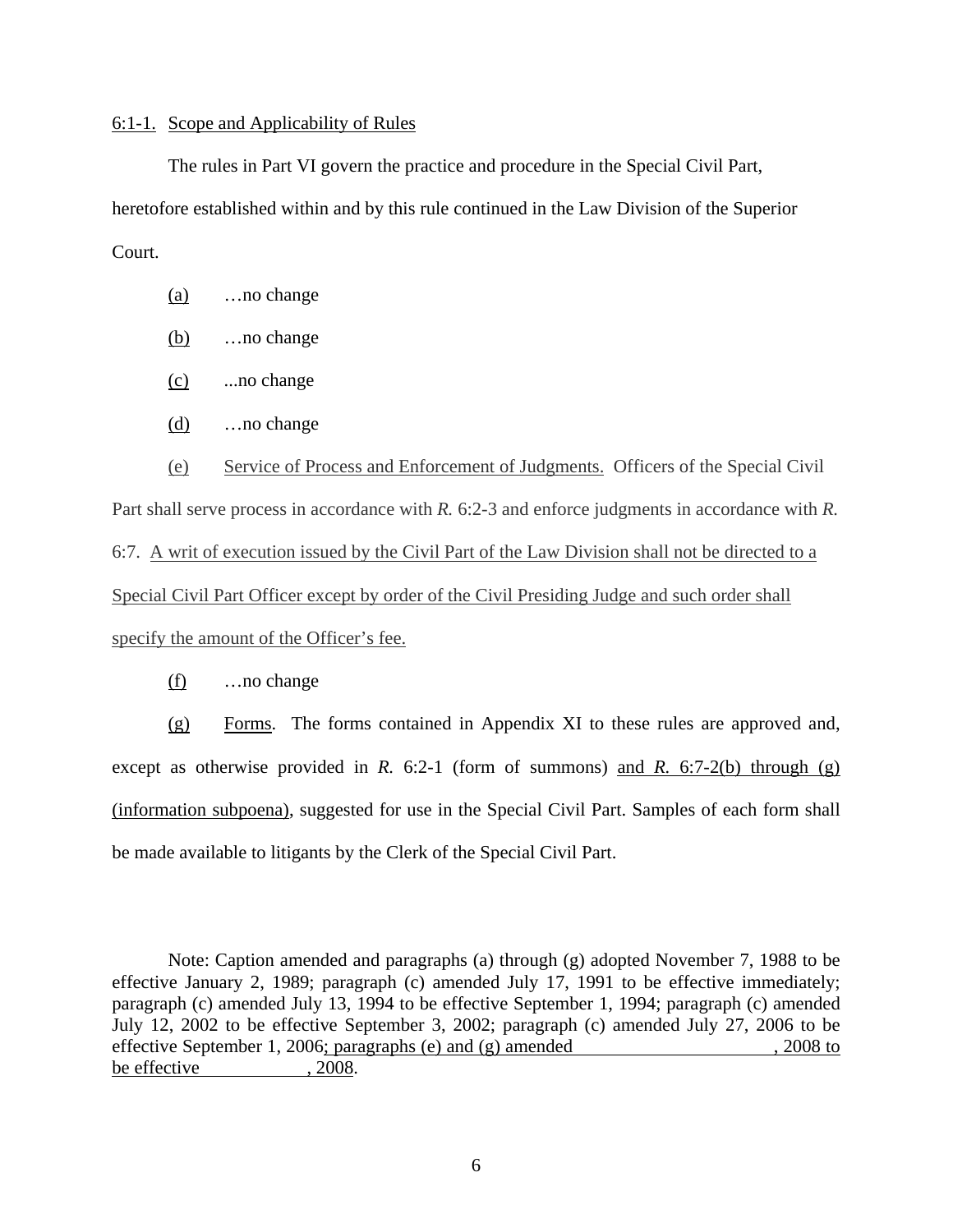## **B. Proposed Amendments to Rules and Appendices to Implement the Supreme Court's Opinion in** *Hodges v. Sasil Corp.*

On January 31, 2007, the New Jersey Supreme Court issued its opinion in the case of *Hodges v. Sasil Corp.*, 189 *N.J.* 210 (2007). The Court held that lawyers who file summary dispossess actions against tenants on a regular basis for failure to pay rent are debt collectors and must comply with the requirements of the federal Fair Debt Collection Practices Act (FDCPA). The Court directed the Special Civil Part Practice Committee to recommend rule changes to implement the opinion and provided interim instructions to guide courts and litigants. Those interim instructions require that all complaints in summary dispossess actions based on nonpayment of rent must be verified in accordance with *R.* 1:4-7, must expressly state the creditor's identity, the amount of rent owed and that the amount must be paid to the landlord or the clerk before 4:30 p.m. on the day of trial for the case to be dismissed. The Court also said that the amount of rent owed for purposes of the dispossess action can include only the amount that the tenant is required to pay by federal law or, when federal law does not apply, by the lease executed by the parties or any applicable local rent control ordinance. Thus, Section 8 tenants cannot be required to pay late fees or attorney fees to get the case dismissed.

As a starting point the Committee considered a memorandum containing procedures and three forms for the implementation of *Hodges* that were sent by the AOC's Civil Practice Division to the Special Civil Part Supervising Judges and Assistant Civil Division Managers/Special Civil. These were prepared with input from judges (the Committee of Special Civil Part Supervising Judges) and managers (the Special Civil Part Management Committee, which is composed of the Special Civil Part Clerks) and were intended to guide judges, managers and litigants on an interim basis until such time as the Supreme Court approves rule changes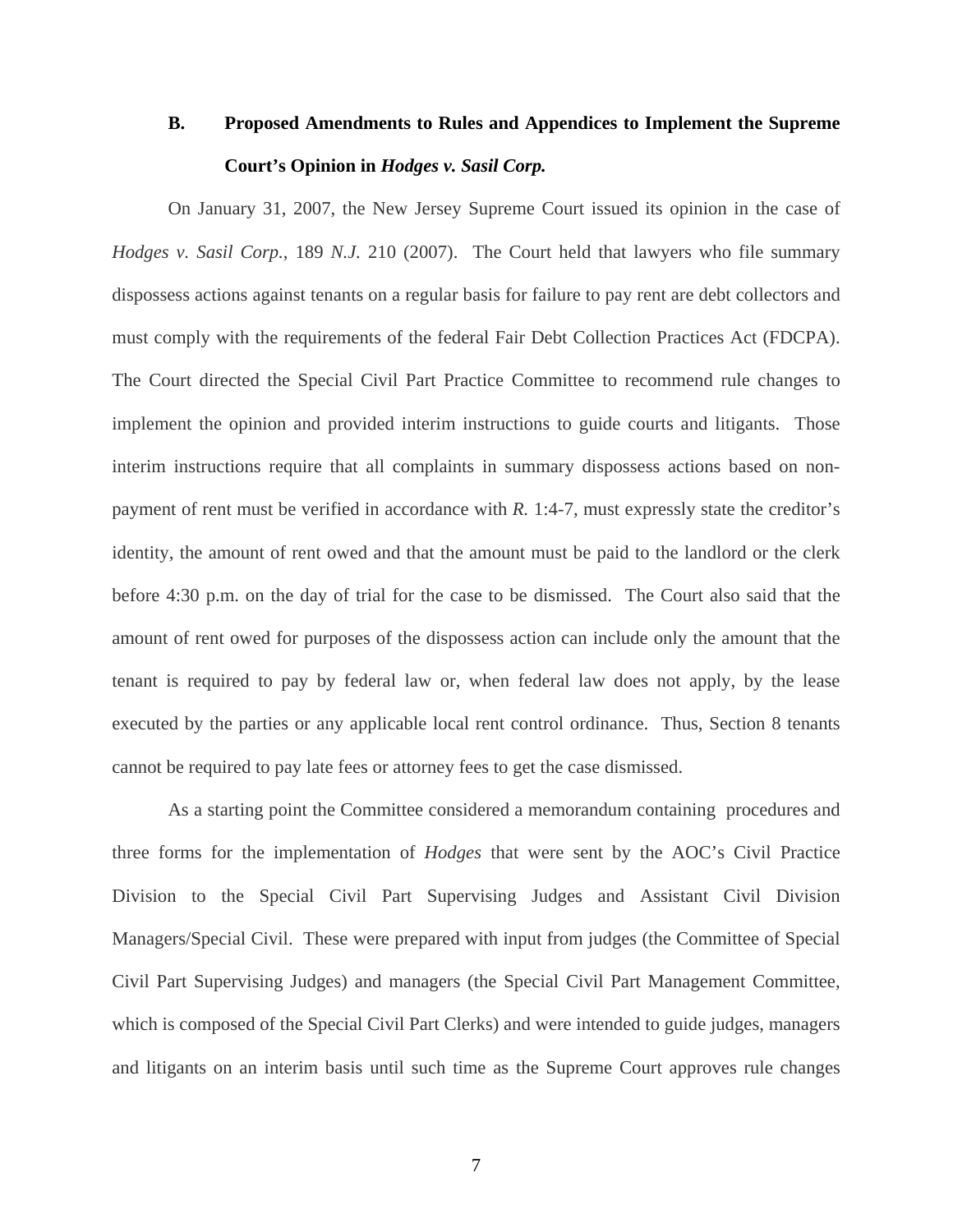recommended by this Committee to implement the opinion. The forms included a notice for posting in the Special Civil Part Clerk's Office regarding the new procedures required by the Supreme Court, a model verified complaint for use by practitioners and pro se litigants and a model deficiency notice to be used in notifying plaintiffs when the complaint they have submitted does not comply with the requirements of *Hodges*. The documentation containing the procedures and forms currently in use are set forth in Appendix A to this Report. The Committee also considered an extensive set of materials on this and related subjects submitted by the Hon. Mahlon Fast, J.S.C. (Ret., t/a on recall) who is a member of the Committee and noted expert on landlord-tenant law in the State of New Jersey.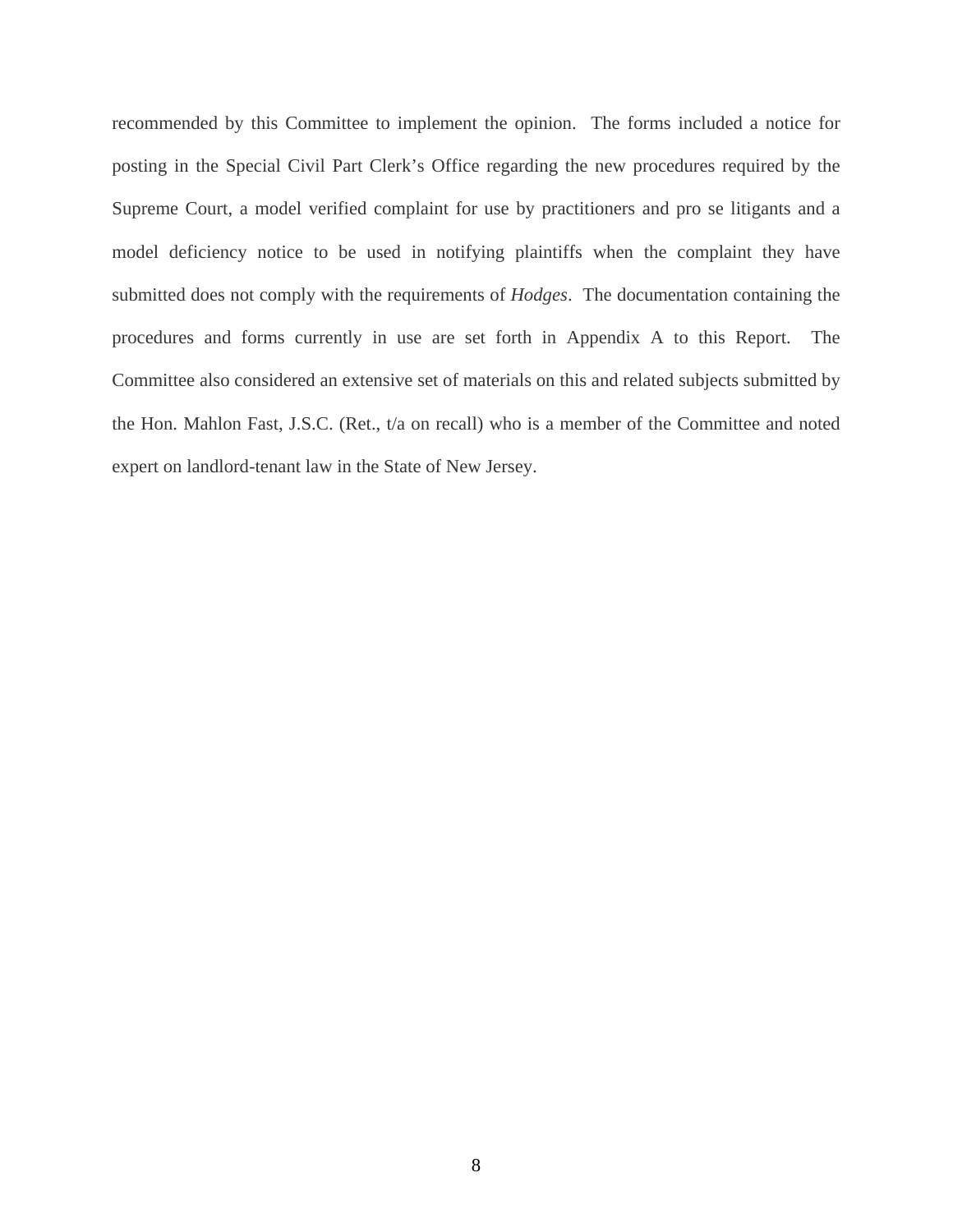# **1. Proposed Amendment to R. 6:3-4 – Summary Actions Between Landlord and Tenant**

The Committee proposes to take the current single paragraph of *R.* 6:3-4 and divide it into two parts as paragraphs (a) and (b), dealing with non-joinder of tenancy actions and title issues, respectively, and then add new paragraphs (c) and (d) to address the *Hodges* requirement of a verified complaint for tenancy actions based on nonpayment of rent and to require, for the first time, that all notices upon which the landlord intends to rely be attached to the complaint.

The first sentence of the proposed new paragraph (c) makes it clear that the *Hodges* requirements apply only to residential tenancies involving nonpayment of rent. It also makes clear that the *Hodges* requirements apply uniformly to all litigants, including attorneys and selfrepresented landlords, regardless of their status as "debt collectors." The Committee believes that it would be impractical to require a determination in a tenancy action that a particular attorney or landlord is or is not a "debt collector" within the meaning of the FDCPA. Moreover, whether or not the plaintiff is a debt collector, the ultimate goal is, as the Court stated, "preventing the victimization of unsophisticated tenants by deceptive ... [practices] seeking payment of amounts exceeding the statutory minimums to halt evictions." *Hodges*, *Supra* at 231, matter in brackets added.

The basic elements specified in the proposed paragraph (c), as items that must be included in the verified complaint, come from the Court's interim instructions for the implementation of the opinion. In summary, they include the landlord's identity, the amount of rent owed and the information that if this amount is paid by 4:30 on the day of trial the action will be dismissed. The paragraph limits the amount of rent that can be claimed for purposes of the eviction action to what is permitted by federal, state and local law and the lease. This means,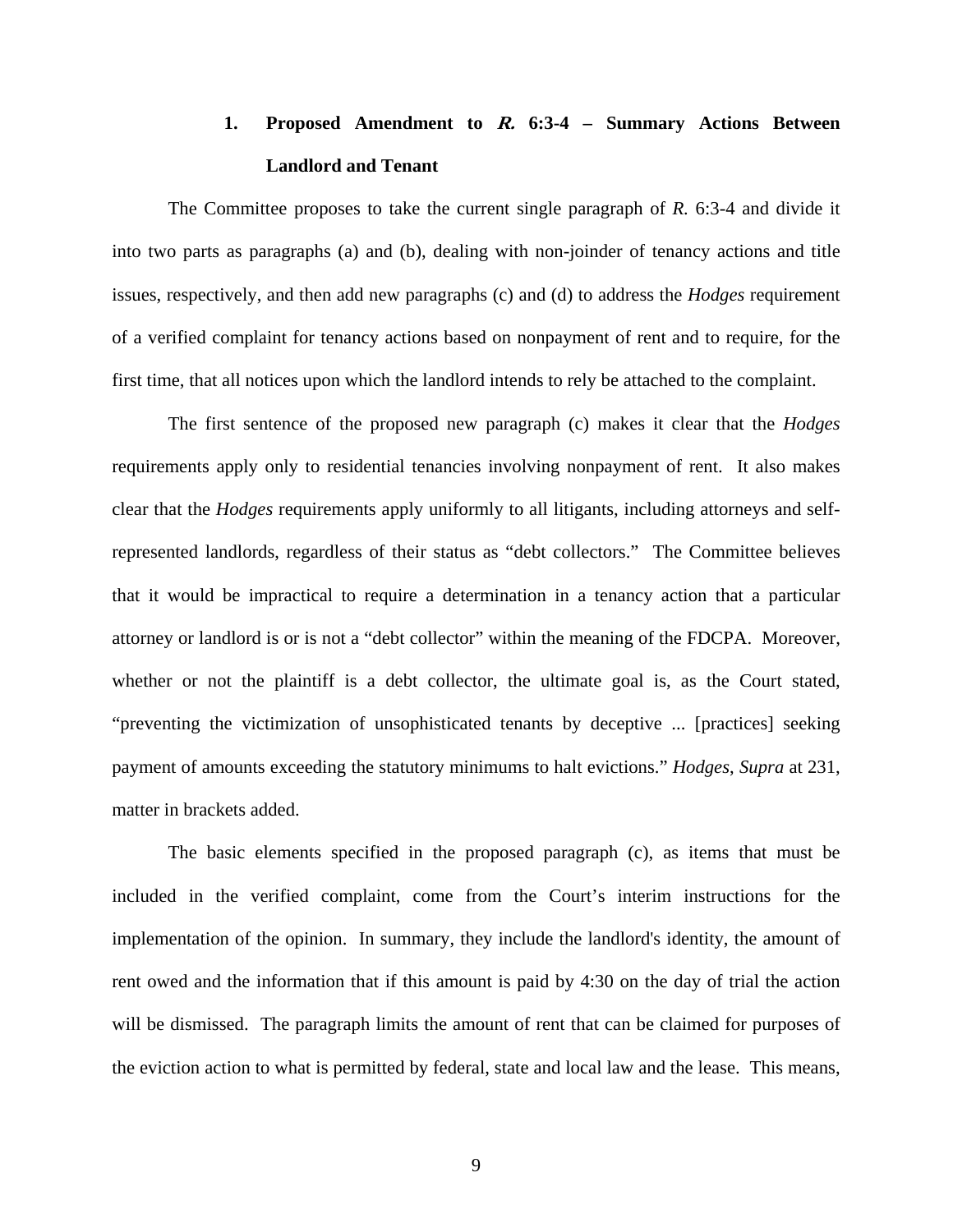for example, that late fees and attorney fees cannot be included when the defendant is a public housing or Section 8 tenant.

The proposed paragraph (c) defines the amount that must be paid to get the case dismissed as the amount of rent owed as of the date of the complaint and any other rent that comes due on or before the trial date. This is intended to cover those situations in which additional rent becomes due subsequent to the filing of the complaint, but on or prior to the trial date. This presented the most difficult issue dealt with by the Committee of Special Civil Part Supervising Judges in working out the interim procedures and it was the most difficult issue discussed by this Committee. It involves balancing the Court's mandate in *Hodges* to exclude future rents with the need for judicial economy by avoiding successive tenancy actions between the same litigants. The Committee believes, for the reasons discussed in section I.B.2. of this Report, below, that it has struck the appropriate balance.

The purpose of the new paragraph (d) in the proposed amendments to *R*. 6:3-4 is to require that copies of all notices served by the landlord, primarily in actions that are not based on an alleged failure to pay rent, be attached to the complaint. While this paragraph deals primarily with actions alleging breach of other lease provisions or the landlord's rules (so-called "holdover" actions), the Committee believes that this is consistent with the spirit of *Hodges* in that it will ensure that the tenant is apprised at the outset of the proceeding as to what allegations have to be met to contest the action. The Committee notes that such a notice is also required by regulation in non-payment situations involving privately owned federally subsidized housing and so the proposed paragraph (d) applies to all summary dispossess cases, not just holdover actions.

Finally, the Committee recommends that the title of the rule should be changed from "Summary Actions Between Landlord and Tenant" to "Summary Actions for Possession of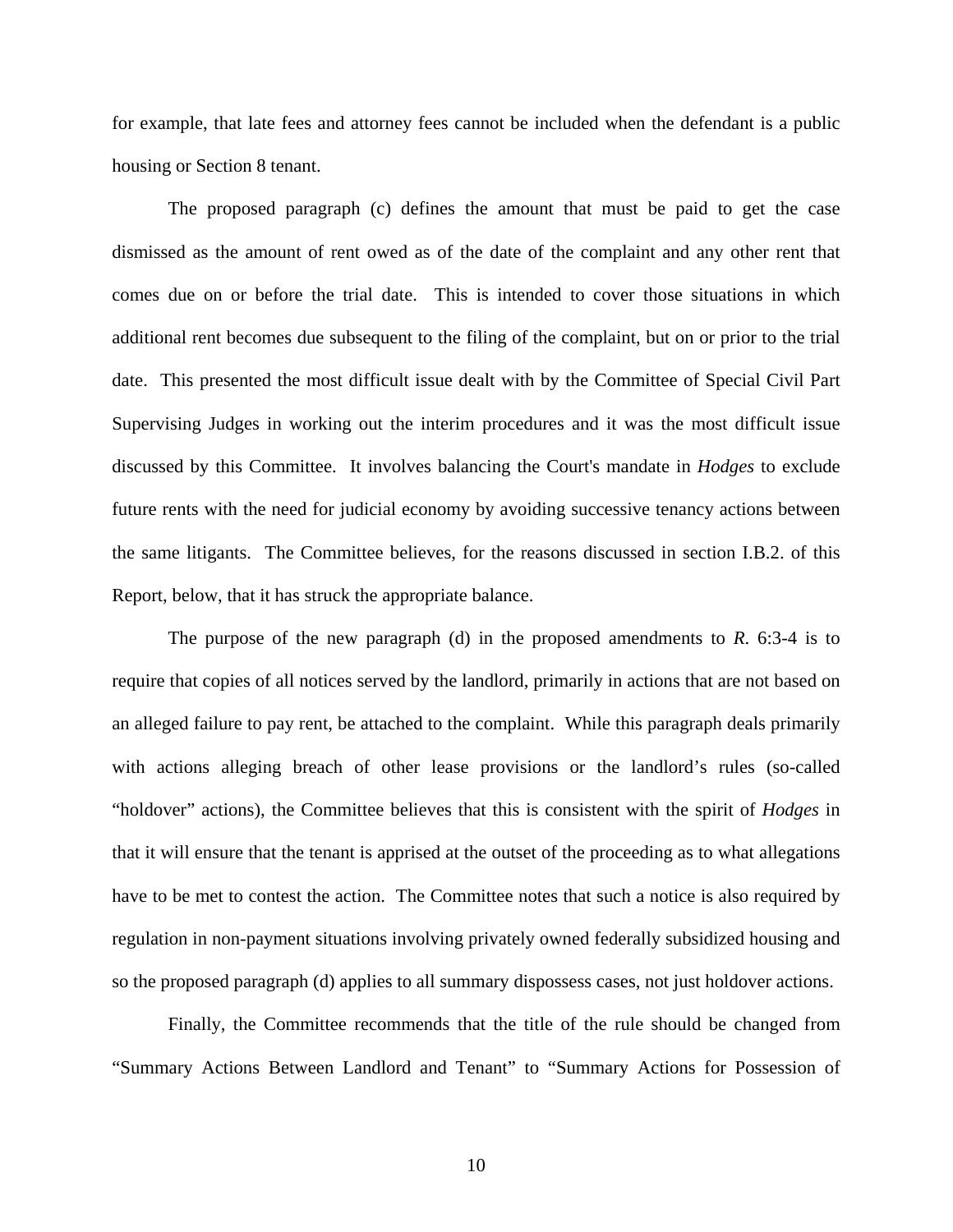Premises." This is because the rule was changed in 2006 to permit the plaintiff in a summary dispossess action to name as parties-defendant individuals who may be living in the premises with a tenant but with whom there is no landlord-tenant relationship. The proposed amendments to *R.* 6:3-4 follow on the next page.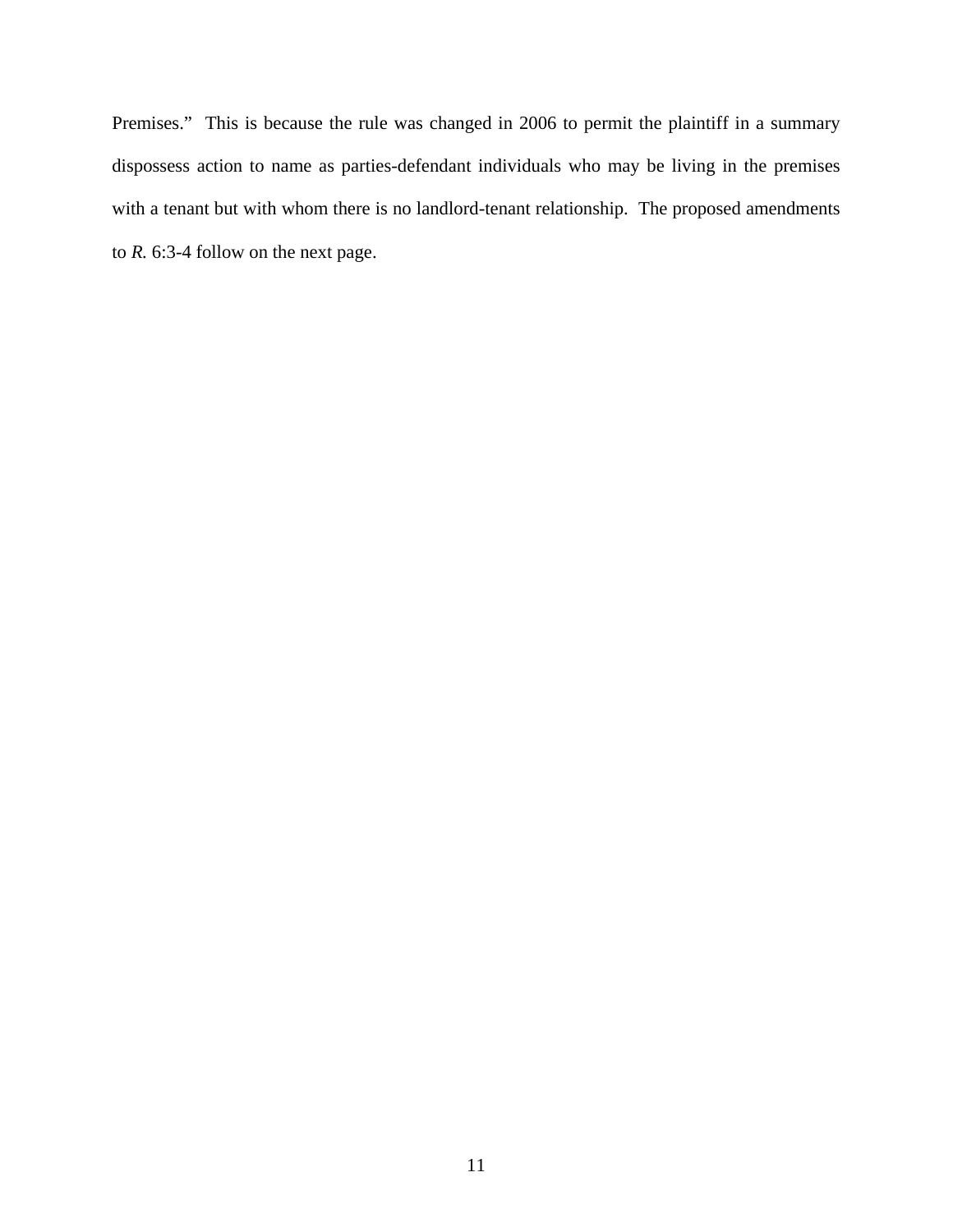#### 6:3-4. Summary Actions For Possession of Premises **[**Between Landlord and Tenant**]**

 (a) No Joinder of Actions. Summary actions between landlord and tenant for the recovery of premises and forcible entry and detainer actions shall not be joined with any other cause of action, nor shall a defendant in such proceedings file a counterclaim or third-party complaint. A party may file a single complaint seeking the possession of a rental unit from a tenant of that party and from another in possession of that unit in a summary action for possession provided that (1) the defendants are separately identified by name or as otherwise permitted by *R*. 4:26-5(c) or (d) and *R*. 4:26-5(e), and (2) each party's interests are separately stated in the complaint.

 (b) Acquisition of Title From Tenant; Option to Purchase. When the landlord acquired title from the tenant or has given the tenant an option to purchase the property, the complaint shall recite those facts.

 (c) Form of Complaint in Non-Payment Cases. Complaints in summary actions for possession of residential premises based on non-payment of rent must be verified in accordance with *R*. 1:4-7, must expressly state the owner's identity, the relationship of the plaintiff to the owner, the amount of rent owed as of the date of the complaint and that if this amount and any other rent that comes due is paid to the landlord or the clerk at any time before the trial date, or before 4:30 p.m. on the day of trial, the case will be dismissed. The amount of rent owed for purposes of the dispossess action can include only the amount that the tenant is required to pay by federal, state or local law and the lease executed by the parties. The complaint shall be substantially in the form set forth in the model verified complaint contained in Appendix XI-X to these Rules.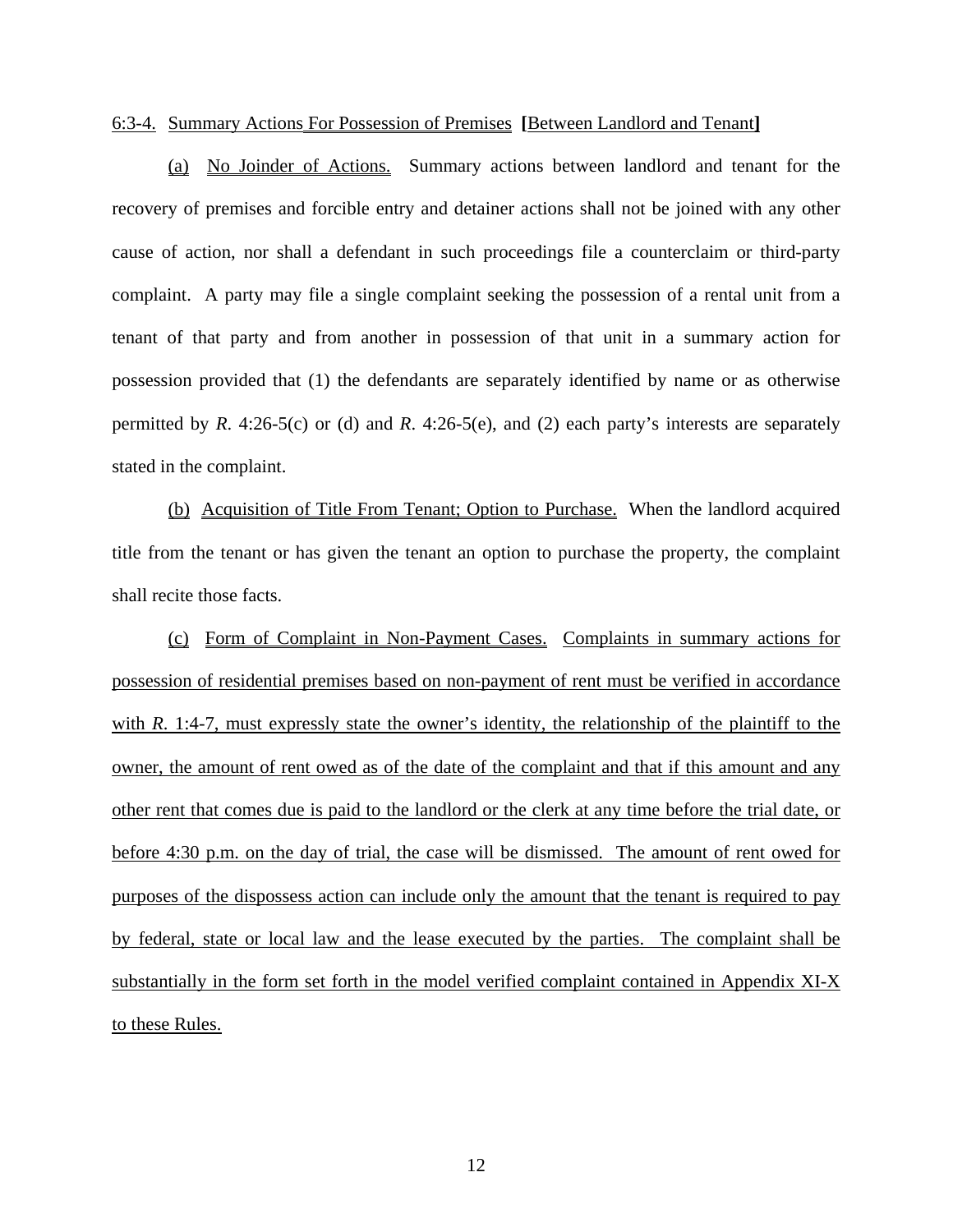(d) Notices. Complaints in all tenancy actions shall have attached thereto copies of all notices upon which the plaintiff intends to rely.

Note: Source – *R.R.* 7:5-12. Caption and text amended July 14, 1992 to be effective September 1, 1992; amended July 27, 2006 to be effective September 1, 2006; separated into paragraphs (a) and (b), paragraphs (c) and (d) added and title amended  $\frac{1}{2008}$  to be effective , 2008. effective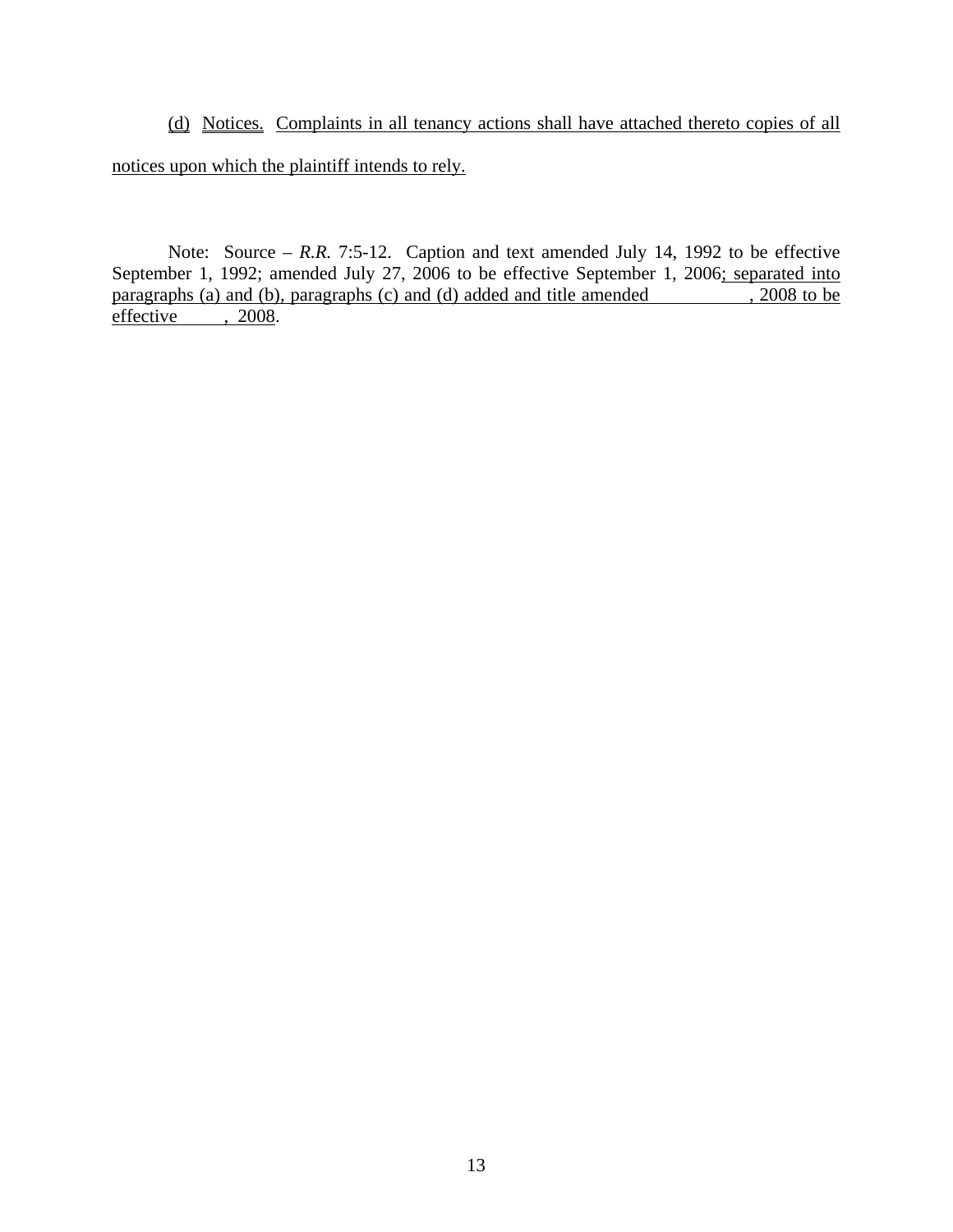## **2. Proposed Appendix XI-X. Verified Complaint – Nonpayment of Rent (New)**

As noted above, the Supreme Court's interim instructions required the use of a verified complaint in tenancy actions based on nonpayment of rent and mandated that the verified complaint must expressly state the creditor/ landlord's identity, the amount of rent owed and that the amount must be paid to the landlord or the clerk before 4:30 p.m. on the day of trial for the case to be dismissed. As also noted above, the Court said that the amount of rent owed for purposes of the dispossess action can include only the amount that the tenant is required to pay by federal law or, when federal law does not apply, by the lease executed by the parties or any applicable local rent control ordinance.

 With these instructions in mind, the Committee began with the text of the model verified complaint used by the AOC for the interim implementation of *Hodges*, reorganized some of its provisions, fine tuned and expanded others and borrowed from the proposed verified complaint form submitted by Judge Fast. As such, the new form will not look startlingly different from the form currently in use, but it will provide greater clarity for both the plaintiff and the defendant in tenancy actions based on nonpayment of rent. The new form, like the old one, is not intended to be one whose use is mandated, but rather to serve as a model for what must be contained in a verified tenancy complaint.

 The verified complaint form proposed by the Committee is, like the one currently being used, divided into four sections. The first section, including paragraphs 1 through 9, elicits information that applies in all cases, whether eviction is sought for nonpayment of rent or other reasons. It covers such things as the identity of the owner of record, the relationship of the plaintiff to the owner of record, whether the landlord acquired title from the tenant or has given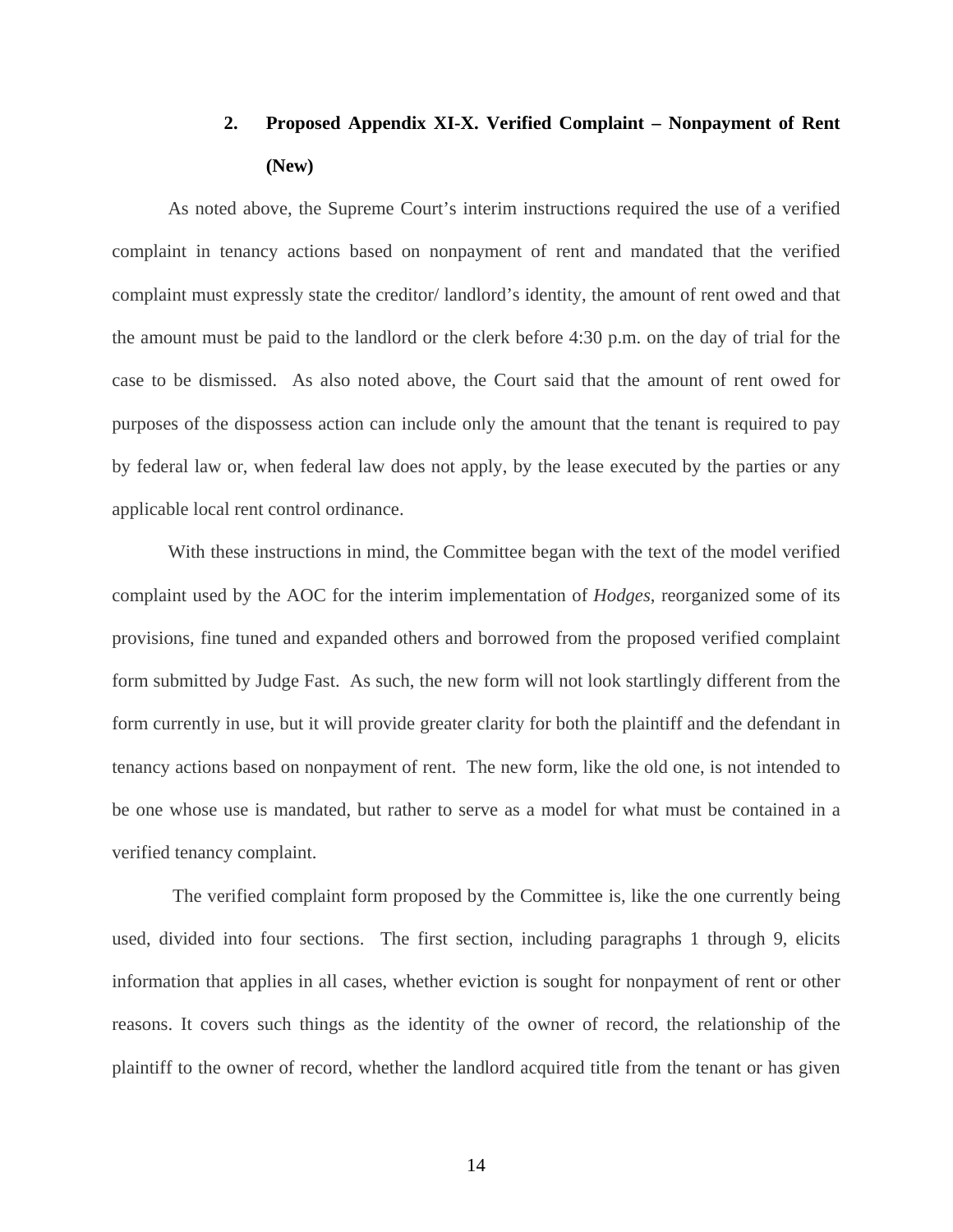the tenant an option to purchase, the length of the rental term, the amount of rent and how it is paid, whether the tenancy is subsidized by a federal or state program or is public housing and the registration of the property as required by *N.J.S.A.* 46:8-27.

 The second section of the proposed form for the verified complaint, consisting of paragraphs 10 A, B and C, covers the allegations that relate to the failure to pay rent, a breakdown of the amount alleged to be owed, and the total amount that must be paid in order for the tenant to have the action dismissed. The breakdown set forth in paragraph 10A includes a specification of the base rent and late charges for each month alleged to be in default, the attorney fees sought, the amount of court costs and the total amount alleged to be due and owing. The categories of "late charge," "attorney fees" and "other" have asterisks that correlate to the statement "If permitted by federal, state and local law and the lease." This is designed, in conjunction with information required in the first section regarding subsidized and public housing, to preclude the inclusion of these items in the calculation of the amount that must be paid to have the action dismissed.

 Paragraph 10B states that if the case is not scheduled for trial before the next rent is due, and the total amount set forth in paragraph 10A has not been paid, the total amount of rent due includes the rent for that subsequent month. The tenant will have no difficulty understanding this because the trial date is specified by the Clerk in the summons that is served with the complaint.

 Paragraph 10C states that if the tenant pays the amount in paragraph 10A on or before the trial date and that trial date is before the next rent becomes due, the case will be dismissed. Paragraph 10C goes on to state that if the trial date is not before the next month's rent becomes due and the amount on paragraph 10A has not been paid before the date the next month's rent is

15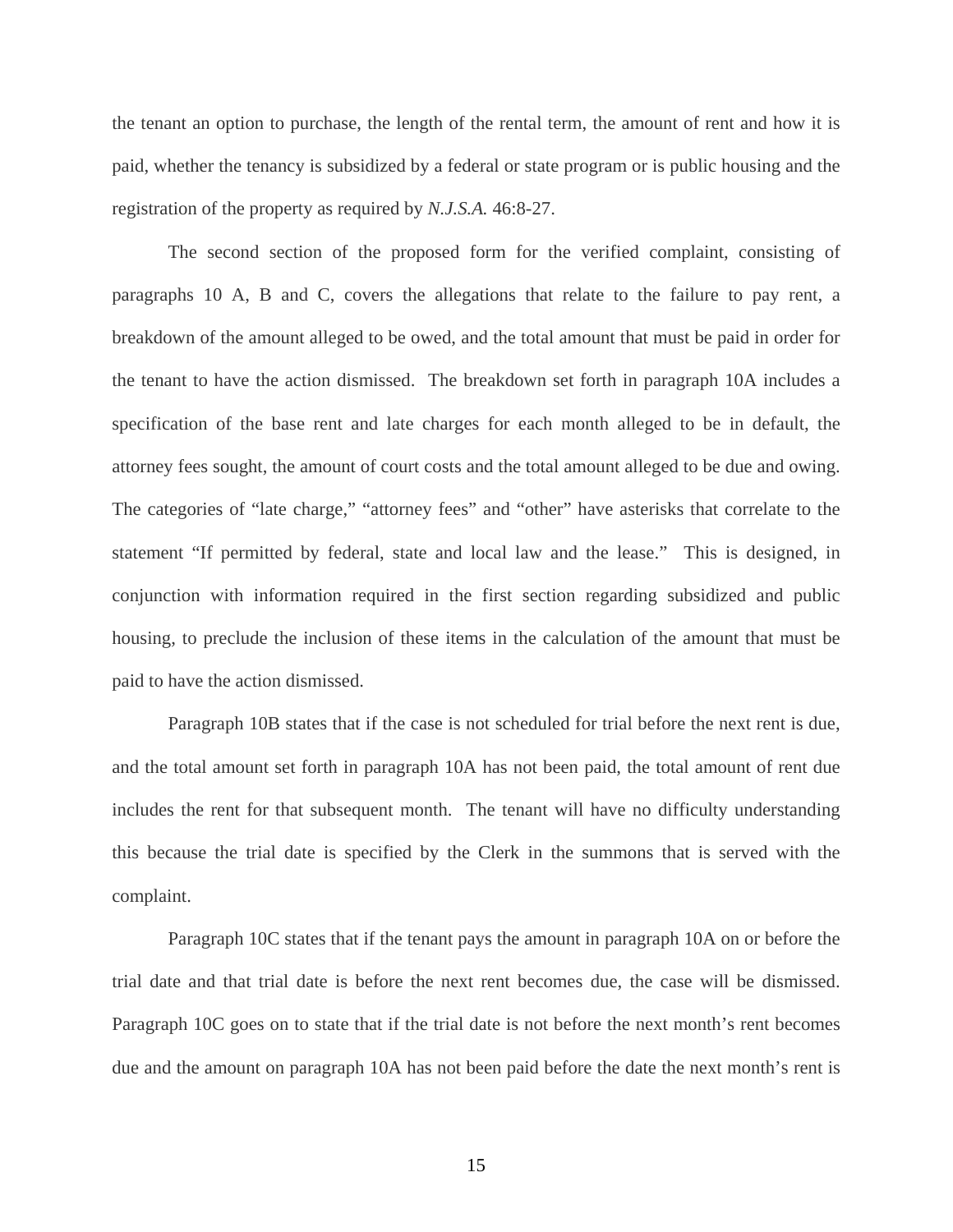due, the case will be dismissed if the amount in paragraph 10B is paid on or before the trial date. Paragraph 10C goes further and states explicitly that the amounts set forth in paragraphs 10A and B cannot include late fees or attorney fees for Section 8 and public housing tenants. Paragraph 10C also states that payment can be made to the landlord or the clerk at any time before the trial date, but that on the trial date payment must be made by 4:30 p.m. to get the case dismissed.

 As phrased, paragraphs 10A, B and C of the model verified complaint proposed by the Committee let the tenant know exactly how much is due on any given day to get the action dismissed, which the Committee believes was the Court's goal in *Hodges*. In its guidance to the Committee, the Court said that the clarity sought "will provide tenants with a comprehensive understanding of the debts they owe and will permit them to make informed decisions as they seek to fulfill payment obligations and utilize the FDCPA's protections." *Hodges* at 232.

 As noted in section I.B.1. of this Report, the Committee's task was a difficult one because it required a balancing of the Court's admonition not to include "future rents" in the verified complaint while following the Court's guidance to consider "salient factors, including the impact on summary dispossess litigants, judicial economy and other policy considerations in developing recommendations for this Court." *Ibid.* The Committee concluded that there is a real risk of doubling the number of landlord-tenant actions filed in this state if the landlord is precluded from seeking to include rent that becomes due after the filing of the complaint but before the trial date, because tenancy actions are generally not scheduled for trial within one month of the filing of the complaint. To protect themselves, the Committee believes that landlords would file at least a second action against the same tenant. This would mean increasing the current volume from approximately 180,000 tenancy cases per year to 360,000. Even though the cases involving the same litigants can be consolidated for purposes of trial, the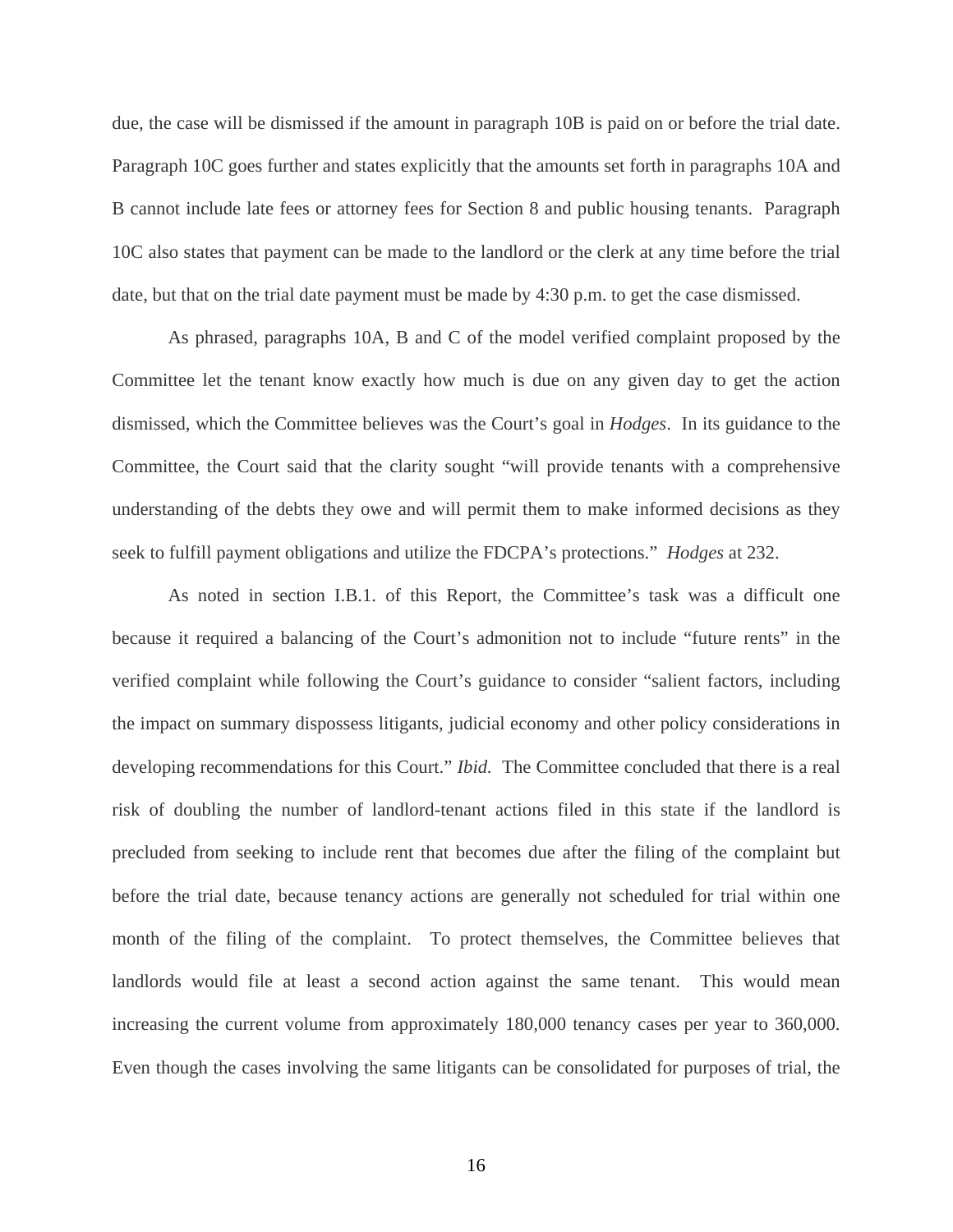damage will have been done because (1) court staff would have to input the data into the Automated Case Management System (ACMS) twice as many times, and (2) this duplication of data entry, combined with the creation of twice as many trial calendars will inevitably result in substantial delays in the resolution of these cases.

 The Committee's proposed solution in paragraphs 10A, B and C, for balancing the concerns raised by the Court, analogizes tenancy actions that span two or more rental periods with continuing causes of action in which the damages can be calculated with precision. When this calculation has been included in the complaint, the defendant in a tenancy action knows at the outset exactly what has to be done to get the case dismissed.

 The third section of the proposed form for the verified complaint covers those situations in which the landlord alleges additional causes of action for eviction, such as failure to comply with lease provisions other than the requirement to pay rent. The Committee noted earlier in this Report that *Hodges* does not apply to those other causes of action, but rather than having the landlord file a separate unverified complaint, judicial economy dictates that they be included in one complaint together with the count based on nonpayment of rent.

 The fourth section of the proposed form for the verified complaint includes the landlord's verification of the facts alleged in the complaint and the required certification regarding the pendency of any other related actions. Keeping in mind that this is a model complaint, attorneys who represent landlords that are corporations or other business entities may have to obtain the verification from an employee and modify the form of the verified complaint accordingly. The proposed model form for the verified complaint follows.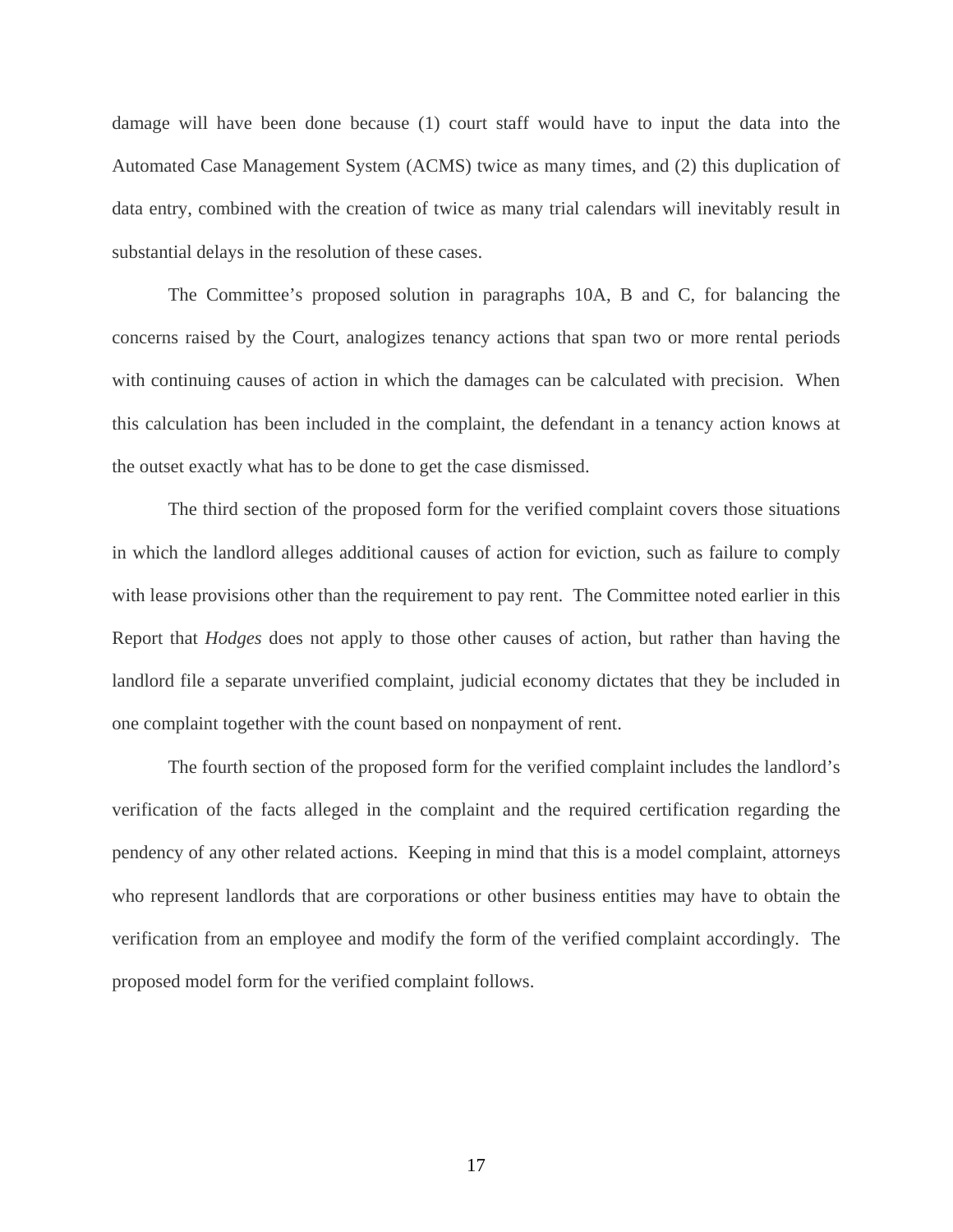#### **APPENDIX XI-X. VERIFIED COMPLAINT – NONPAYMENT OF RENT**

| Attorney(s)/Pro Se:                                        | SUPERIOR COURT OF NEW JERSEY     |
|------------------------------------------------------------|----------------------------------|
| Office Address:                                            | Law Division, Special Civil Part |
| Phone No.:                                                 | Any County                       |
|                                                            | Docket No.: LT                   |
| Name of Plaintiff(s)/Landlord(s):                          |                                  |
|                                                            | Civil Action                     |
| <b>VS</b>                                                  | <b>VERIFIED COMPLAINT</b>        |
|                                                            | LANDLORD/TENANT                  |
| Name of Defendant(s)/Tenant(s):                            |                                  |
|                                                            | Non-payment of Rent              |
|                                                            | Other                            |
| Address of Rental Premises: University of Rental Premises: |                                  |
| Phone No.: $\qquad \qquad$                                 |                                  |
|                                                            |                                  |
| 1. The owner of record is __                               |                                  |

- 
- 2. Plaintiff is the (check one) \_\_\_owner, \_\_\_agent, \_\_\_assignee, \_\_\_grantee, or \_\_\_prime tenant of the owner.

(name of owner)

- 3. The landlord did did not acquire ownership of the property from the tenant(s).
- 4. The landlord  $\equiv$  has  $\equiv$  has not given the tenant(s) an option to purchase the property.
- 5. Tenant(s) now reside(s) and is (are) in occupancy and possession of the premises noted above as being the address of the tenant(s).
- 6. The tenant(s) has (have) been in possession of these premises since  $\frac{1}{\sqrt{1-\frac{1}{\sqrt{1-\frac{1}{\sqrt{1-\frac{1}{\sqrt{1-\frac{1}{\sqrt{1-\frac{1}{\sqrt{1-\frac{1}{\sqrt{1-\frac{1}{\sqrt{1-\frac{1}{\sqrt{1-\frac{1}{\sqrt{1-\frac{1}{\sqrt{1-\frac{1}{\sqrt{1-\frac{1}{\sqrt{1-\frac{1}{\sqrt{1-\frac{1}{\sqrt{1-\frac{1}{\sqrt{1-\frac{1}{$ under (check one) \_\_written or \_\_oral agreement.
- 7. \_\_\_ Check here if the tenancy is subsidized pursuant to either a federal or state program or the apartment is public housing.
- 8. The (check one) \_\_monthly or \_\_ weekly amount that must be paid by the tenant(s) for these premises is \$\_\_\_\_\_\_\_\_\_, payable on the \_\_\_ day of each \_\_month or \_\_week in advance.
- 9. The landlord has registered the leasehold and notified tenant as required by N.J.S.A. 46:8-27.

#### **COMPLETE PARAGRAPHS 10A, 10B AND 10C IF COMPLAINT IS FOR NON-PAYMENT OF RENT**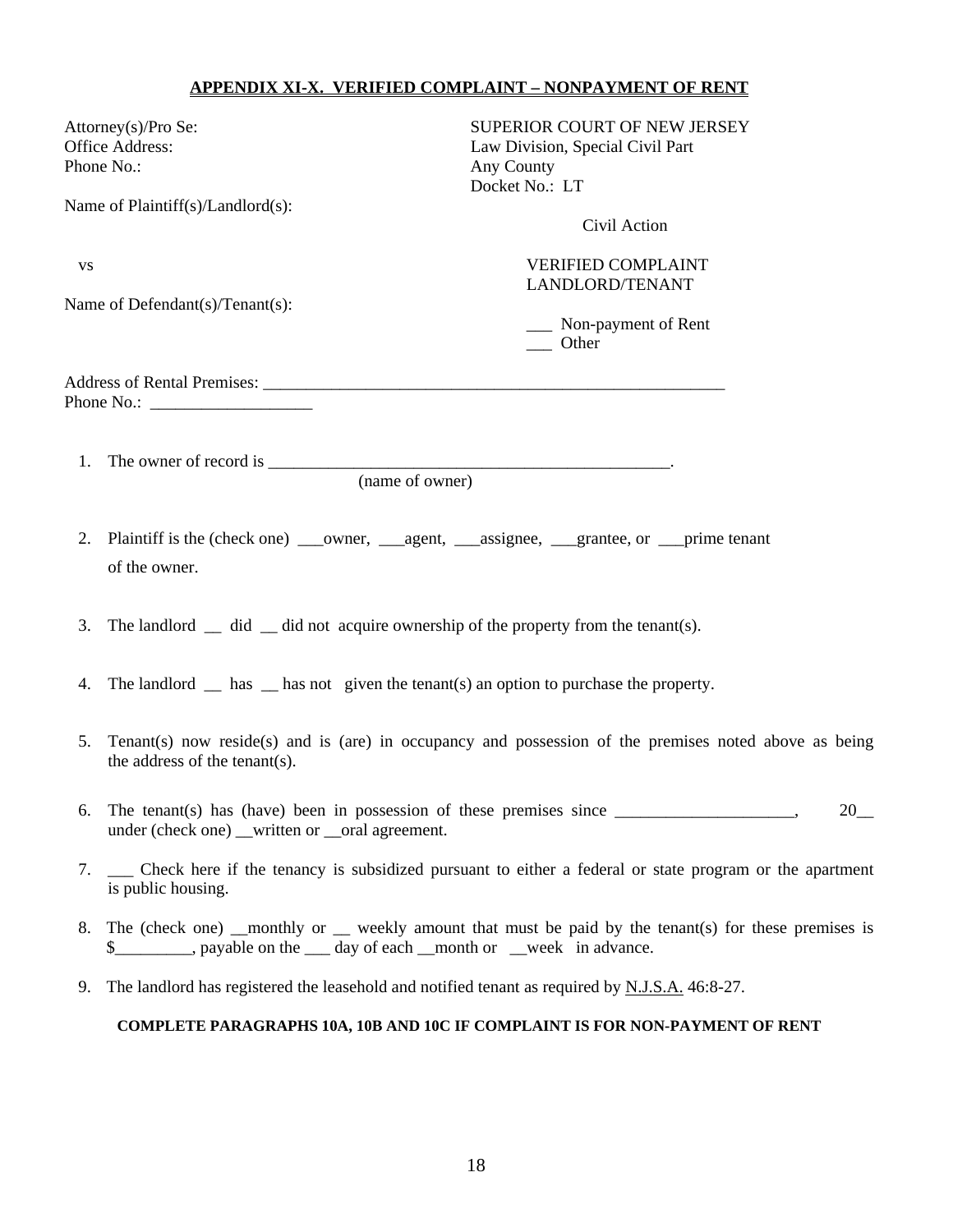|                                                                                                               |                                     |  | before that date, the non-payment count of this complaint will be dismissed if tenant(s) pay(s) |
|---------------------------------------------------------------------------------------------------------------|-------------------------------------|--|-------------------------------------------------------------------------------------------------|
| (date next rent must be paid)                                                                                 |                                     |  |                                                                                                 |
|                                                                                                               | (date next rent must be paid)       |  |                                                                                                 |
| listed on line 10A above, if the trial date is before ___________________________. If the trial               |                                     |  |                                                                                                 |
| 10C. The non-payment count of this complaint will be dismissed if tenant(s) pay(s) $\frac{1}{2}$ , the amount |                                     |  |                                                                                                 |
| and owing is \$_____________, including court costs.                                                          |                                     |  |                                                                                                 |
|                                                                                                               | (day before next rent must be paid) |  |                                                                                                 |
|                                                                                                               |                                     |  |                                                                                                 |
|                                                                                                               | (date next rent must be paid)       |  |                                                                                                 |
| * If permitted by federal, state and local law and the lease                                                  |                                     |  |                                                                                                 |
| <b>TOTAL</b>                                                                                                  |                                     |  |                                                                                                 |
| \$<br>\$__________ court costs (fees for filing and serving the complaint)                                    |                                     |  |                                                                                                 |
|                                                                                                               |                                     |  |                                                                                                 |
| \$____________ attorney fees*                                                                                 |                                     |  |                                                                                                 |
| \$_________ late charge* for ________________________________(specify the period)                             |                                     |  |                                                                                                 |
|                                                                                                               |                                     |  |                                                                                                 |
| \$_________ late charge* for ________________________________(specify the period)                             |                                     |  |                                                                                                 |
|                                                                                                               |                                     |  |                                                                                                 |
| \$                                                                                                            |                                     |  |                                                                                                 |
|                                                                                                               |                                     |  |                                                                                                 |

CHECK PARAGRAPHS 11 AND 12 IF THE COMPLAINT IS FOR OTHER THAN OR IN ADDITION TO NON-PAYMENT OF RENT. ATTACH ALL NOTICES TO CEASE AND NOTICES TO QUIT/DEMANDS FOR POSSESSION.

11. \_\_\_ Landlord seeks a judgment for possession for the additional or alternative reason(s) stated in the notices attached to this complaint. STATE REASONS: \_\_\_\_\_\_\_\_\_\_\_\_\_\_\_\_\_\_\_\_\_\_\_\_\_\_\_\_\_\_\_\_\_\_\_\_\_\_

\_\_\_\_\_\_\_\_\_\_\_\_\_\_\_\_\_\_\_\_\_\_\_\_\_\_\_\_\_\_\_\_\_\_\_\_\_\_\_\_\_\_\_\_\_\_\_\_\_\_\_\_\_\_\_\_\_\_\_\_\_\_\_\_\_\_\_\_\_\_\_\_\_\_\_\_\_\_\_\_\_\_\_\_\_\_\_.

12. \_\_\_ The tenant(s) has (have) not surrendered possession of the premises and tenant(s) hold(s) over and continue(s) in possession without the consent of landlord.

**WHEREFORE,** plaintiff**/**landlord demands judgment for possession against the tenant(s) listed above, together with costs.

DATED:

**dismissed.** 

(Signature of Filing Attorney or Landlord Pro Se)

\_\_\_\_\_\_\_\_\_\_\_\_\_\_\_\_\_\_\_\_\_\_\_\_\_\_\_\_\_\_\_\_\_\_\_\_\_\_\_\_\_\_\_\_\_\_\_ (Printed or Typed Name of Attorney or Landlord Pro Se )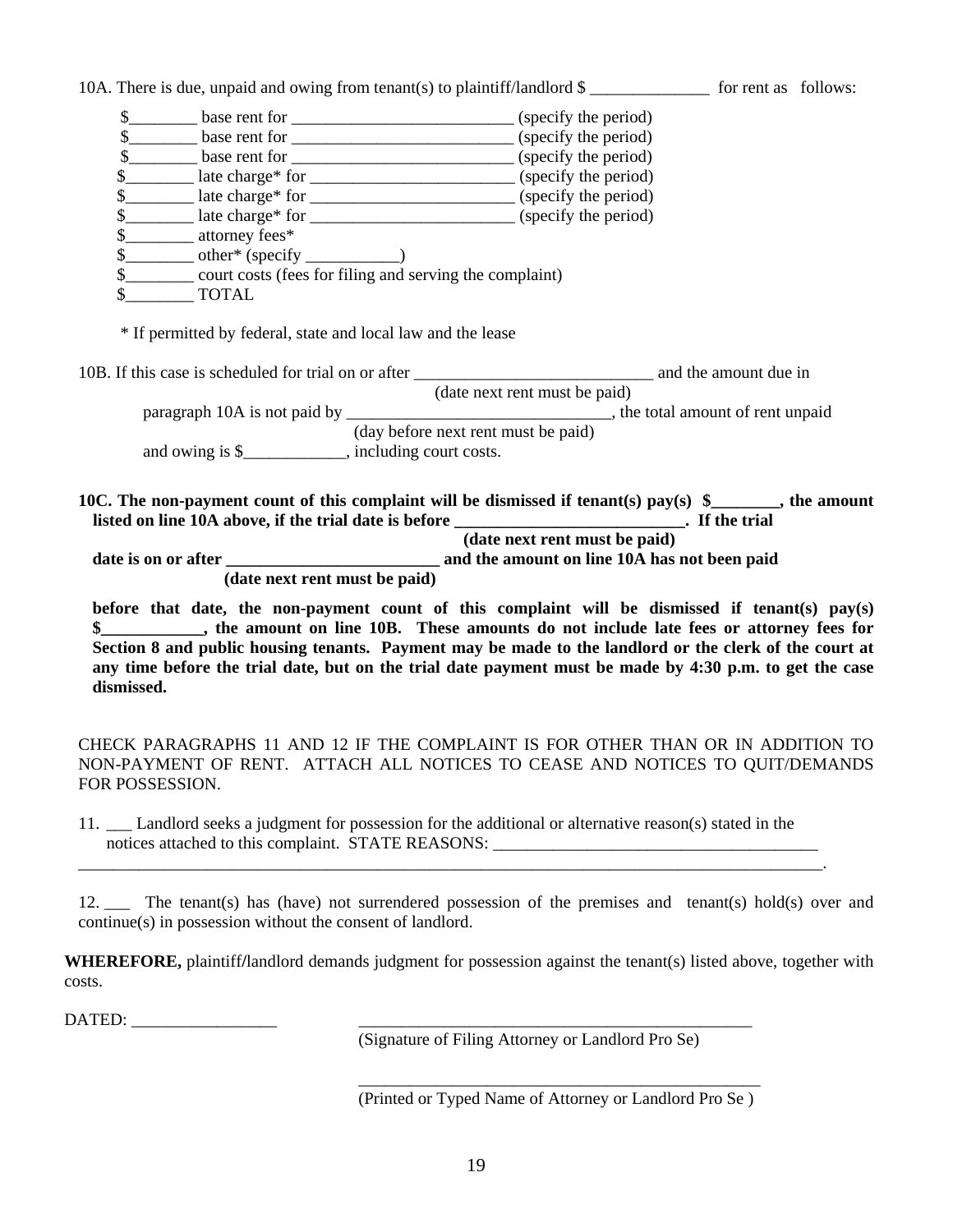#### **LANDLORD VERIFICATION**

- 1. I certify that I am the \_\_\_ landlord, \_\_\_general partner of the partnership, or \_\_\_ authorized officer of a corporation or limited liability company that owns the premises in which tenant(s) reside(s).
- 2. I have read the verified complaint and the information contained in it is true and based on my personal knowledge.
- 3. The matter in controversy is not the subject of any other court action or arbitration proceeding now pending or contemplated and no other parties should be joined in this action except (list exceptions or indicate none):
- 4. The foregoing statements made by me are true and I am aware that if any of the foregoing statements made by me are willfully false, I am subject to punishment.

DATED: \_\_\_\_\_\_\_\_\_\_\_\_\_\_\_\_\_ \_\_\_\_\_\_\_\_\_\_\_\_\_\_\_\_\_\_\_\_\_\_\_\_\_\_\_\_\_\_\_\_\_\_\_\_\_\_\_\_\_\_\_\_\_\_

\_\_\_\_\_\_\_\_\_\_\_\_\_\_\_\_\_\_\_\_\_\_\_\_\_\_\_\_\_\_.

(Signature of Landlord, Partner or Officer)

(Printed Name of Landlord, Partner or Officer

\_\_\_\_\_\_\_\_\_\_\_\_\_\_\_\_\_\_\_\_\_\_\_\_\_\_\_\_\_\_\_\_\_\_\_\_\_\_\_\_\_\_\_\_\_\_

[Note: Adopted ,2008 to be effective ,2008.]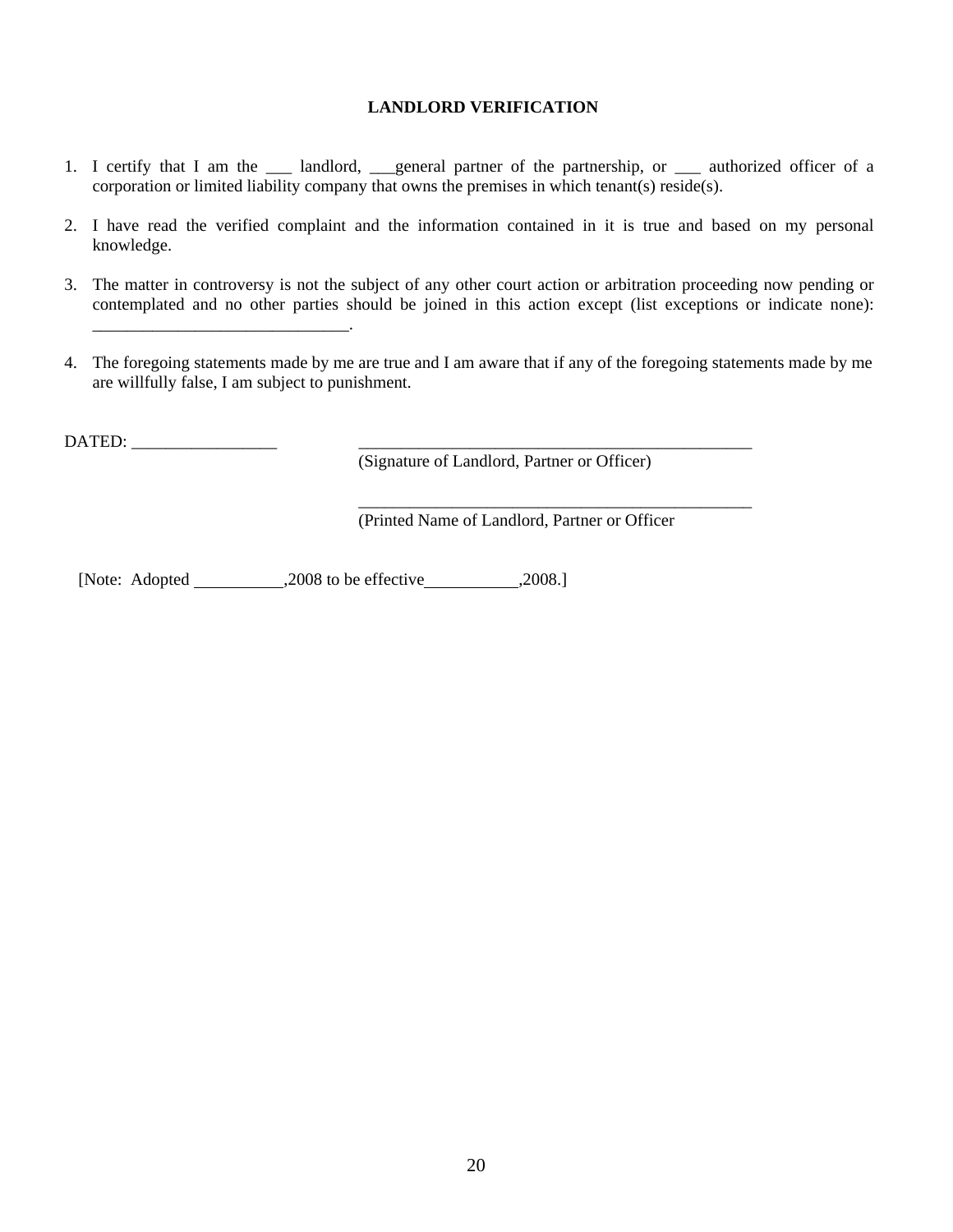#### **3. Proposed Amendment to Appendix XI-T – Certification By Landlord**

A member of the bar proposed to amend the current Certification By Landlord, set forth in Appendix XI-T to the court rules, which is used by landlords to request entry of a judgment for possession by default when a tenant fails to appear for trial. The proposed amendment would have modified the title of section B. of the Certification to read "When a Predicate Notice Is Required By Law, Lease Or Regulation," instead of the current "When the Eviction Is Based On Other Grounds." This change was intended to reflect the attorney's view that in privately owned federally subsidized housing a predicate notice is required even for a non-payment of rent case to proceed. The Committee agrees with the substance of the attorney's proposal because the Committee is interested in promoting full disclosure in tenancy actions and has thus recommended requiring the attachment of the notices to the complaint in the proposed amendment to *R*. 6:3-4, but the clerk does not normally have the complaint at hand when considering the proofs to enter a default judgment for possession. Rather than change the title of section B., however, the Committee proposes to move paragraphs 2 through 4 from section B. to section C., which is entitled "In all Cases." This will have the desired effect of requiring the attachment of the nonpayment of rent notice required for federally subsidized housing, as well as the notices to cease and quit in the so-called holdover tenancy actions that involve causes of action other than nonpayment of rent.

 The Special Civil Part Management Committee also proposed to amend Appendix XI-T, but in a different way. Section C., paragraph 1 currently requires the landlord to certify that s/he is not a corporation or other business entity precluded from appearing pro se by *R*. 6:10. The form has created a new protocol or work procedure, which requires staff to check that the landlord has completed the check-off box, choosing between two different options – one that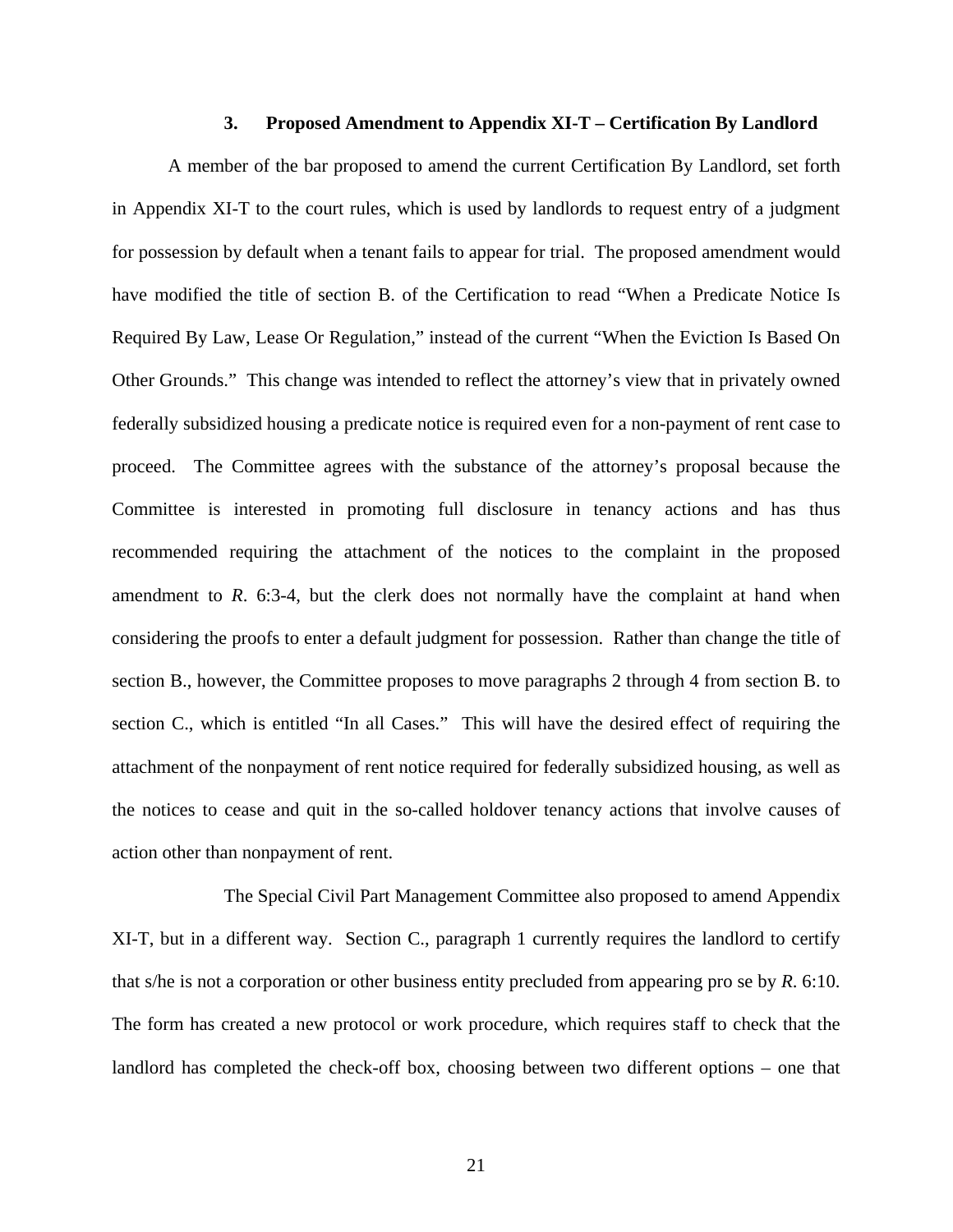essentially allows the landlord to appear pro se and the other box which does not. This has created significant problems when the wrong box is checked off by the pro se landlord and so the Management Committee unanimously recommended that the form should be changed to remove the check-off box, while retaining the requirement that the self-represented litigant certify that s/he owns the property either in his/her own name or in the name of a general partnership in which s/he is a partner. The Committee recommends that the form be amended accordingly.

The proposed amendments to Appendix XI-T follow.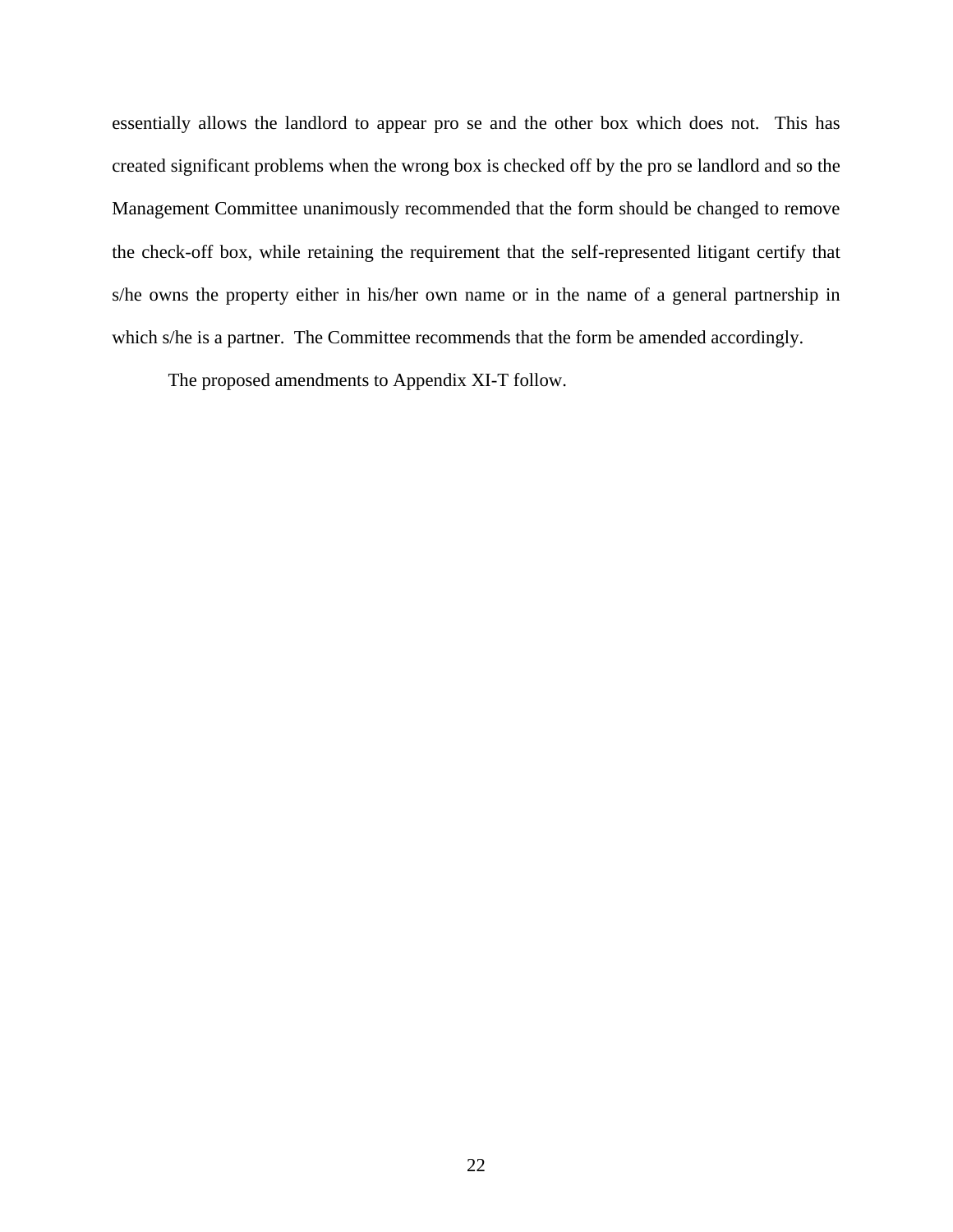#### **APPENDIX XI-T — CERTIFICATION BY LANDLORD**

#### *YOU MUST COMPLETE THIS PART:*

*NAME OF LANDLORD OR ATTORNEY: \_\_\_\_\_\_\_\_\_\_\_\_\_\_\_\_\_\_\_\_\_\_\_\_\_\_\_\_\_\_\_\_* 

*ADDRESS & PHONE#: \_\_\_\_\_\_\_\_\_\_\_\_\_\_\_\_\_\_\_\_\_\_\_\_\_\_\_\_\_\_\_\_\_\_\_\_\_\_\_\_\_\_\_\_\_\_* 

| VS. | Plaintiff, | SUPERIOR COURT OF NEW JERSEY<br><b>LAW DIVISION</b><br>SPECIAL CIVIL PART<br><b>COUNTY</b><br><b>LANDLORD-TENANT DIVISION</b> |  |  |  |  |
|-----|------------|-------------------------------------------------------------------------------------------------------------------------------|--|--|--|--|
|     | Defendant. | Docket No. LT-<br>Civil Action<br><b>CERTIFICATION BY LANDLORD</b>                                                            |  |  |  |  |

#### **THE LANDLORD SHOULD COMPLETE PART A OR PART B OR BOTH (IF BOTH APPLY). CROSS OUT ANY PARAGRAPHS IN THOSE PARTS THAT DO NOT APPLY IN THIS CASE. PART C APPLIES TO ALL CASES AND MUST BE COMPLETED.**

#### **A. WHEN THE EVICTION IS BASED ON UNPAID RENT**

|                  | The tenant has failed to pay rent now due and owing in the amount of \$_ | That amount consists of                                  |  |
|------------------|--------------------------------------------------------------------------|----------------------------------------------------------|--|
| basic rent of \$ | , late charges of $\$$                                                   | , legal fees <i>relating to this action for eviction</i> |  |
| of \$            | filing fees and costs of \$                                              | and other (specify)                                      |  |
|                  |                                                                          |                                                          |  |

2. All of the items listed above are included in the lease agreement as rent.

*\_\_\_\_\_\_\_\_\_\_\_\_\_\_\_\_\_\_\_\_\_\_\_\_\_\_\_\_\_\_\_\_\_\_\_\_\_\_\_\_\_\_\_\_\_\_\_\_\_\_\_\_\_\_\_* 

3. All of those items are permitted by applicable federal, state and local laws (including rent control or rent leveling, if applicable) to be charged as rent for purposes of this action.

#### **B. WHEN THE EVICTION IS BASED ON OTHER GROUNDS**

Eviction is sought because <u>example and the contract of the set of the set of the set of the set of the set of the set of the set of the set of the set of the set of the set of the set of the set of the set of the set of t</u>

#### **C. IN ALL CASES:**

- 1. I have attached a copy of all notices that have been served on the tenant.
- 2. These notices were served on the tenant (check one or more) \_\_\_\_\_ by ordinary mail, \_\_\_\_\_ by certified mail, \_\_\_\_\_ personally, on \_\_\_\_\_\_\_\_\_\_\_\_\_\_\_\_\_\_\_\_\_\_\_\_\_\_\_\_\_\_\_\_\_\_\_\_\_\_\_\_\_\_\_\_\_\_\_\_\_\_\_\_\_\_\_\_\_\_\_\_\_\_\_\_\_\_\_\_\_.
- 3. All of the facts stated in the notices are true.
- 4. If I proceeded without an attorney, I certify that I own the property in my own name or in the name of a general partnership of which I am a partner.
- 5. I have complied with the registration requirements of N.J.S.A*.* 46:8-27 *et seq.*
- 6. The tenant did not transfer ownership to me and I have not given the tenant an option to buy the property.
- 7. The tenant is not in the military service of the United State nor any of its allies, nor is the premises used for dwelling purposes of the spouse, a child or other dependent of a person in the military service of the United States.

#### **I, THE LANDLORD, CERTIFY THAT THE FOREGOING STATEMENTS MADE BY ME ARE TRUE. I AM AWARE THAT IF ANY OF THE FOREGOING STATEMENTS MADE BY ME ARE WILFULLY FALSE, I AM SUBJECT TO PUNISHMENT.**

DATE: \_\_\_\_\_\_\_\_\_\_\_\_\_\_\_ \_\_\_\_\_\_\_\_\_\_\_\_\_\_\_\_\_\_\_\_\_\_\_\_\_\_\_\_\_\_\_\_\_\_\_\_\_\_\_\_\_\_\_\_\_\_\_\_\_\_\_\_\_\_\_\_\_\_\_

(PRINT NAME BELOW) LANDLORD

[Note: Appendix XI-T adopted July 18, 2001 to be effective November 1, 2001; amended July 27, 2006 to be effective September 1, 2006, amended , 2008 to be effective , 2008.]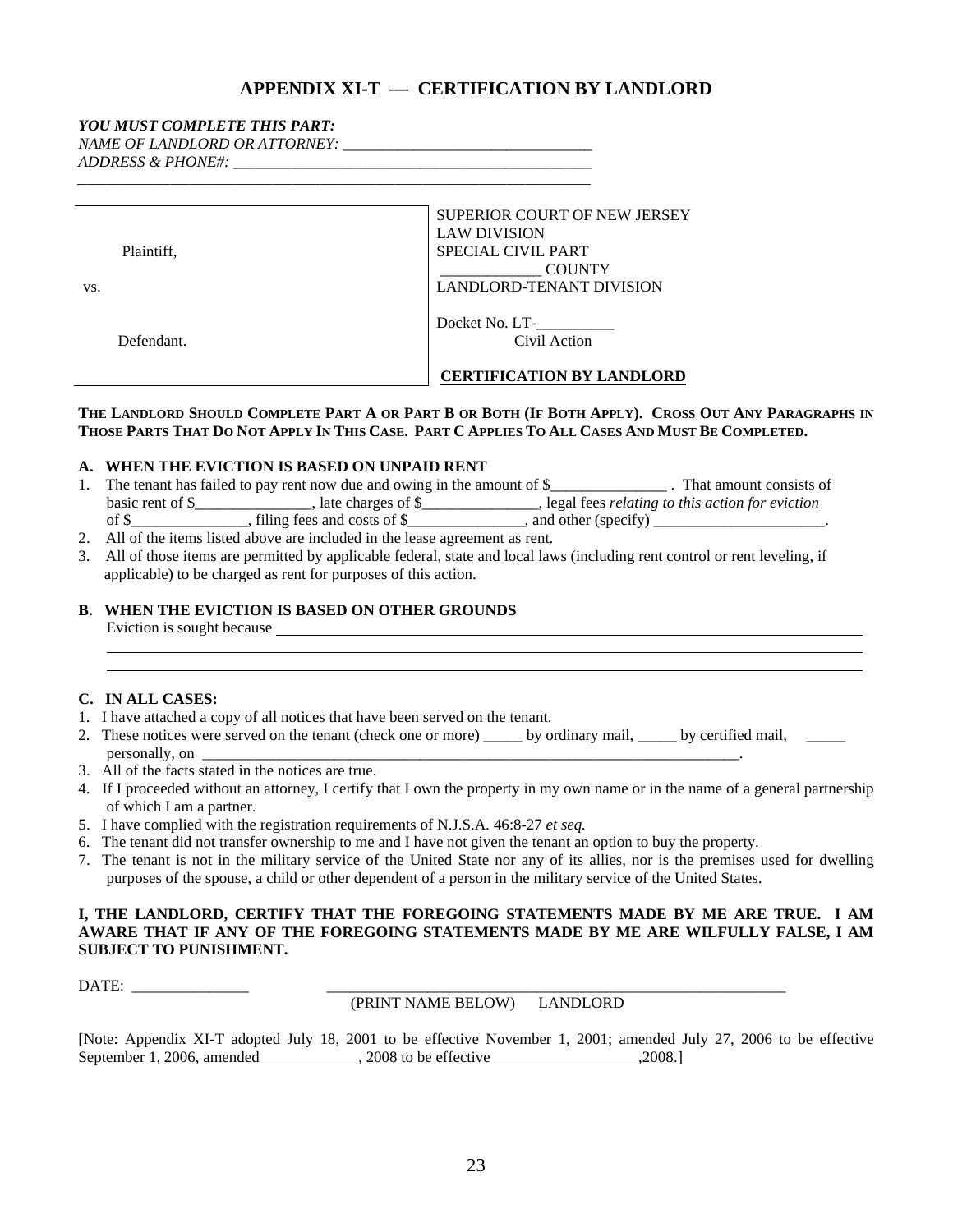# **C. Proposed Amendment to R. 6:5-1 – Application of R.4:38 (consolidation) to Actions in the Special Civil Part**

A member of the Committee pointed out that *R*. 6:5-1 applies *Rules* 4:37, 4:39 and 4:40 to actions filed in the Special Civil Part, but does not so apply *R*. 4:38, which deals with the consolidation of actions. The Committee proposes to change that by amending *R*. 6:5-1. There are many situations in which judges currently consolidate Special Civil Part cases despite the absence of express authority to do so. This is true even in tenancy actions where, for example, a number of tenants of the same landlord have raised habitability defenses and the cases should be consolidated for trial. The Committee observes that *R*. 6:4-1 applies *R*. 4:38 to actions pending in different courts, but does not address actions pending in the same court. The proposed amendment to *R*. 6:5-1 follows.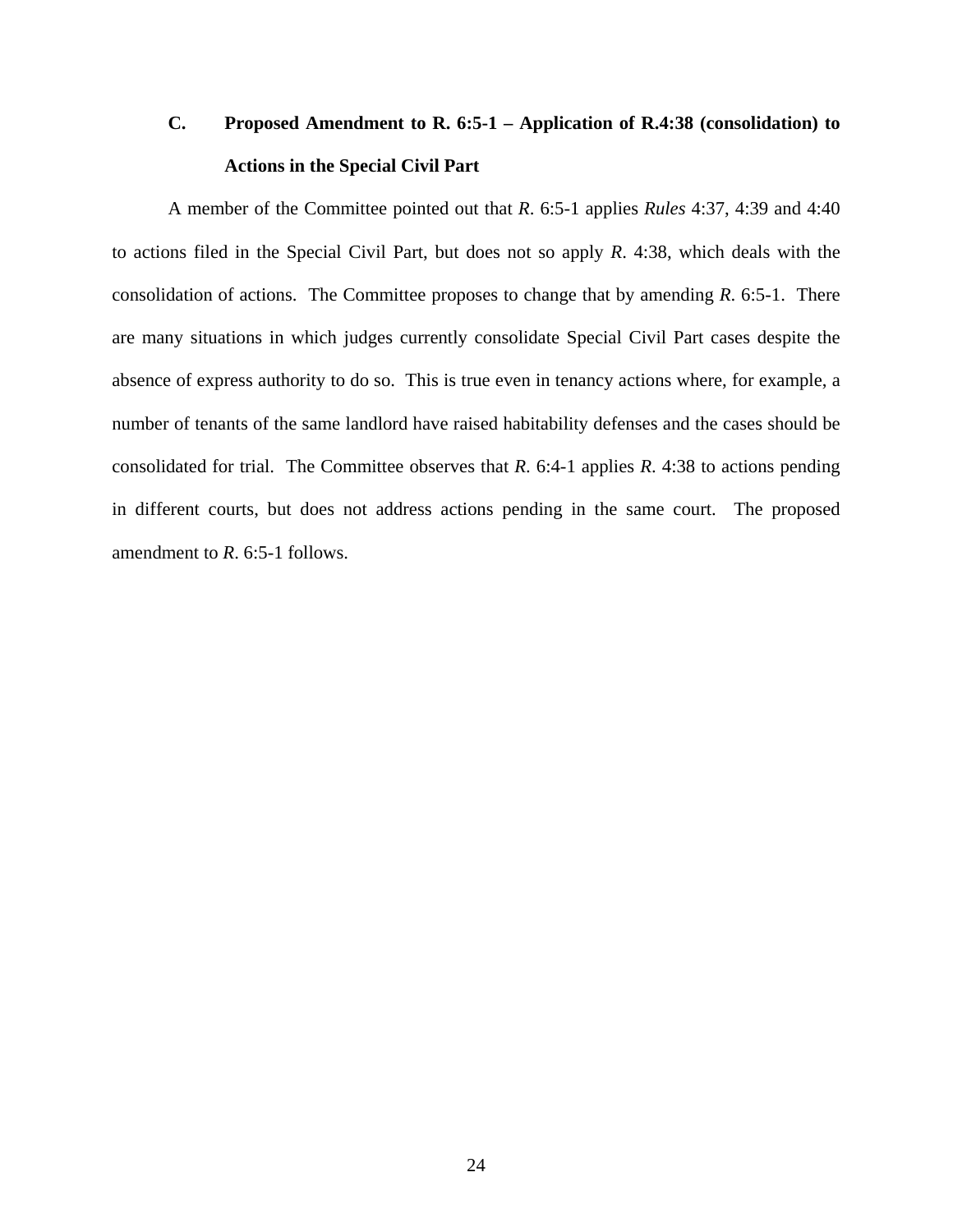#### 6:5–1. Applicability of Part IV Rules; Sanctions

*R.* 4:37 (dismissal of actions), *R.* 4:38 (consolidation, *R.* 4:39 (verdicts) and *R.* 4:40 (motion for judgment) are applicable to the Special Civil Part. The court may order a party whose complaint is dismissed pursuant to *R.* 1:2-4 or *R.* 4:37-1(b) for failure to appear for trial or who seeks to refile such a complaint pursuant to *R*. 4:37-4 to pay to the aggrieved party costs, reasonable attorney's fees and expenses related to the dismissed action.

Note: Source—1969 Revision; amended November 7, 1988 to be effective January 2, 1989; caption and text amended July 12, 2002 to be effective September 3, 2002; amended , 2008 to be effective , 2008.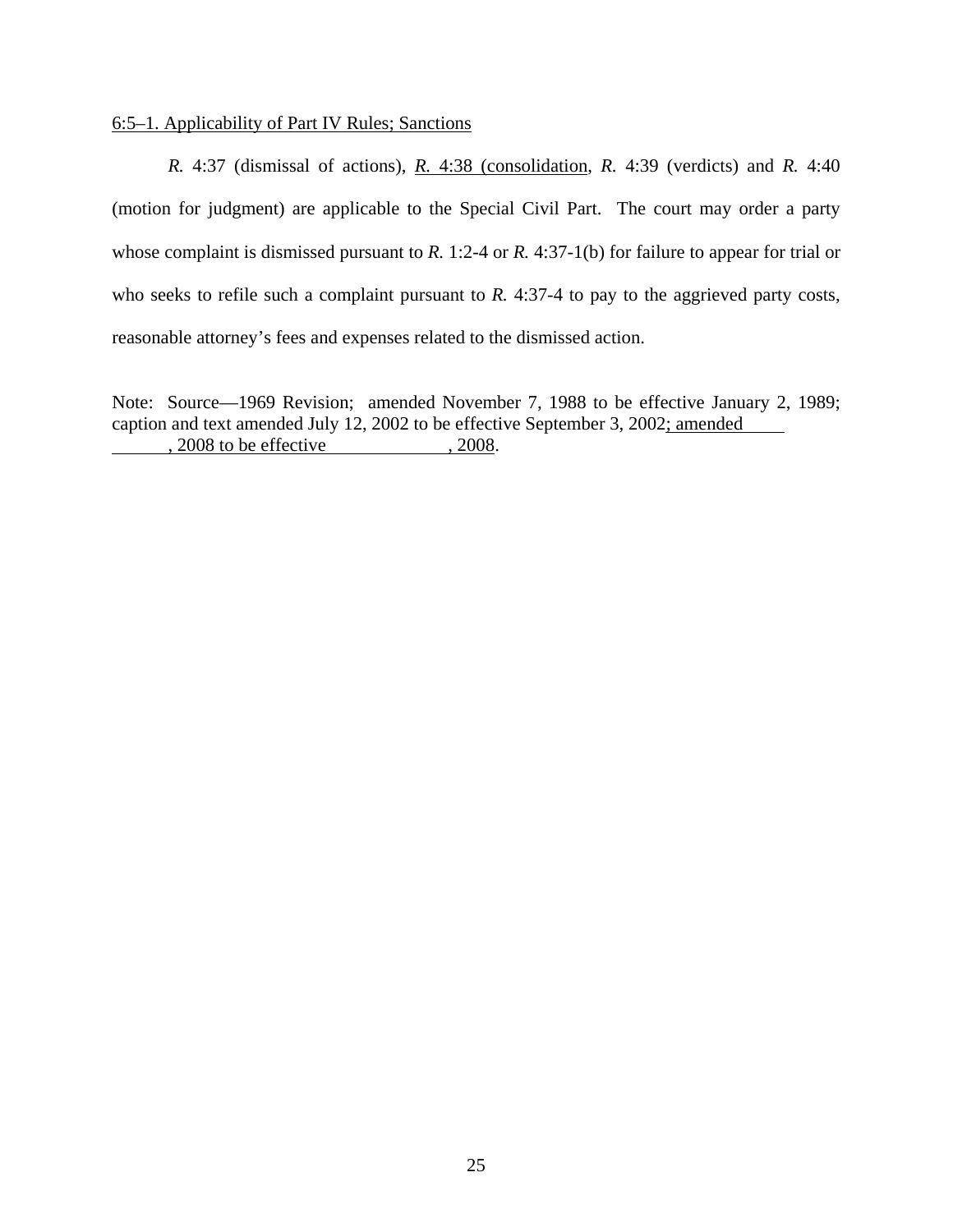#### **D. Proposed Amendment to** *R.* **6:6-3(d) – Time for Entry of Default Judgment**

*Rule* 6:6-3(d) provides that if a party fails to apply for the entry of judgment by default within 6 months of the entry of default, judgment cannot be entered except on motion to the court. The Committee has been advised that confusion results when proofs in these cases are filed separately from the motion for leave to apply out of time. The Committee therefore recommends amending the rule to require that the proofs be attached to the moving papers. The proposed amendment follows.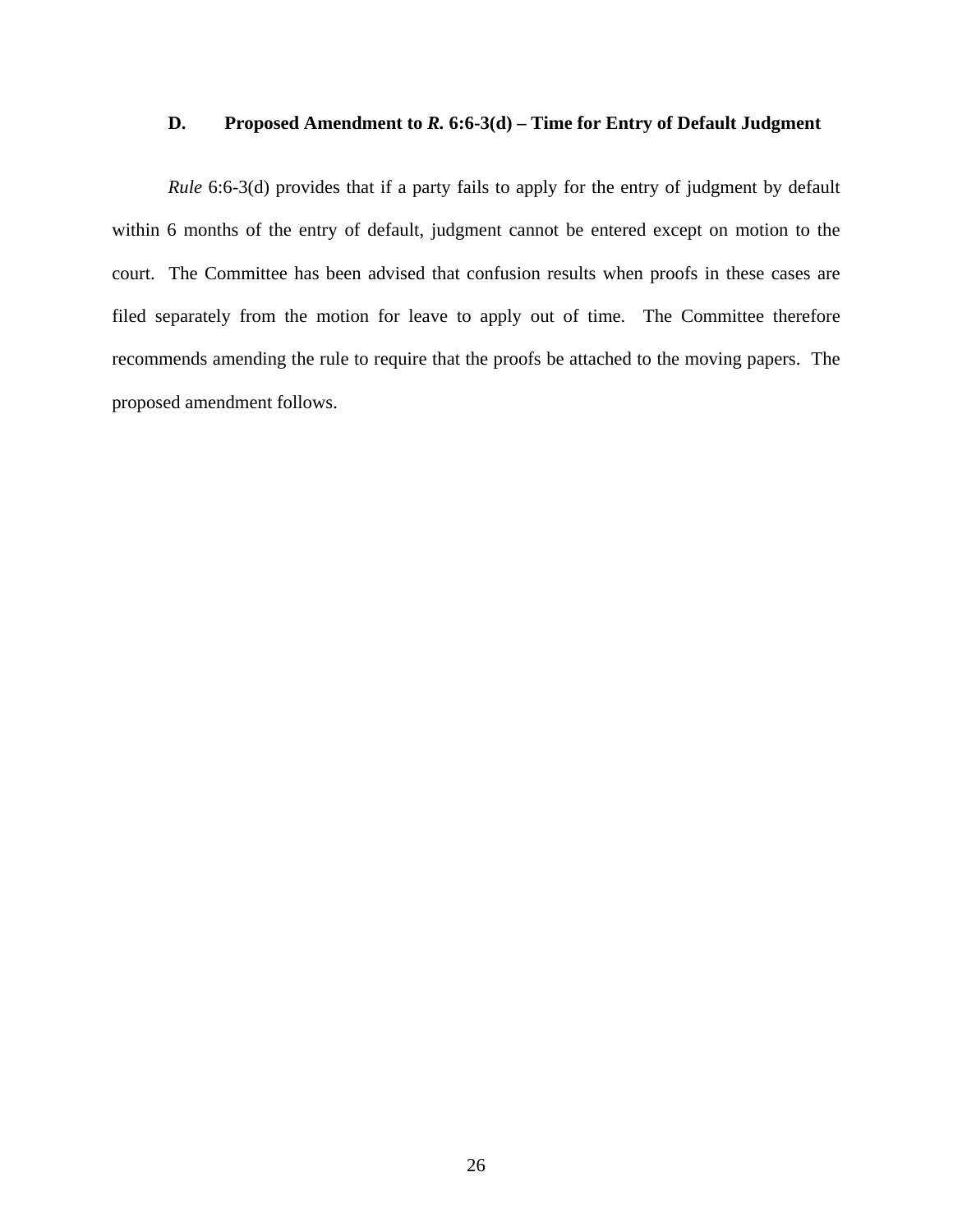6:6-3. Judgment by Default

- (a) … no change
- (b) … no change.
- (c) … no change.

(d) Time for Entry. If a party entitled to a judgment by default fails to apply therefore

within 6 months after entry of default, judgment shall not be entered except on motion to the

court and all applicable proofs required under *R.* 6:6-3(a) through (c) shall be attached to the

#### moving papers.

(e) ... no change.

Note: Source – *R. R.* 7:9-2(a) (b), 7:9-4. Paragraphs (a) and (d) amended June 29, 1973 to be effective September 10, 1973; paragraph (c) amended November 1, 1985 to be effective January 2, 1986; paragraph (b) amended November 7, 1988 to be effective January 2, 1989; paragraph (c) amended June 29, 1990 to be effective September 4, 1990; paragraphs (a), (b) and (c) amended July 14, 1992 to be effective September 1, 1992; paragraphs (a), (b), and (c) amended July 13, 1994 to be effective September 1, 1994; paragraph (b) amended July 18, 2001 to be effective November 1, 2001; paragraphs (a), (b), and (c) amended, and new paragraph (e) added July 12, 2002 to be effective September 3, 2002; paragraphs (a) and (d) amended July 28, 2004 to be effective September 1, 2004; paragraph (b) amended July 27, 2006 to be effective September 1, 2006; paragraph (d) amended , 2008 to be effective , 2008.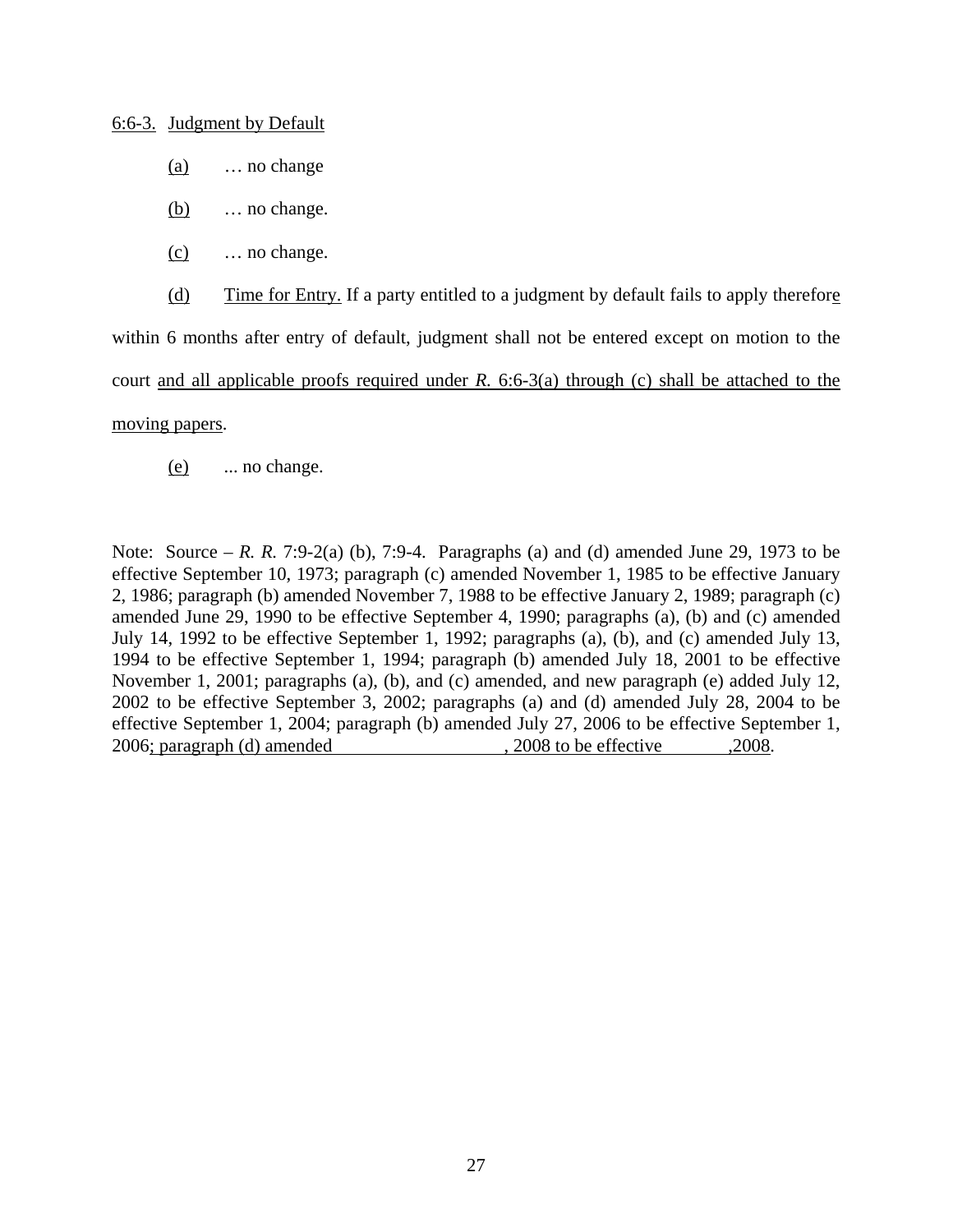# **E. Proposed Amendment to** *R.* **6:10 – Representation in Summary Actions Between Landlord and Tenant**

*Rule* 6:10 applies the prohibition of appearance and filing of papers by business entities other than sole proprietors, contained in *R*. 1:21-1(c), to tenancy actions, but provides an exception for partners in general partnerships. The Committee proposes to modify the rule so as to include detainer actions within the scope of the rule's exception to *R*. 1:21-1(c). Detainer actions are summary in nature, like tenancy actions, but the Committee believes that the same considerations that require the use of attorneys in tenancy actions involving business entities other than a sole proprietor or a partner in a general partnership apply to detainer actions. The proposed amendments to the title and text of the rule follow.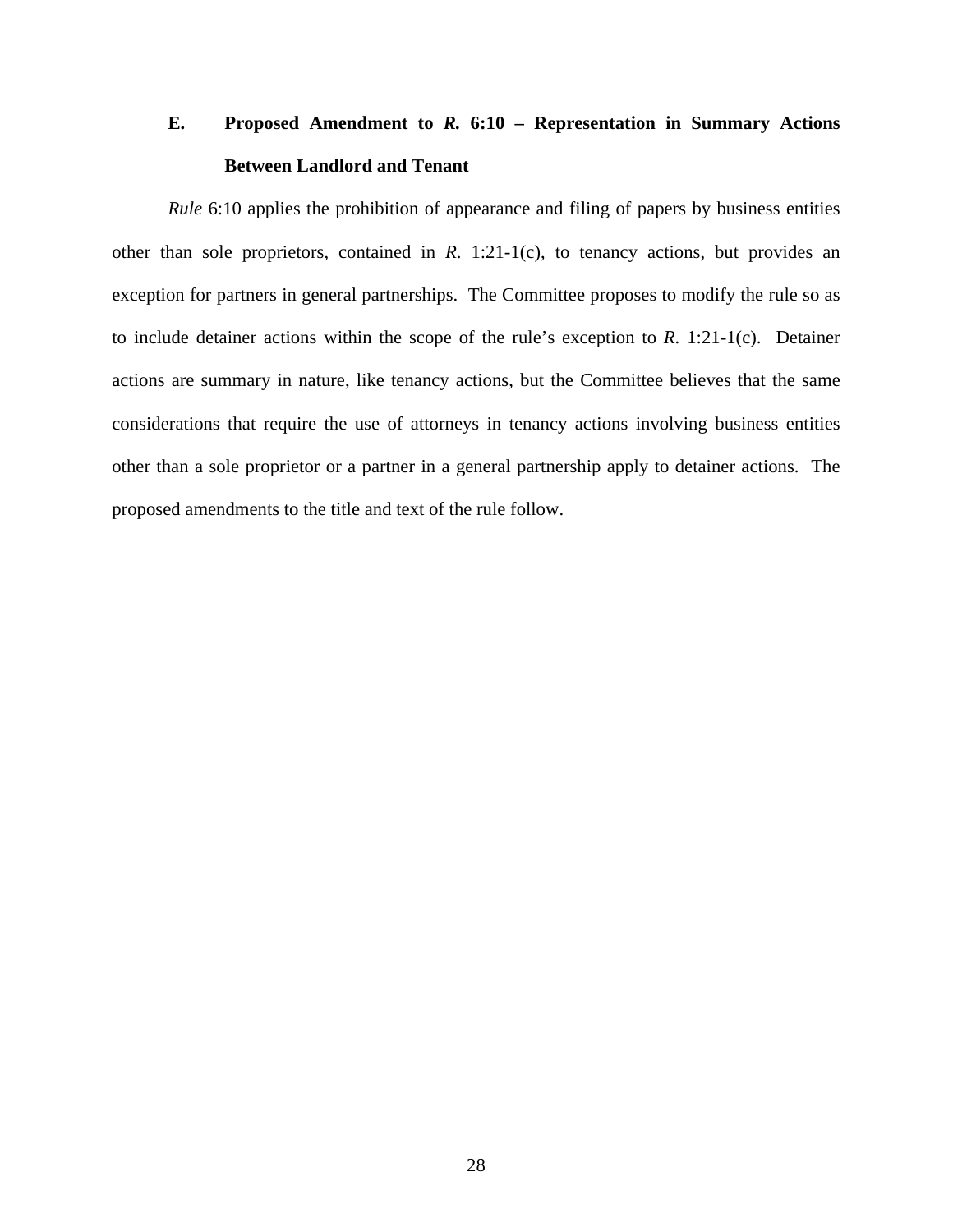# 6:10. Representation in Summary Actions For Possession of Premises **[**Between Landlord and Tenant]

 The prohibition of appearances and filing of court papers by business entities other than sole proprietors, contained in *R.* 1:21-1(c), shall apply to summary actions for possession of premises **[**between landlord and tenant**]**, except that a partner in a general partnership may file papers and appear pro se.

Note: Former *R.* 6:10 (bastardy proceedings) deleted December 13, 1983 to be effective December 31, 1983; present rule adopted July 14, 1992 to be effective September 1, 1992; amended July 13, 1994 to be effective September 1, 1994; amended , 2008 to be effective , 2008.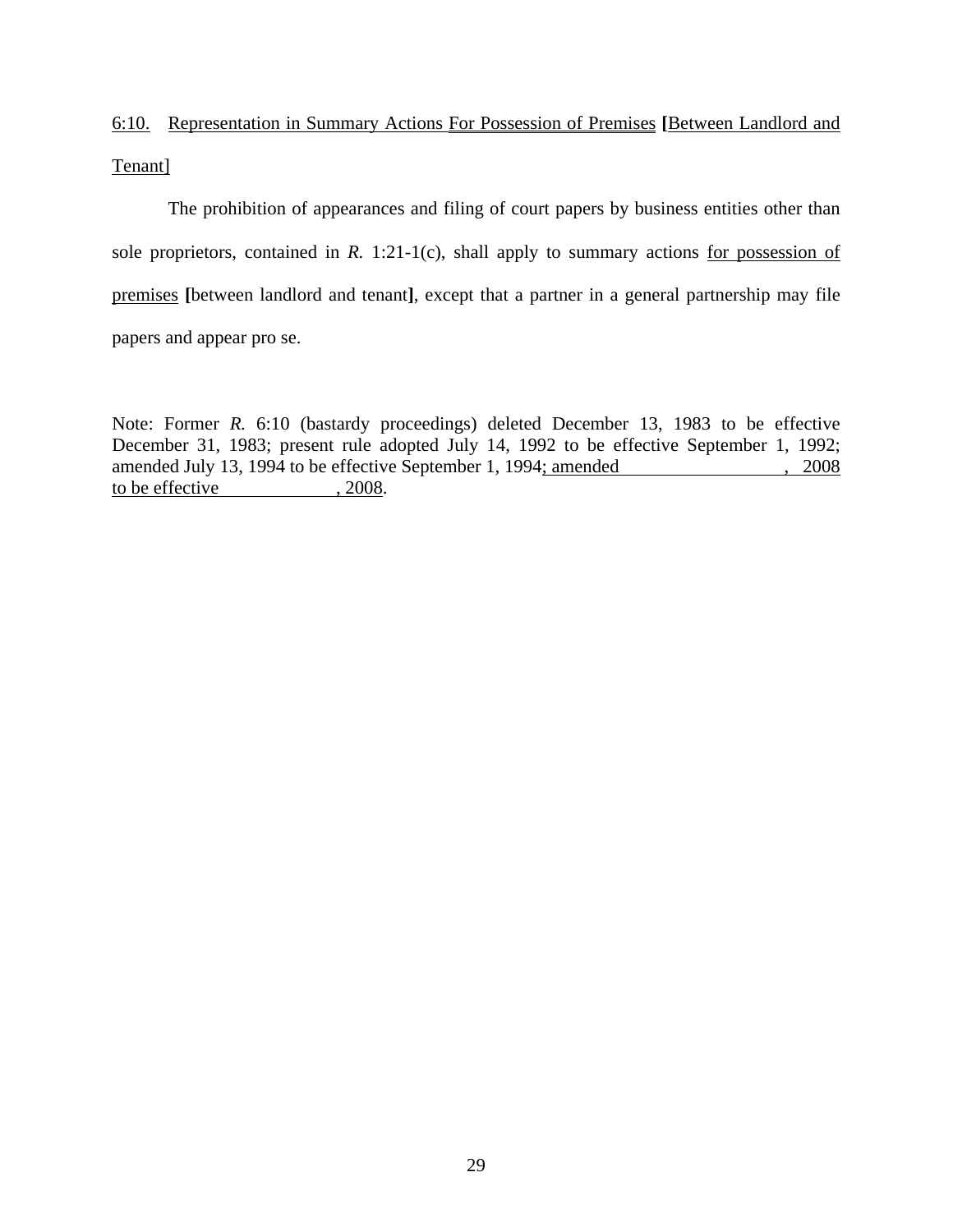#### **II. RULE AMENDMENTS CONSIDERED AND REJECTED**

#### **A. Rejected Amendments to** *R***. 6:3-1 – Applicability of Part IV Rules**

*Rule* 6:3-1 specifies a number of Part IV Rules, dealing with pleadings, motions and parties, that are applicable to actions in the Special Civil Part. A member of the Committee proposed to amend the rule so as to:

- 1. Exclude tenancy actions from the *R.* 4:5-1(b)(1) requirement of a CIS (Case Information Statement),
- 2. Exclude tenancy actions from *R.* 4:8 (third party practice), and
- 3. Explicitly permit amendments to tenancy complaints on the record.

The Committee does not believe that it is necessary to specifically exempt tenancy actions from the *R.* 4:5-1(b)(1) requirement that a Case Information Statement be filed with a party's first pleading. The CIS requirement has been in effect for Civil Part actions since 1991 and there has never been any question about whether it applies to cases filed in the Special Civil Part. Moreover, the prohibition on filing answers in tenancy actions (and small claims, for that matter) makes it clear that the CIS was never intended for use in such cases since it could only be applied to the plaintiff.

The Committee also does not believe that it is necessary to exclude tenancy actions from the third party practice provisions contained in *R.* 4:8, primarily because the issue rarely, if ever, has arisen. The Committee notes that the addition of a third party is not predicated upon the filing of the claim in an answer and may be accomplished by the filing of a third party complaint by the defendant in the original action at a later time. The defendant in a tenancy action may want to add a co-tenant or subtenant as a party-defendant and presumably this would be accomplished by filing a tenancy complaint against that individual and then the two actions could be consolidated. The principles set forth in *R.* 4:8 for handling third party actions, such as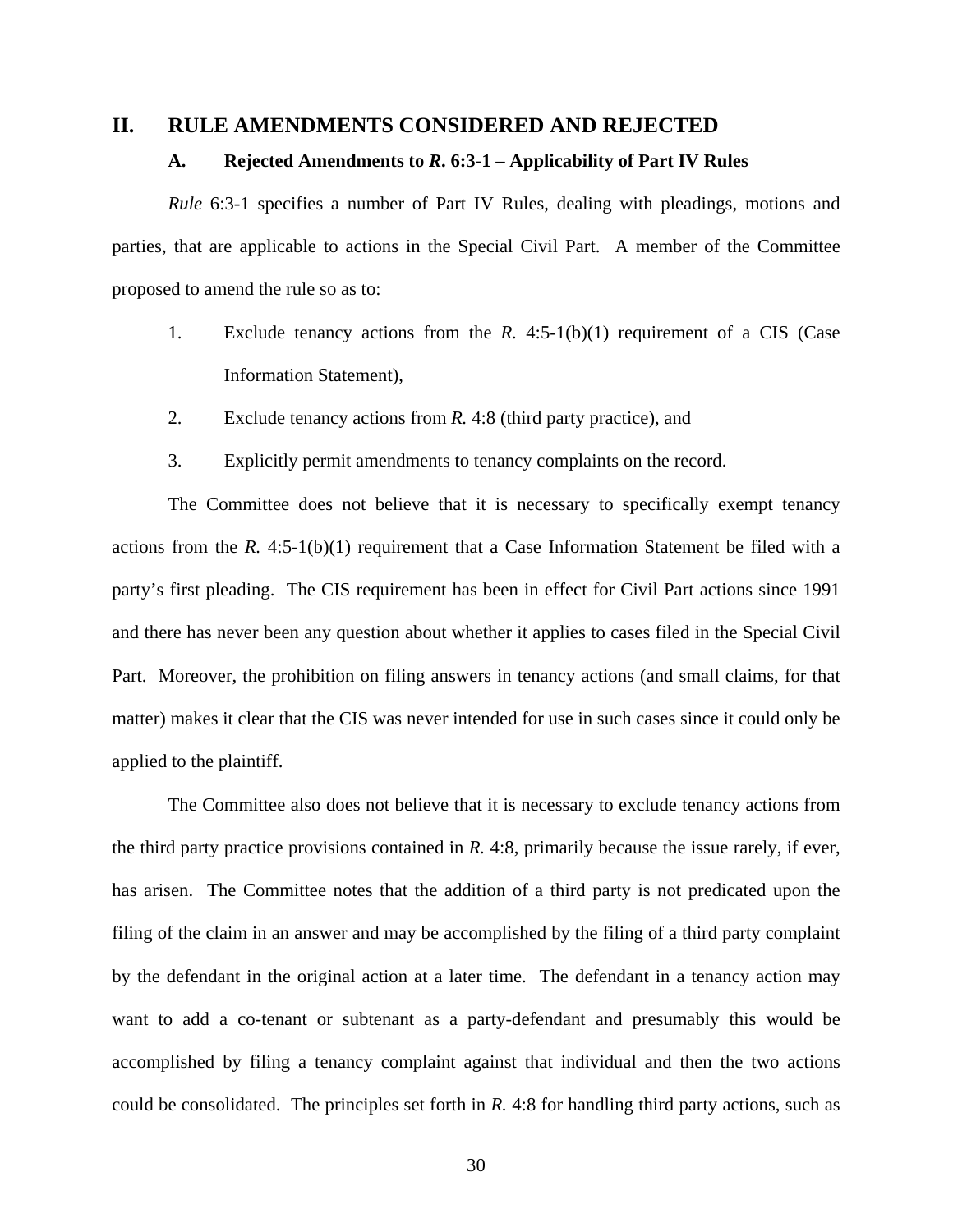allowing the plaintiff in the original action to amend the complaint to add claims against the third party defendant, might prove useful in handling the consolidated tenancy actions. Specifically excluding tenancy actions from third party practice might inhibit the court in adapting the case management tools set forth in *R.* 4:8 to the situation.

The Committee recommends that language specifically providing for amendments to the complaint on the record not be added to *R.* 6:3-1. The practice is already covered by *R.* 4:9-1, which is applied to Special Civil Part actions by *R*. 6:3-1. The Committee notes that *R*. 4:9-2 permits the amendment of the complaint to conform to the proofs when issues that were not raised in the complaint have been tried by consent or without the objection of the parties. Adding more language on the subject to *R.* 6:3-1 could have unintended consequences to the extent that it could be interpreted to mean something other than what is already provided for in the applicable Part IV rules.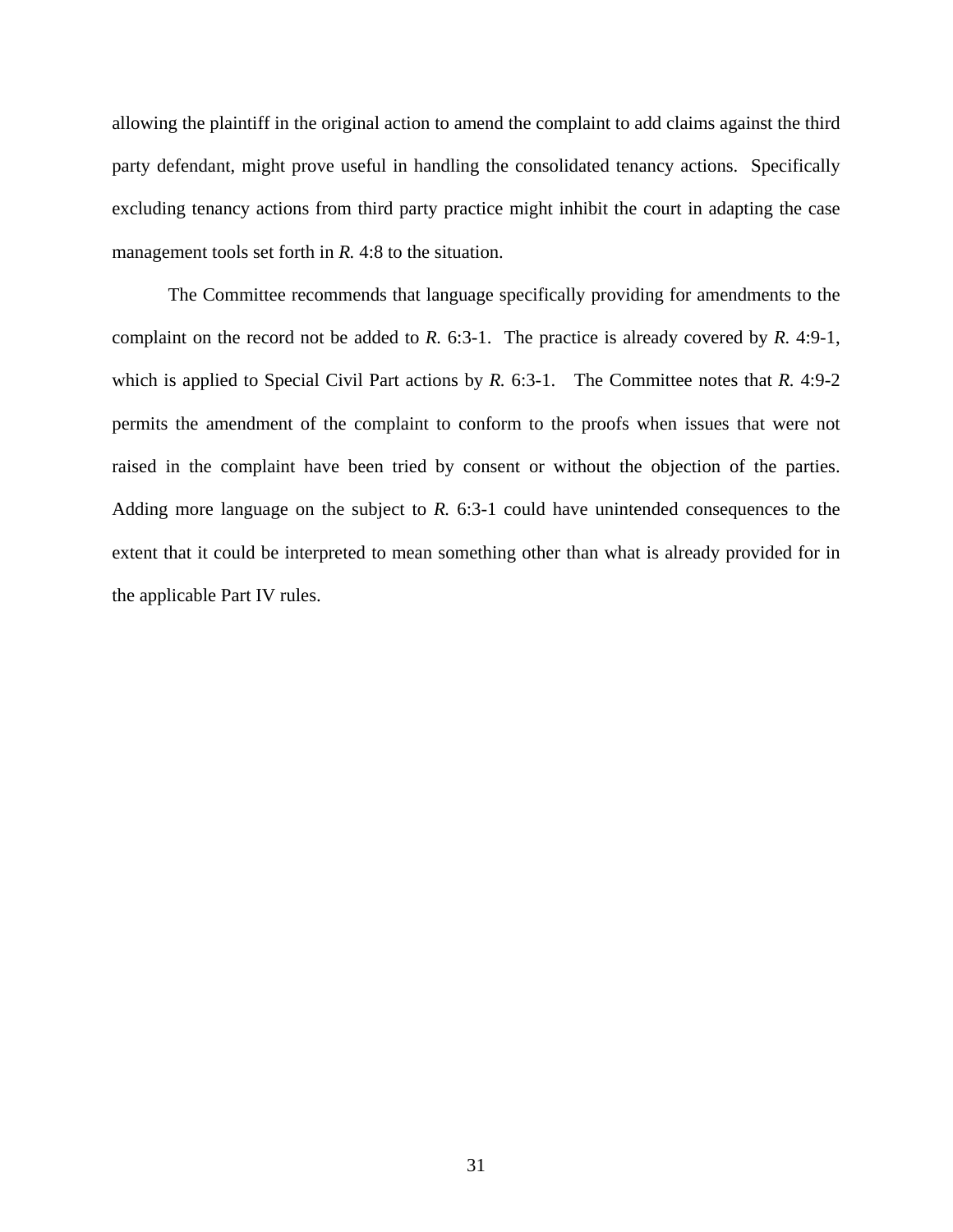#### **B. Proposed Amendment to** *R***. 6:4-3(b) – Discovery**

A Committee member proposed to amend *R.* 6:4-3(b) to permit limited discovery, in the judge's discretion, in summary actions for possession. The Committee does not believe that such an amendment is necessary. To some extent, greater discovery in tenancy actions will be afforded by the addition of the proposed paragraph (c) to *R.* 6:3-4 (see Section I.B.1. of this Report, above) which will require the complaint to identify the owner of the premises and state the exact amount of rent (and the components thereof) that must be paid to have the action dismissed and by the proposed addition of paragraph (d) to that rule, which will require the attachment to the complaint of copies of the notices upon which plaintiff intends to rely in seeking the tenant's eviction. Beyond this, the judge always has the discretionary power to order limited discovery in tenancy actions when it is required.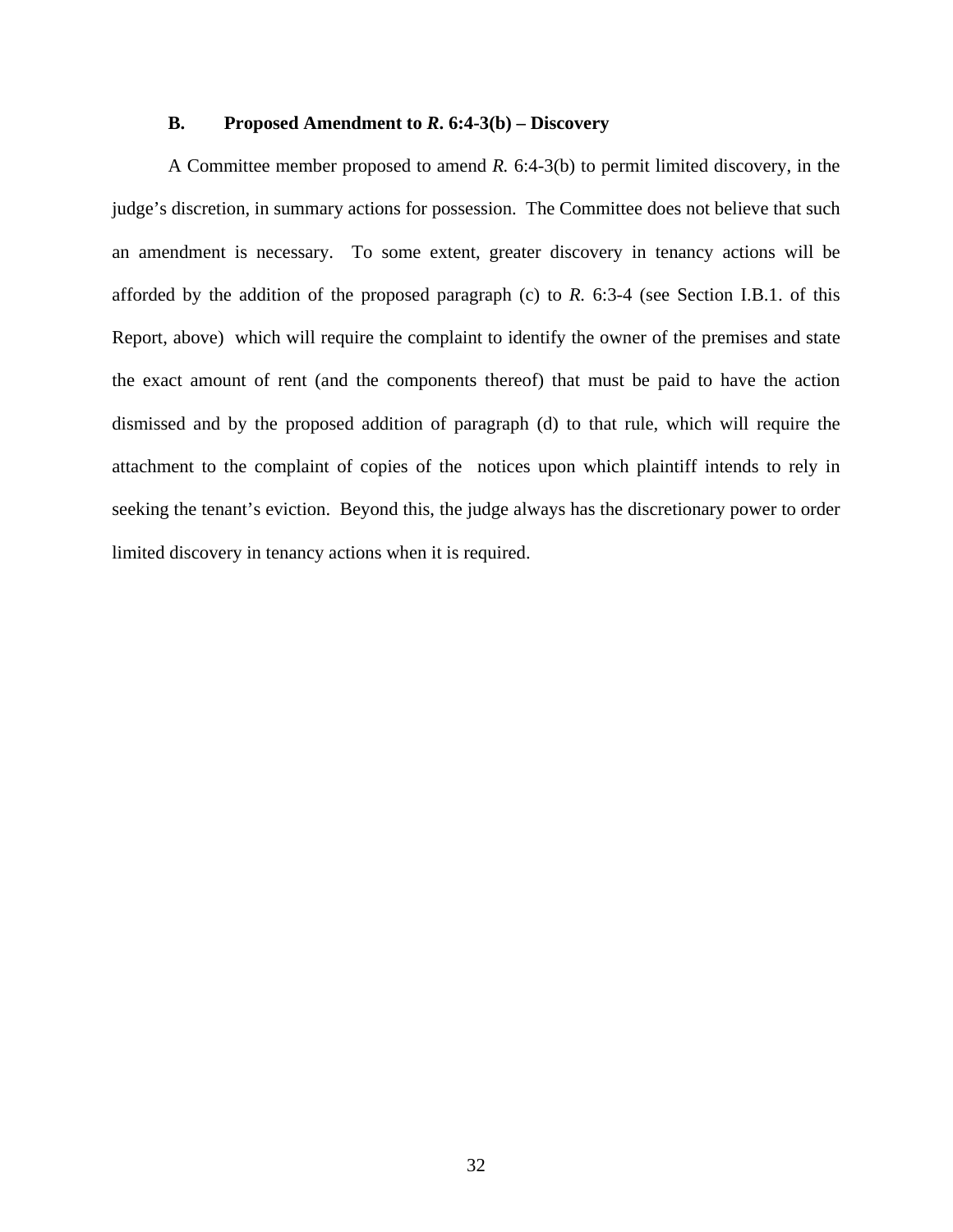#### **C. Proposed Amendments to** *R***. 6:6-1 – Applicability of Part IV Rules**

*Rule* 6:5-1 applies certain Part IV rules dealing with judgments to the Special Civil Part.

A member of the Committee proposed to amend the rule to:

- 1. Add language to say that *R.* 4:46, which deals with motions for summary judgment, is not applicable to tenancy actions.
- 2. Add language to say that *R.* 4:48, dealing with satisfaction of judgments does not apply to tenancy actions.
- 3. Add language to shorten the *R.* 4:49-1(b) (motions for new trial) time periods to 10 days for the motion and 5 days for the response.

The Committee does not believe that a rule amendment excepting tenancy actions from the rule governing summary judgment practice is necessary. Since answers are not permitted in tenancy actions and discovery is available only by order of the court upon motion, there is no way to determine whether there is a genuine issue of material fact without holding a trial. Summary judgment is thus not available in tenancy actions under the current rules and there is thus no need for an amendment to that effect.

*Rule* 4:48 deals with the subject of satisfying money judgments. Since money judgments are not entered in tenancy actions, the Committee sees no need to amend *R.* 6:6-1 to state that *R.* 4:48 does not apply to tenancy actions.

The Committee believes that the time periods set forth in *R.* 4:49-1(b), which governs motions for a new trial and is applicable to the Special Civil Part by virtue of *R.* 6:5-1, are appropriate for Special Civil Part cases, including tenancy actions. Attorneys on the Committee who represent landlords and those who represent tenants agree that neither party is prejudiced by the current time frames and the Committee thus recommends that no change be made.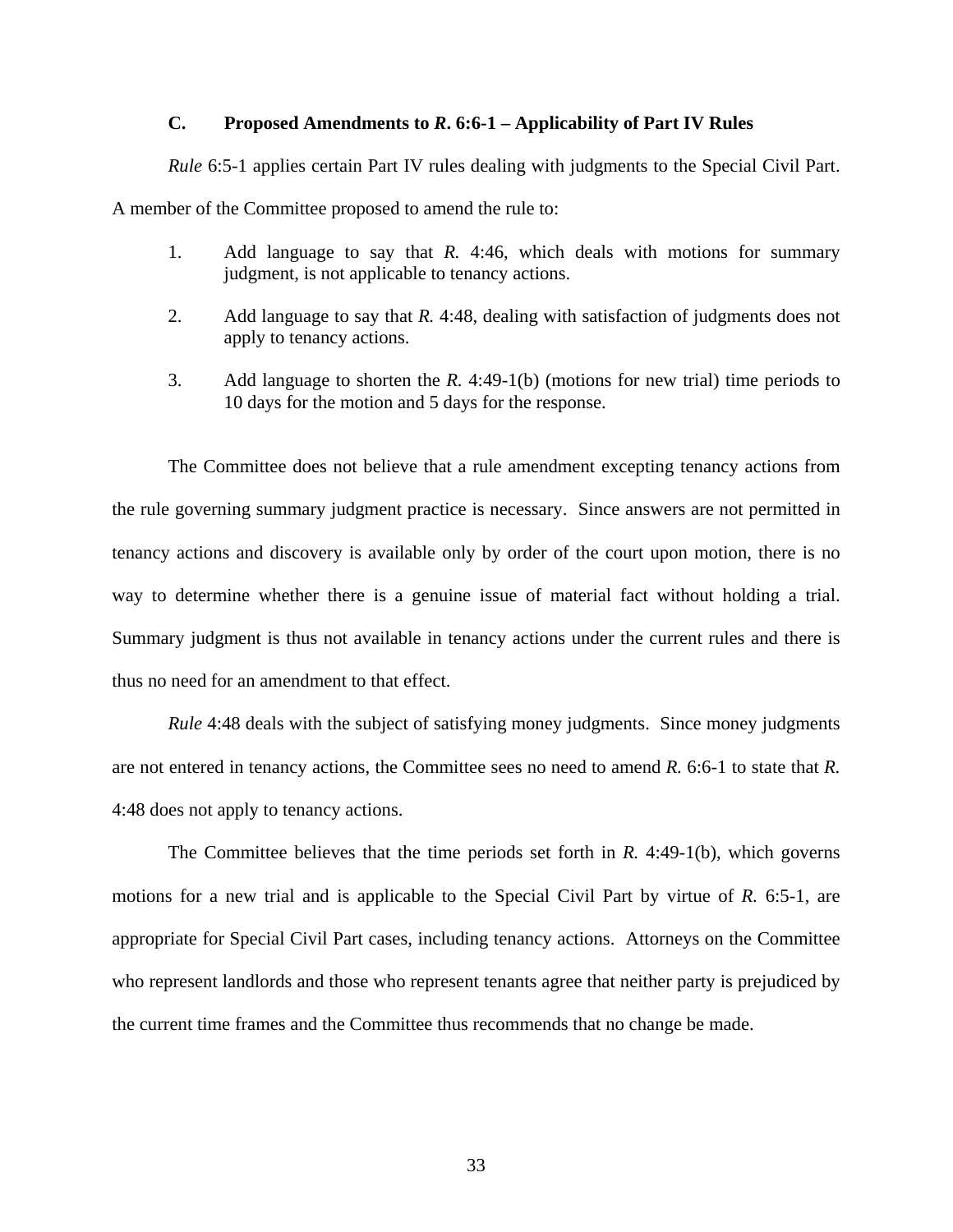## **D. Proposed Amendment to** *R.* **6:6-3(b) – Entry of Default Judgment By the Clerk**

*Rule* 6:6-3(b) deals with the entry of default judgment by the clerk in tenancy actions and requires the submission of proofs by affidavit or certification. A Committee member proposed to amend the rule to:

1. Delete the words "between landlord and tenant" from the first sentence so that the clerk can enter default judgment in detainer actions.

2. In the last sentence of the first paragraph, add the words "any required Notice to Cease and Notice to Quit" in place of the current words "all required notices."

The Committee believes that the clerk should not be allowed to enter default judgment in detainer actions and that they should continue to be governed by *R.* 6:6-3(c), which requires entry of judgment by the court in cases not covered by paragraphs (a) and (b). Any given detainer action may require the exercise of judicial discretion when the case involves an order to re-enter the premises.

The Committee has been advised by members who are representatives of Legal Services of New Jersey (LSNJ) that there is an Appellate Division opinion which requires production of a federally-mandated10-day notice in nonpayment cases involving tenants of federally subsidized housing because the court viewed the notice as a jurisdictional prerequisite for the entry of a judgment for possession. The phrase "all required notices" covers the federally required notice, while the phrase "any required Notice to Cease and Notice to Quit" does not and so the Committee recommends that the rule not be amended as proposed.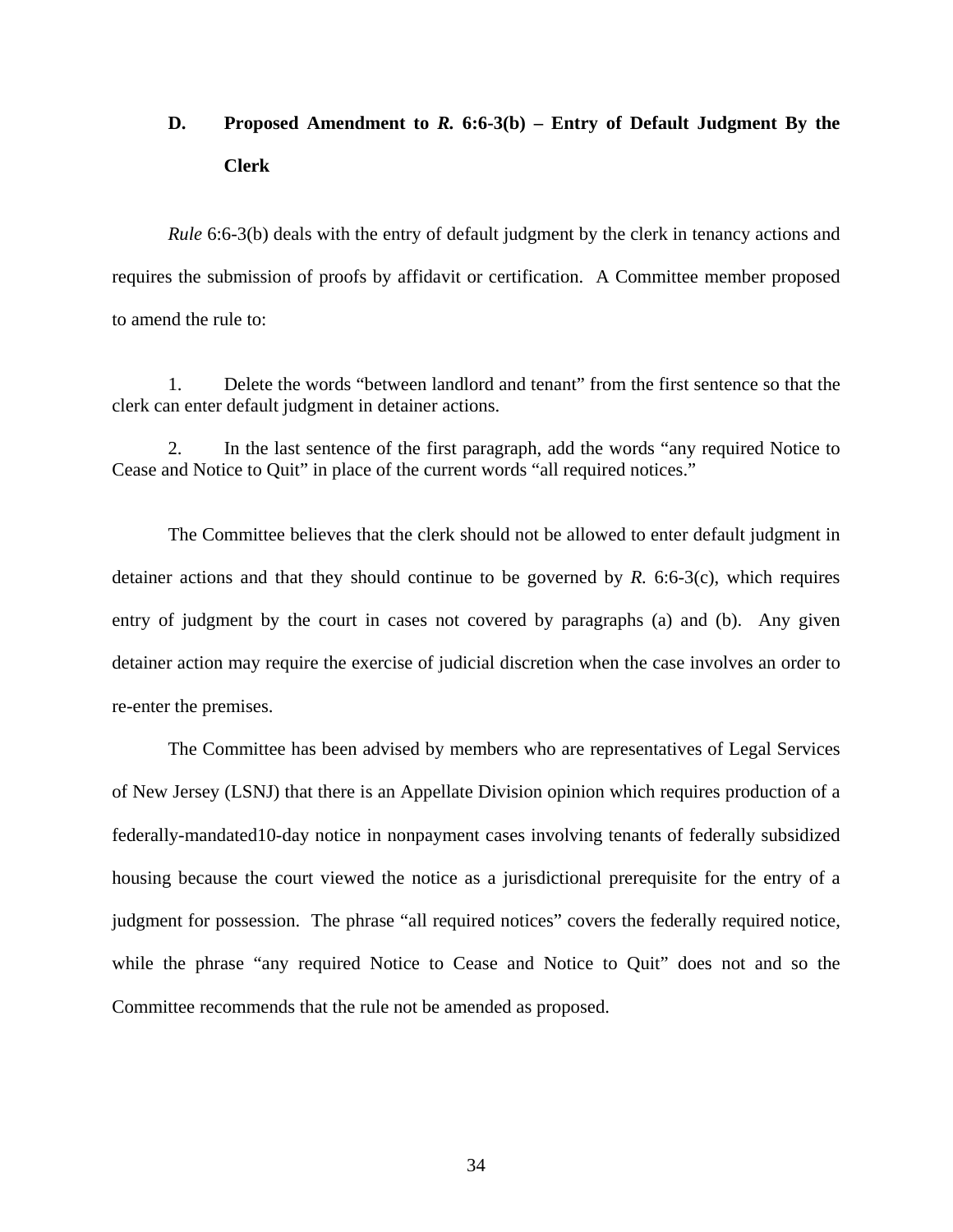#### **E. Proposed Amendment to** *R.* **6:6-3(e) – Notice of Entry of Judgment**

A member of the Committee proposed that the Committee decide whether *R*. 6:6-3(e), the rule requiring that notice of judgment entry be given by the Special Civil Part Clerk to the plaintiff and by the plaintiff to the defendant, applies to tenancy actions and, if it does, to modify the rule to say that. The Committee has concluded that the rule does not apply to tenancy actions and thus no amendment is necessary.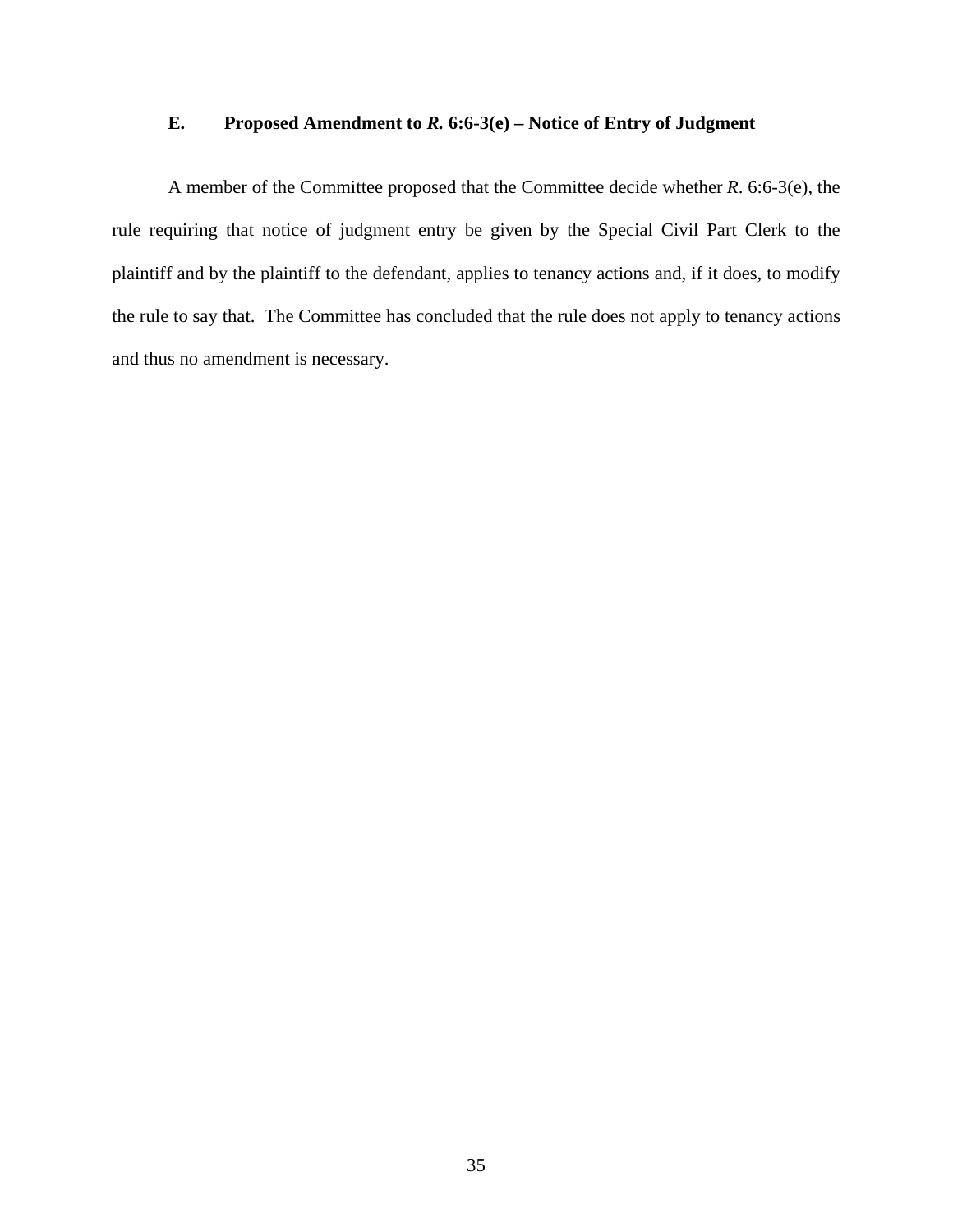# **F. Proposed Amendment to** *R.* **6:6-6(a) – Post-Judgment Levy Exemption Claims and Applications for Relief in Tenancy Actions**

*Rule* 6:6-6 provides litigants with a quick mechanism to seek relief from judgments for possession in tenancy actions and from asset levies to enforce monetary judgments in other cases. Paragraph (a) of the rule makes the provisions of *Rules* 4:52-1 and 4:52-2, which deal with injunctions, applicable to these applications for relief, except that briefs are not required. A Committee member proposed to delete the references to *Rules* 4:52-1 and 4:52-2 because, in his view, they do not apply to post-judgment applications for relief.

The Special Civil Part Practice Committee concluded, when it recommended adoption of *R*. 6:6-6(a), in its 2006 Report to the Supreme Court, that the two Part IV rules are applicable to post-judgment applications for relief and the Committee continues to hold that that view. *Rule* 4:52-2 applies, by its terms, "during the pendency of an action" and requires the procedures set forth in *R*. 4:52-1 to be followed even though they pertain to the commencement of an action. In the view of the Committee and the Committee of Special Civil Part Supervising Judges, which originated the proposed relief mechanism for tenants and judgment-debtors, an application for post-judgment relief is a pending action and thus invokes the Part IV rules. No change to the rule is recommended.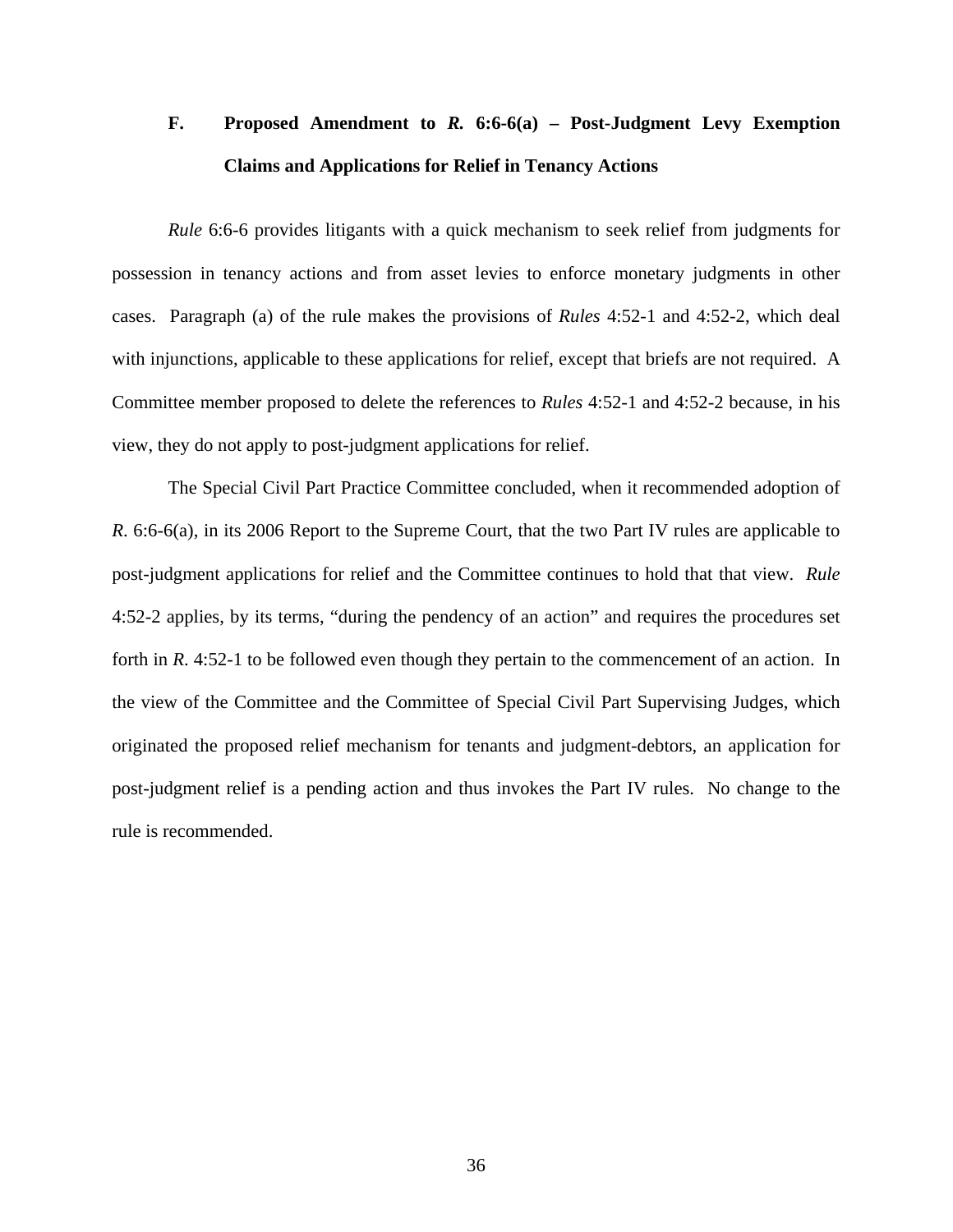### **III. OTHER RECOMMENDATIONS – NONE**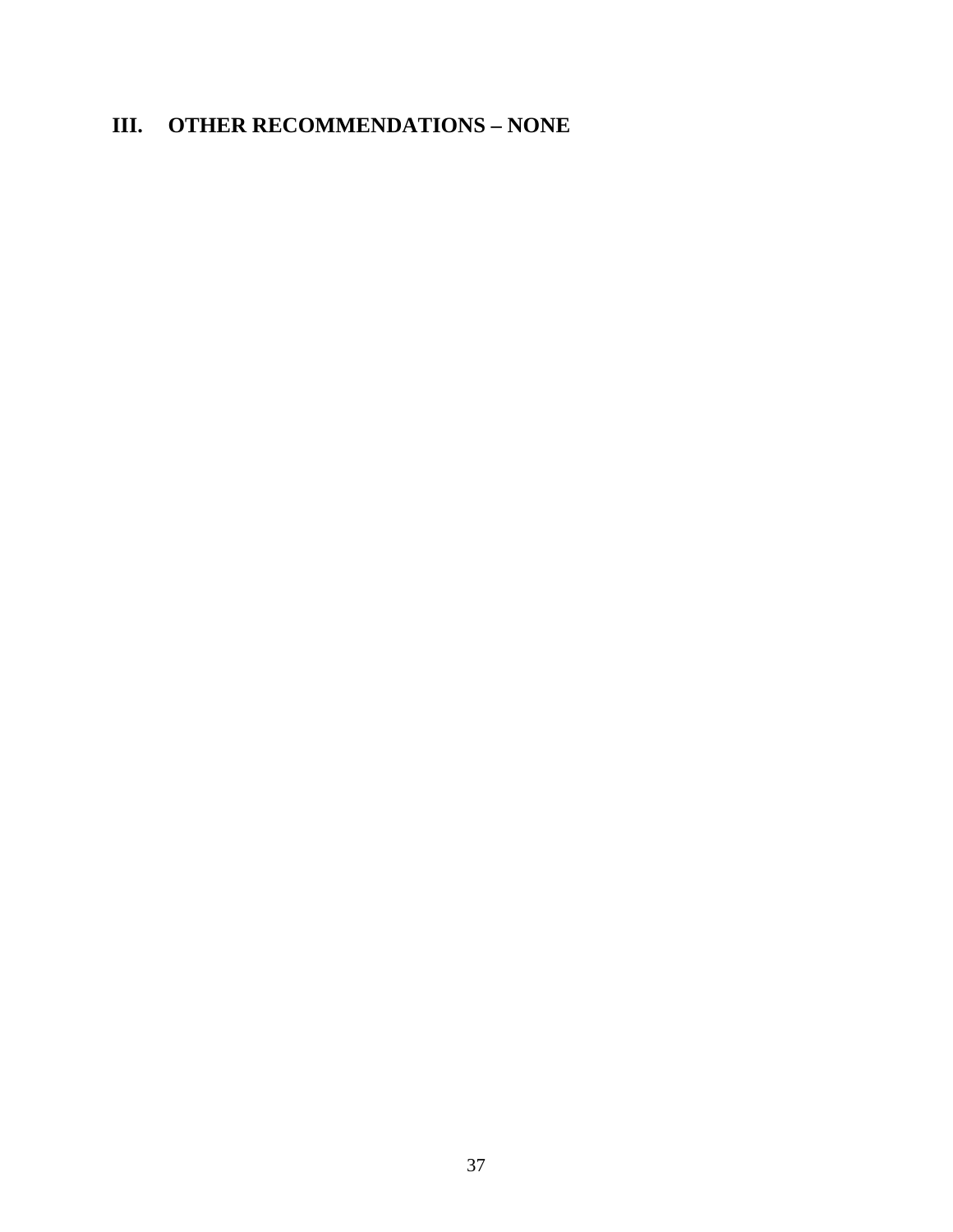### **IV. LEGISLATION – NONE**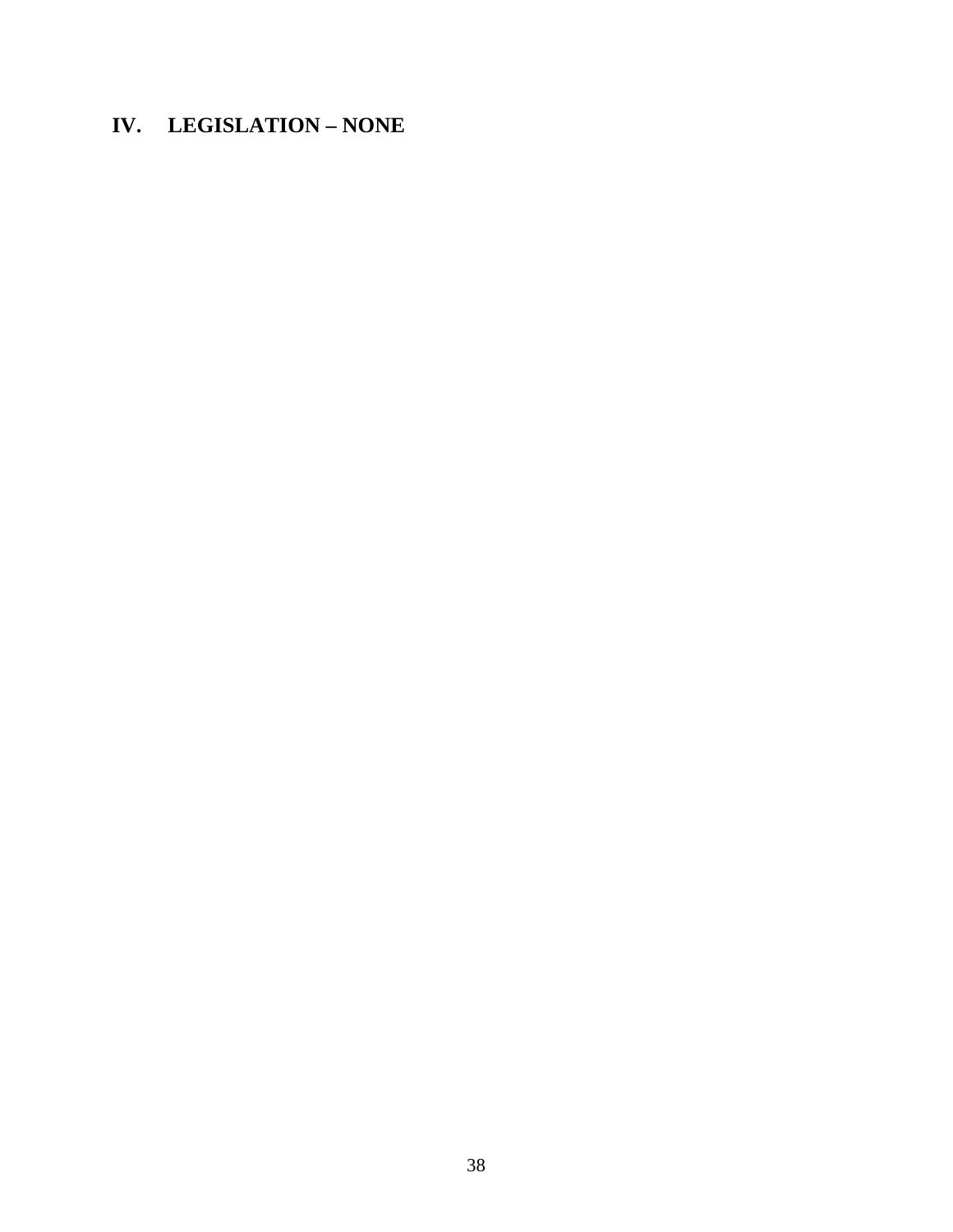#### **V. MATTERS HELD FOR CONSIDERATION**

#### **A. Use of Credit Cards to Pay Fees and Post Deposits**

 A member of the Committee proposed that the rules be amended to permit the payment of filing fees and posting of deposits by credit card. The Committee endorses this idea but recognizes that formulation of the language for the rule change should await completion of the AOC's work on this project. Staff informed the Committee that the Information Technology Office, Office of Management Services and the Civil Practice Division of the Office of Trial Court Services are already deeply involved in this project.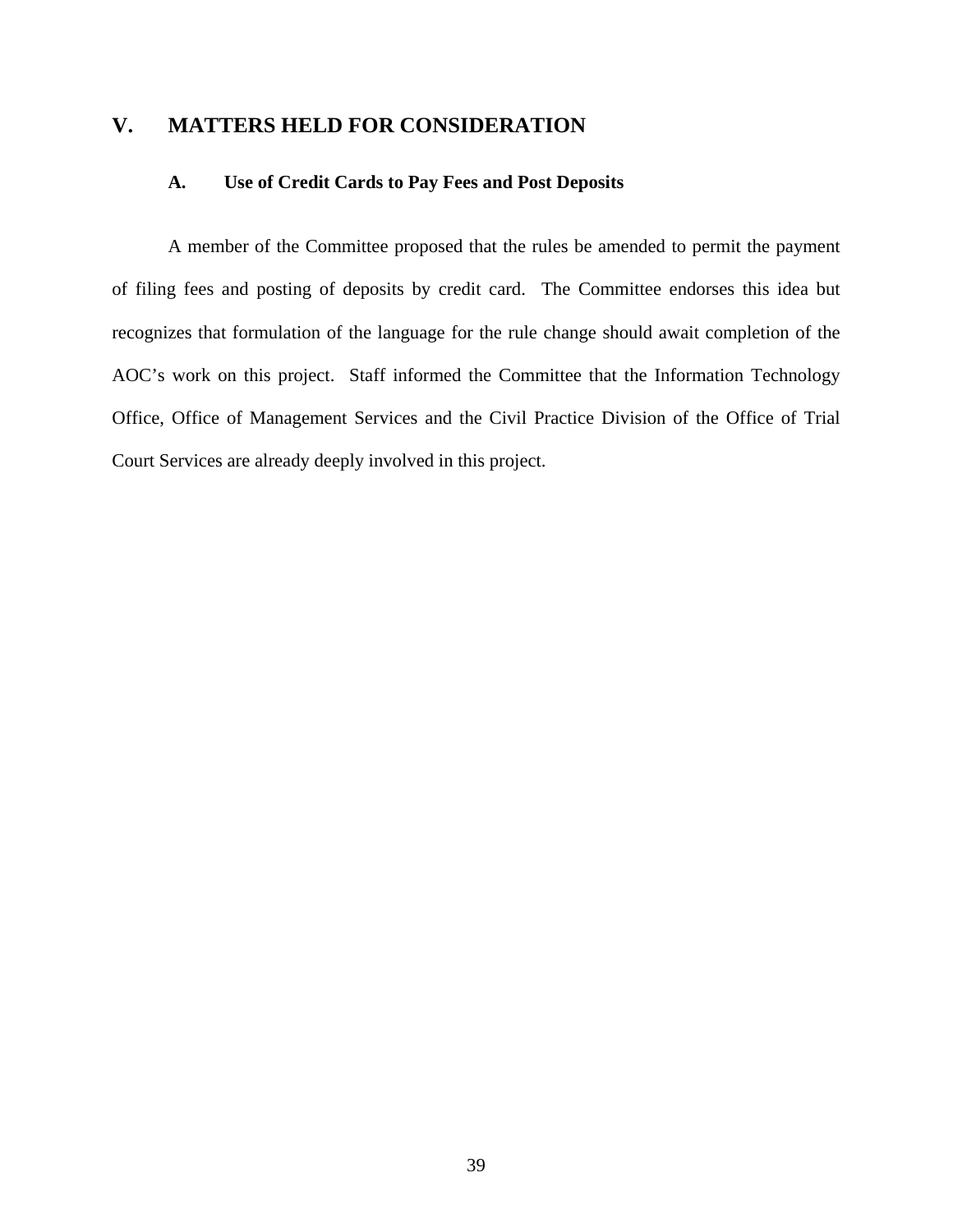#### **B. Proposed Amendment to** *R.* **6:1-2 – Monetary Limits Increase**

 The Committee discussed the possibility of raising the monetary limits for small claims and regular Special Civil Part cases. The Chair asked staff to research the effect of inflation on those limits and report back to the Committee.

 A history of the Special Civil Part monetary limits over the last quarter century shows the following progression:

| Year | <b>Regular SCP Limit</b> | <b>Small Claims Limit</b> |  |  |  |  |
|------|--------------------------|---------------------------|--|--|--|--|
| 1981 | \$5,000.00               | \$1,000.00                |  |  |  |  |
| 1992 | \$7,500.00               | \$1,500.00                |  |  |  |  |
| 1994 | \$10,000.00              | \$2,000.00                |  |  |  |  |
| 2002 | \$15,000.00              | \$3,000.00                |  |  |  |  |
|      |                          |                           |  |  |  |  |

Note that the ratio of the two limits has always been maintained at 5 to 1.

 Taking into account changes in the Consumer Price Index for Urban Wage Earners and Clerical Workers, published by U.S. Department of Labor's Bureau of Labor Statistics for New York City and Northeastern New Jersey, the cost of living increased by 17.8% between September 2002 (the last time the Special Civil Part monetary limits were raised) and September 2007. This would appear to justify an increase in the monetary limits from \$15,000.00 to \$17,600.00 and from \$3,000.00 to \$3,534.00 for regular Special Civil Part cases and small claims, respectively.

 Taking a look at inflation from a longer perspective, however, raises the question of whether such a change would be appropriate at this time. The value of the 1994 limits (\$10,000.00 and \$2,000.00) was \$12, 030.00 and \$2,406.00 in 2002, and those values projected to September 2007 come out at \$14,171.00 and \$2874.00, respectively. This indicates that we have not yet exceeded the 1994 limits when they are adjusted for inflation.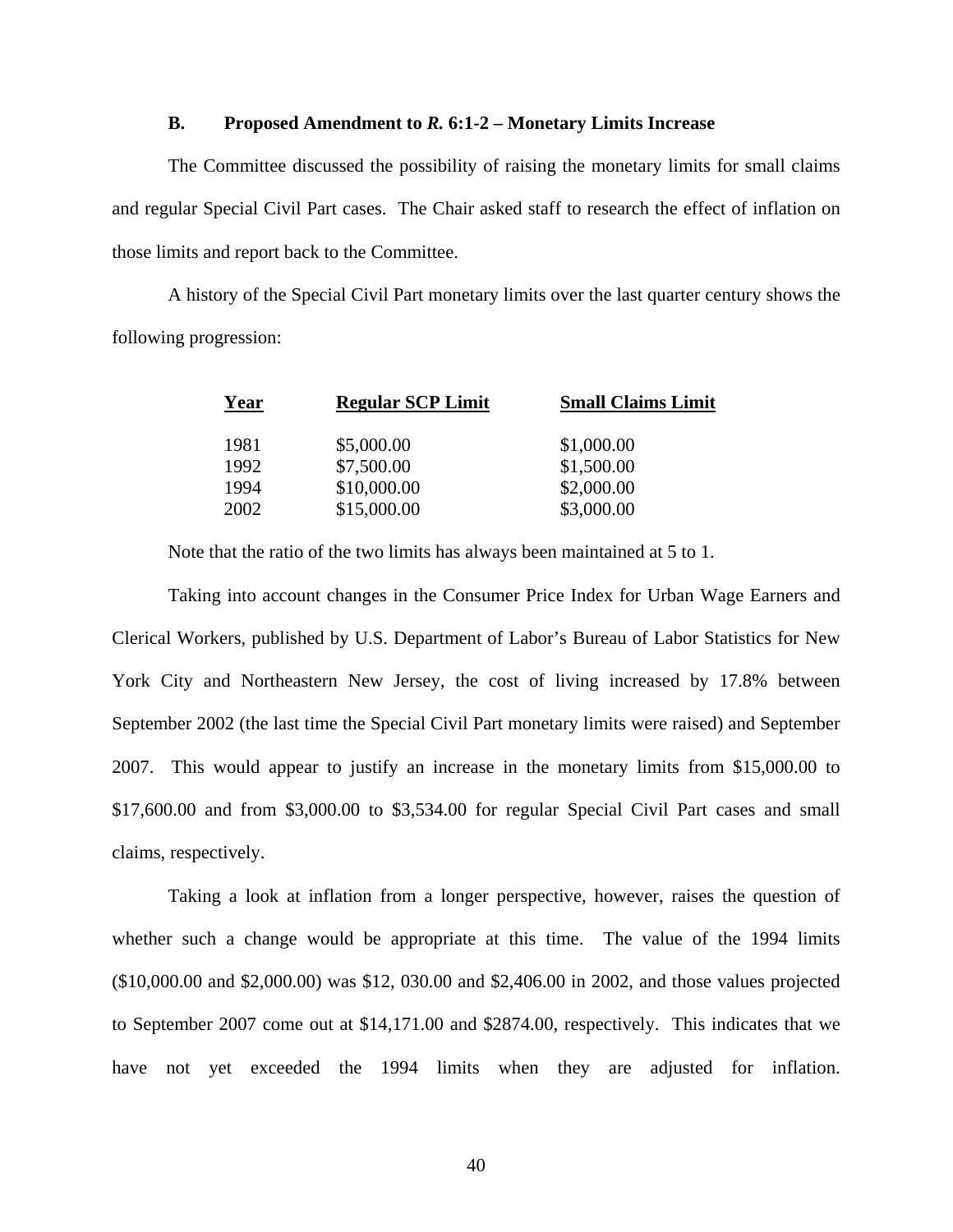An examination of changes in the contracts caseload since 2002 suggests a need for caution when considering another increase in the monetary limits. The chart below indicates that the contracts caseload increased by 20% in Court year 2003, which is when the last monetary limit increase took effect. Between Court Year 2003 and Court Year 2007 there was another 20% increase in the caseload, despite a 12% decline in 2005. For Court Year 2008 the AOC has figures for the first 5 months and when they are projected for the entire year we can expect another 20% increase in the contacts caseload. **Note**: When that 5 month period is compared to the same period in Court Year 2006, we see an increase of almost 27%.

 The most recent contract caseload increase may be due to the confluence of an economic slowdown and changes in the bankruptcy laws that preclude discharge of the debts that now appear in the contracts caseload. Whatever the cause, we know from past experience that an increase in the Special Civil Part monetary limits results in a significant increase in the caseload. This, coupled with the fact that we have not yet exceeded the 1994 monetary limits (when adjusted for inflation) suggests that this would not be a good time to raise the monetary limits again. Note that while the volume of tenancy actions and small claims has remained relatively static over the years, these cases and the greatly increased number of contract cases are being handled by 30% fewer staff than the Special Civil Part had in 1994. During the next Term, the Committee plans to explore the possibility of raising the limits for collection actions and small claims, neither of which involves the extent of discovery required for tort actions.

| <b>Court Year</b> | <b>Contract Filings</b> | % Increase |
|-------------------|-------------------------|------------|
| 2002              | 208,259                 |            |
| 2003              | 249,934                 | 20%        |
| 2004              | 269,989                 | 8%         |
| 2005              | 236,670                 | $-12\%$    |
| 2006              | 270,692                 | 14%        |
| 2007              | 299,438                 | 11%        |
| 2008              | 361,647*                | $20\% *$   |
|                   |                         |            |

#### **\*Projections based on contract filings during the first 5 months of Court Year 2008**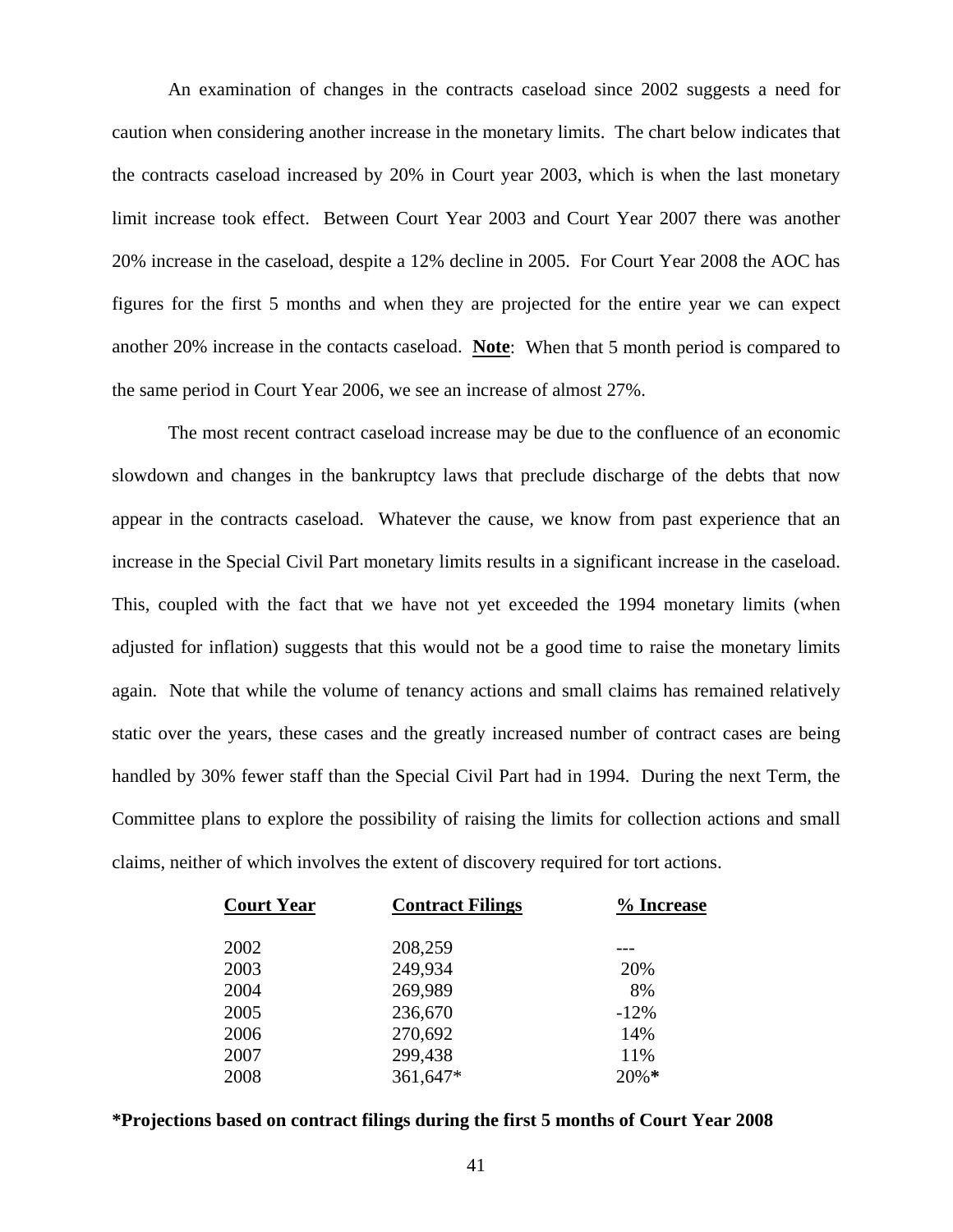# **C. Proposed Amendment to** *R***. 6:2-3(b) – Service of Original Process in Tenancy Actions**

 A member of the Committee perceives a discrepancy between the statute and the rule regarding service in tenancy actions. *N.J.S.A.* 2A:18-54 provides for service of the summons and complaint by posting in those situations where admission to the subject premises is refused or no person above the age of 14 is present. *R.* 6:2-3(b), on the other hand, requires service by mail and by either personal delivery or posting. In other words, there is no requirement in the rule that the Court Officer first attempt personal service before posting.

The member proposed to amend the rule to permit posting if the Court Officer is first either refused admission or is unable, after a reasonable effort, to personally serve process. Specifically, the rule would be amended by deleting the first sentence of the second paragraph of *R*. 6:2-3(b), and substituting in its place the following:

> In summary actions for the recovery of premises, service of process shall be by ordinary mail and by delivery personally pursuant to *R*. 4:4-4. Where the person serving process is refused admission to the subject premises, or after reasonable effort is unable to deliver process personally pursuant to *R*. 4:4-4, service may be effectuated by affixing a copy of the summons and complaint on the door of the unit occupied by the defendant.

In the proponent's view, this will harmonize the statute and rule. The proponent also suggested that if the proposal is adopted, a line should be added to the return of service in Appendix XI-B just above the certification line stating: "Efforts made to personally serve

process:

 Since the proposal was submitted as an agenda item just a day or two before the last meeting of the Committee for this term, there was insufficient time to give the proposal due consideration and so the Committee decided to hold the matter for further research and discussion.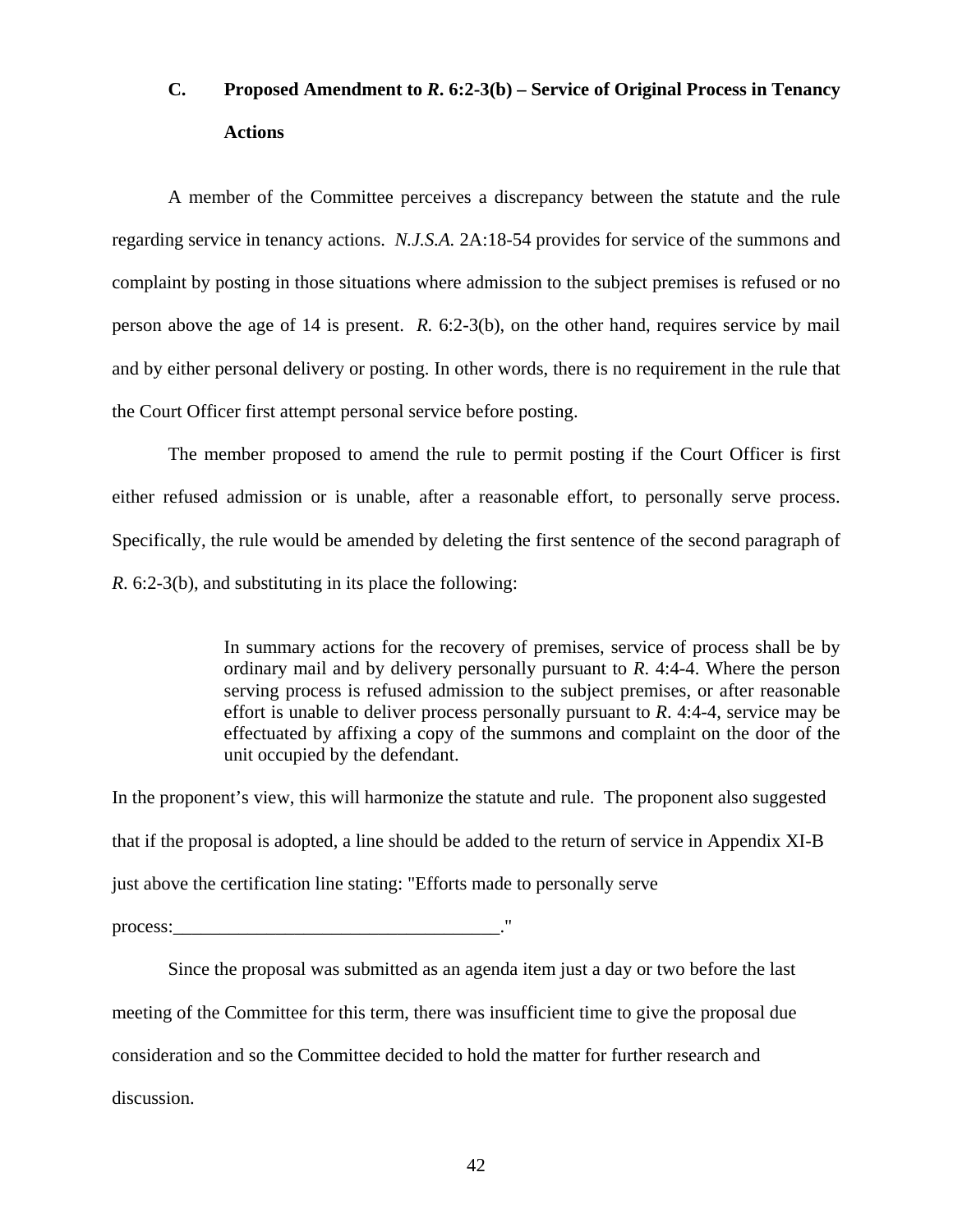# **D. Proposed Amendments to** *R***. 6:7-1 and Appendix XI-H – Protection of Funds Exempt From Levy**

 On the day of the Committee's last meeting for the term a member proposed amendments to *R*. 6:7-1 and the form for the writ of execution against goods and chattels contained in Appendix XI-H. The amendments would essentially exclude from levy any funds in a debtor's bank account (a) in which exempt funds are deposited electronically on a recurring basis, or (b) that total \$1000 or less. During the Committee's discussion of this proposal it was noted that a similar proposal had been rejected during the Committee's 2004 – 2006 term in favor of an amendment to *R.* 6:6-6(a) that provided for an expedited procedure to challenge levies on exempt funds, which ultimately was adopted by the Supreme Court effective September 1, 2006. Again, the Committee felt that there was insufficient time to give the new proposal due consideration and therefore decided to hold the matter for further research and discussion.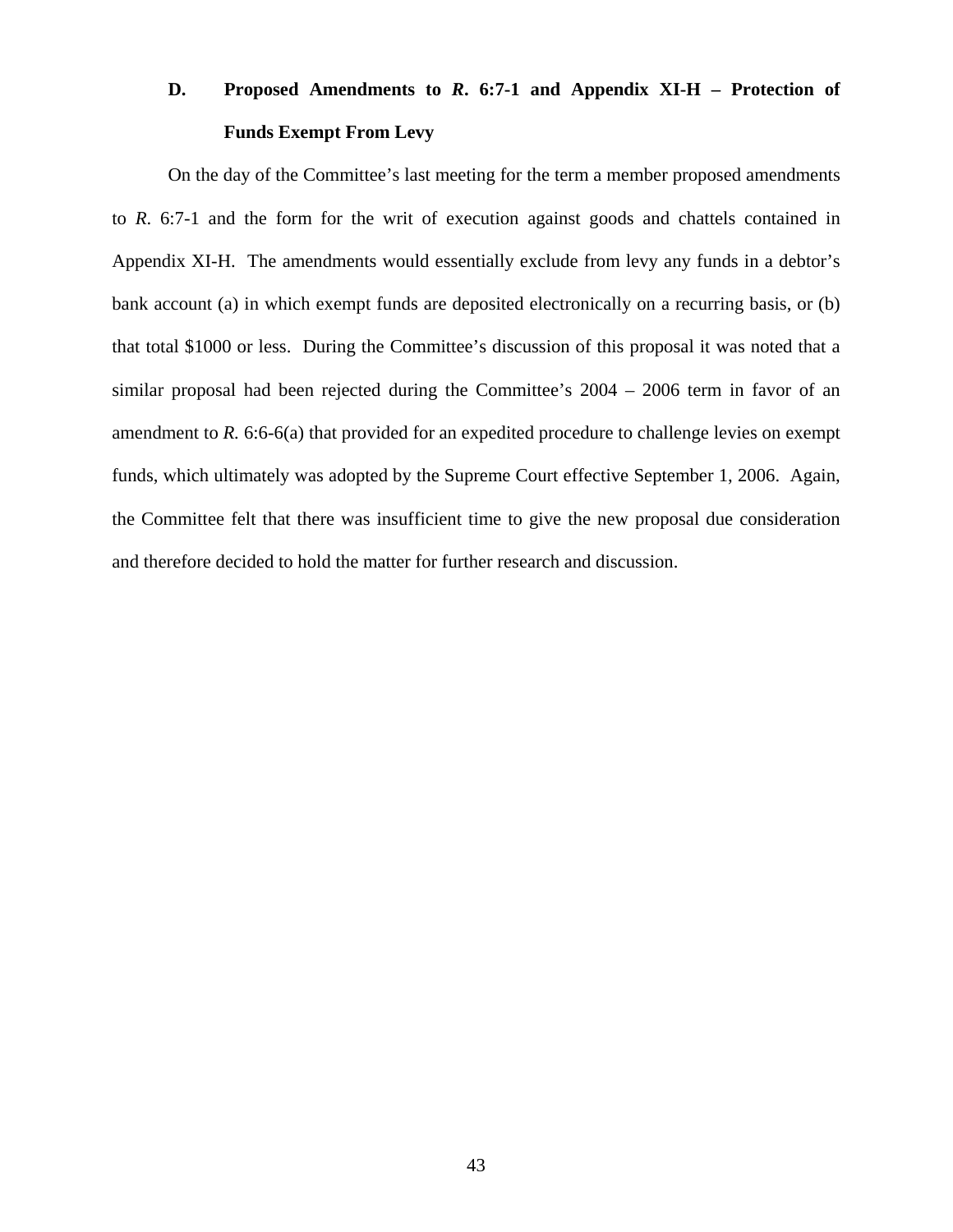#### **VI. CONCLUSION**

The members of the Supreme Court Committee on Special Civil Part Practice appreciate

the opportunity to have served the Supreme Court in this capacity.

Respectfully submitted,

Hon. F. Patrick McManimon, J.S.C., Chair Hon. Francis L. Antonin, J.S.C., Vice-Chair

Mary Braunschweiger, Civ. Div. Mgr. Felipe Chavana, Esq. Penelope E. Codrington, Esq. I. Mark Cohen, Esq. Gregory G. Diebold, Esq. Richard S. Eichenbaum, Esq. JoAnn Ezze, Asst. Civ. Div. Mgr. Hon. Mahlon L. Fast, J.S.C. Gerard J. Felt, Esq. Eric H. Fields, Court Officer John H. Fitzgerald, Esq. Lloyd Garner, Esq., Asst. Civ. Div. Mgr. Hon. John E. Harrington, J.S.C. Kennon Jenkins, Court Officer

Hon. Walter Koprowski, Jr., J.S.C. Adolfo L. Lopez, Esq. Professor Denis F. McLaughlin David G. McMillin, Esq. Jonathan R. Mehl, Esq. Raymond F. Meisenbacher, Jr., Esq. W. Peter Ragan, Sr., Esq. Hon. Joseph R. Rosa, Jr., J.S.C. Barry W. Rosenberg, Esq. Stephen E. Smith, Esq. William A. Thompson, III, Esq. Charles B. Turner, Esq. Andrew R. Wolf, Esq. Robert J. Piscopo, AOC Staff Robert D. Pitt, Esq., AOC Staff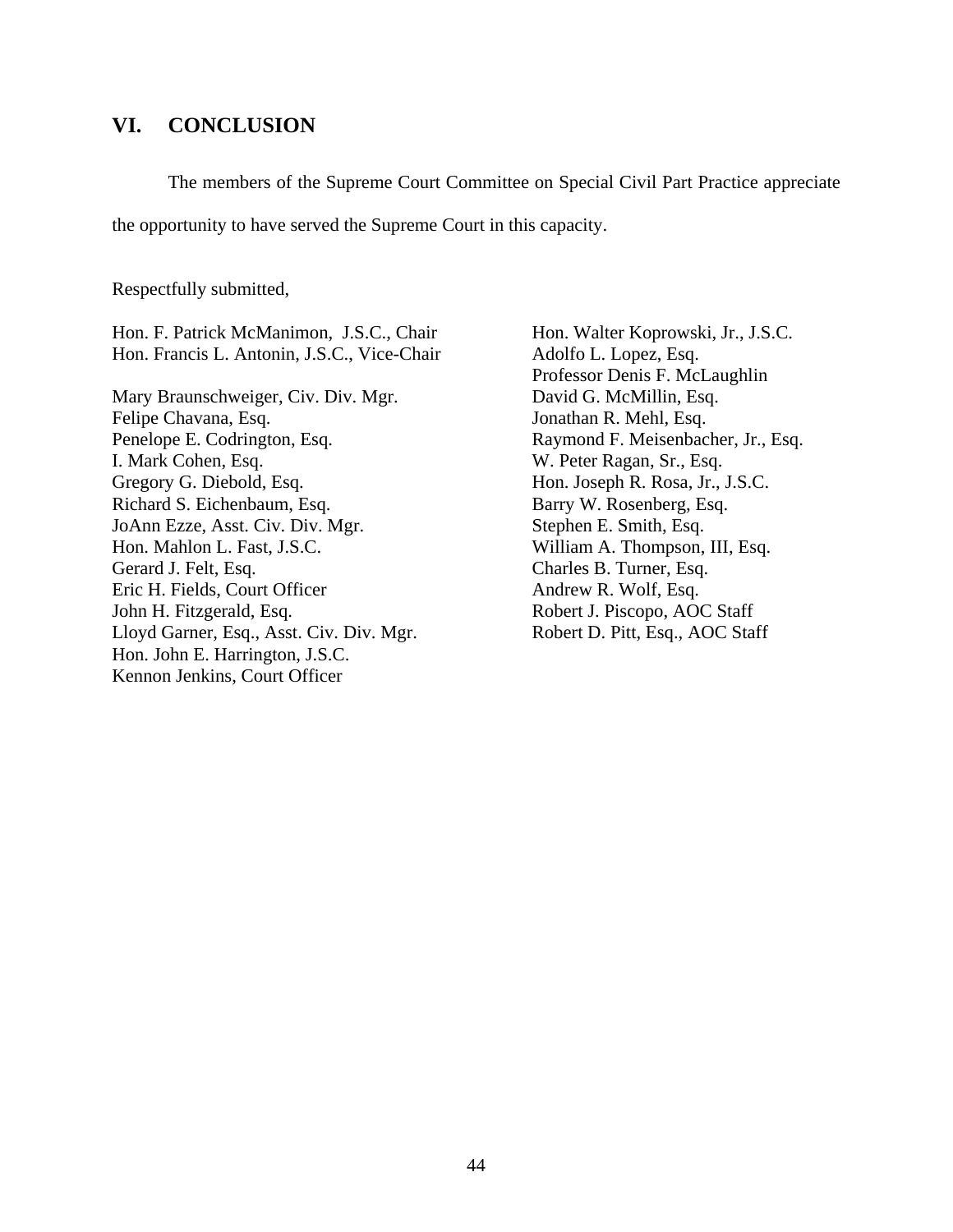**APPENDIX - Interim Implementation of** *Hodges v. Sasil Corp***.**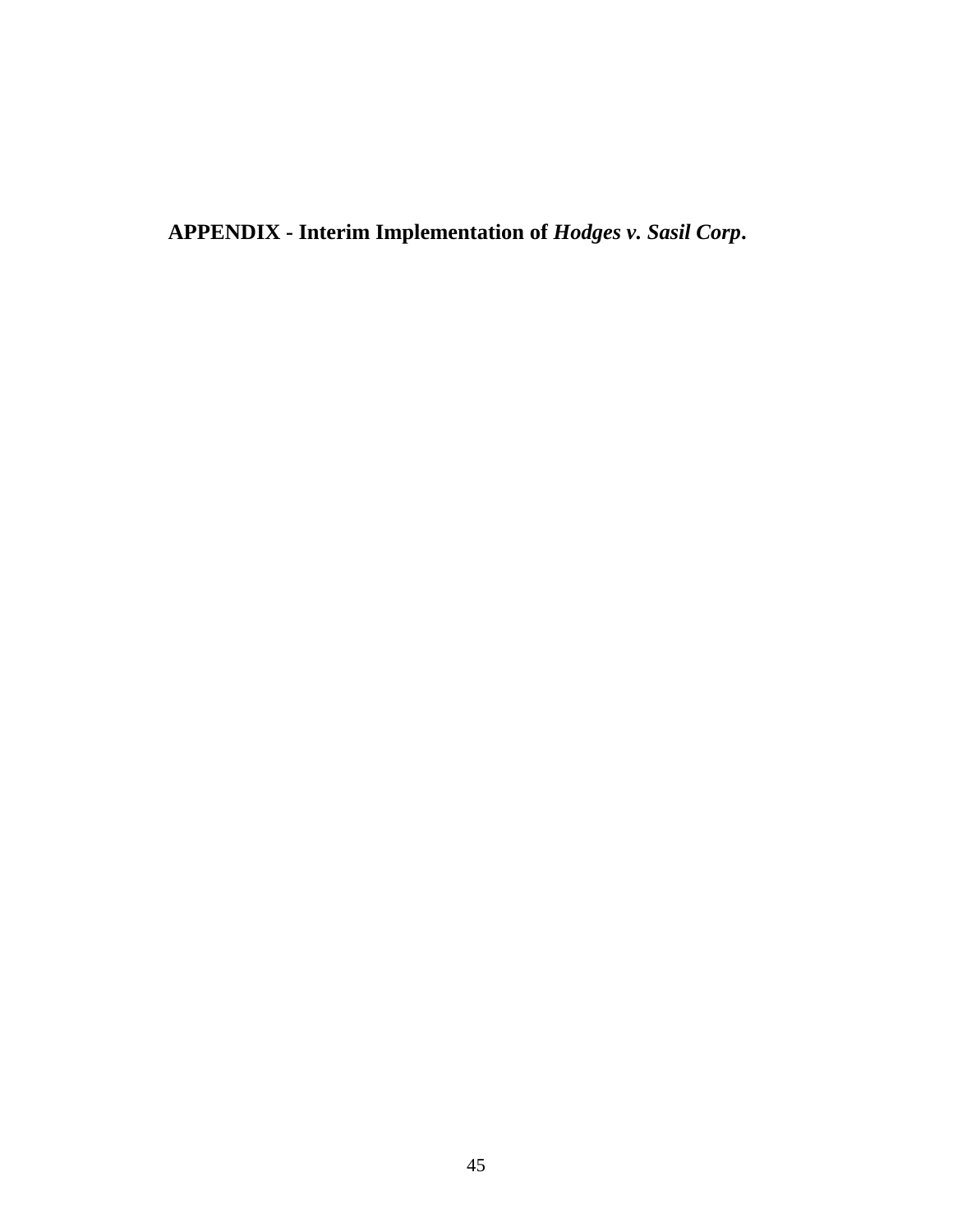**Civil Practice Division**

|     | N        | T. |                                                                    | E R O F F I C E          |  |  |  |  |                                                                                                          |  | <b>MEMORAND</b> |  |  |  | U                                     |  |
|-----|----------|----|--------------------------------------------------------------------|--------------------------|--|--|--|--|----------------------------------------------------------------------------------------------------------|--|-----------------|--|--|--|---------------------------------------|--|
| To: |          |    |                                                                    |                          |  |  |  |  | <b>Special Civil Part Supervising Judges</b><br><b>Assistant Civil Division Managers — Special Civil</b> |  |                 |  |  |  | <b>NEW JERSEY</b><br><b>JUDICIARY</b> |  |
|     | From:    |    | Robert D. Pitt, Esq.<br><b>Chief - Special Civil Part Services</b> |                          |  |  |  |  |                                                                                                          |  |                 |  |  |  |                                       |  |
|     | Subject: |    | <b>Implementation of Hodges v. Feinstein</b>                       |                          |  |  |  |  |                                                                                                          |  |                 |  |  |  |                                       |  |
|     | Date:    |    |                                                                    | <b>February 14, 2007</b> |  |  |  |  |                                                                                                          |  |                 |  |  |  |                                       |  |

This is a revision of the memorandum and model forms I sent to you on February 1 and February 5, 2007 regarding the implementation of the New Jersey Supreme Court's opinion in the case of *Hodges v. Feinstein,* issued on January 31, 2007. In that case the Court held, among other things, that lawyers who file summary dispossess actions against tenants on a regular basis for failure to pay rent are debt collectors and must comply with the requirements of the federal Fair Debt Collection Practices Act (FDCPA). The Court directed its Special Civil Part Practice Committee to recommend rule changes to implement the opinion and provided interim instructions to guide courts and litigants. Those interim instructions require that all complaints in summary dispossess actions based on non-payment of rent must be verified in accordance with *R.* 1:4-7, must expressly state the creditor's identity, the amount of rent owed and that the amount must be paid to the landlord or the clerk before 4:30 p.m. on the day of trial for the case to be dismissed. The Court said that the amount of rent owed for purposes of the dispossess action can include only the amount that the tenant is required to pay by federal law or, when federal law does not apply, by the lease executed by the parties or any applicable local rent control ordinance. Thus, Section 8 and public housing tenants cannot be required to pay late fees or attorney fees to get the case dismissed.

Until the Special Civil Part Practice Committee recommends rule changes to implement *Hodges* and the Supreme Court approves those changes, interim procedures will have to be followed. Set forth below are the procedures to follow until judges and staff have had a chance to discuss them. The Special Civil Part Management Committee will discuss *Hodges* and these procedures at its meeting on February 21 and they will be on the agenda for the March 14 meeting of the Committee of Special Civil Part Supervising Judges --- by that time we should have a better idea of how the procedures are working. Unless and until the Supreme Court relaxes *R*. 1:5-6(c) to permit the clerk to return complaints unfiled that do not comply with the requirements set forth in the opinion, staff will have to treat them as "nonconforming," which means docketing them, creating a case jacket, sending out a notice of nonconformance to the plaintiff, and then holding the filed nonconforming complaint unserved until the plaintiff sends in a conforming amended complaint. If the plaintiff fails to file a conforming amended complaint within 60 days the nonconforming complaint, it will show up on an ACMS dismissal list and be dismissed. A decision has not yet been made on whether to request that the Supreme Court relax *R*. 1:5-6(c). For now, the procedures that should be followed include: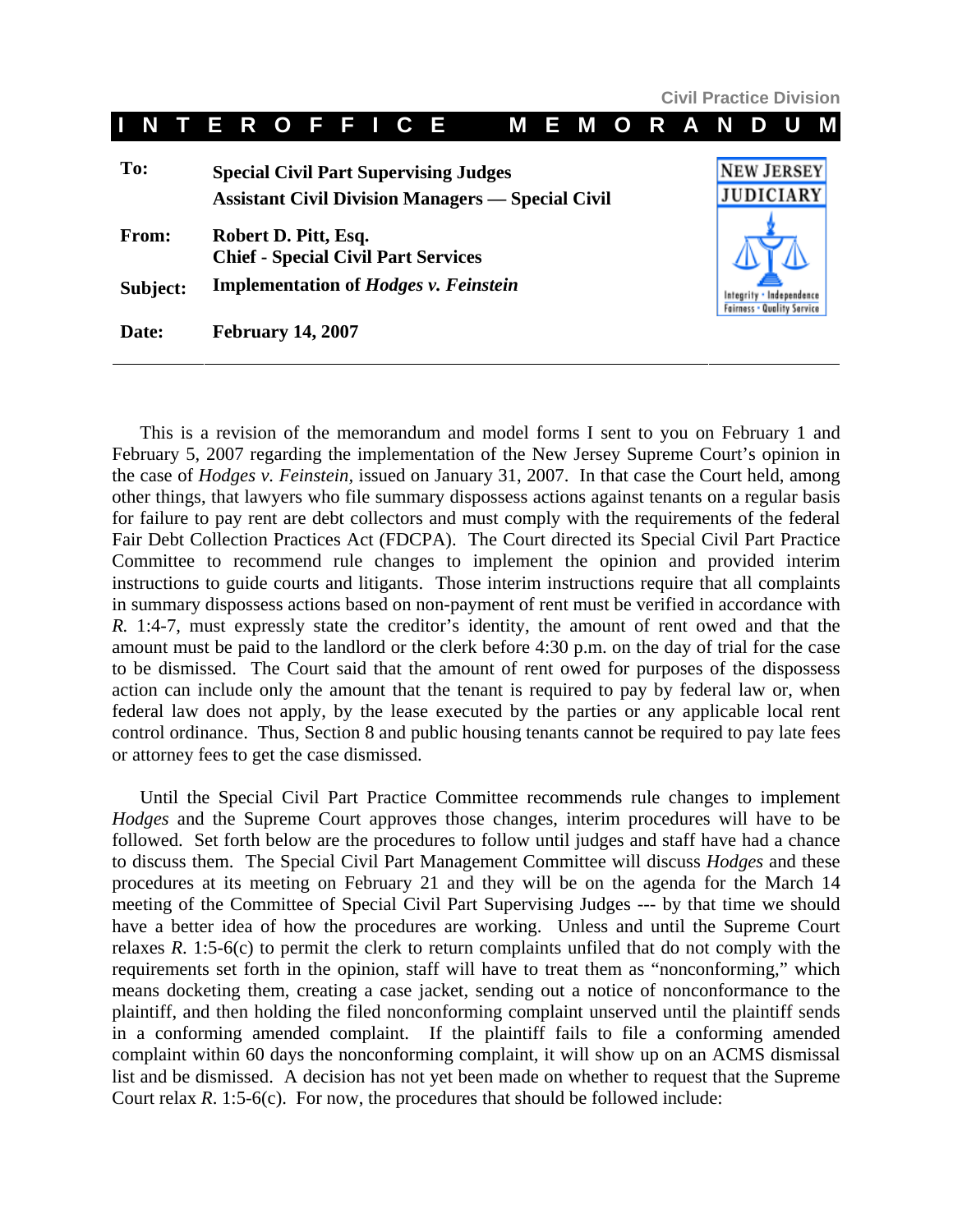#### **I. Notice of New Requirements**

A notice advising landlords and attorneys of the new requirements should be posted in a conspicuous place at the Special Civil Part service counter. A revised model notice is attached.

#### **II. Prospective Application and Content of Complaint**

Complaints for summary dispossess based on non-payment of rent that are filed on or after February 1, 2007 must comply with the requirements set forth in the *Hodges* opinion, which are described in the first paragraph of this memorandum and reiterated below.

#### **III. Model Complaint**

The attached model complaint has been revised in light of the comments made by both judges and managers. There are still some aspects that need further discussion by the Supervising Judges and the Assistant Civil Division Managers, but until that occurs the model should be distributed at the service counter for the use of pro se litigants and attorneys in summary dispossess actions based on non-payment of rent. Please remember that this is a model complaint and that litigants may file complaints that differ from the model in some respects but are nonetheless in compliance with the Supreme Court's opinion. We should be looking to see that:

- (A) the complaint is verified if it is based on non-payment of rent,
- (B) the landlord is identified,
- (C) the complaint states the amount of rent that must be paid to the landlord or the clerk before 4:30 on the trial date to get the case dismissed, and
- (D) that this amount does not include attorney fees or late charges for tenants of Section 8 and public housing.

#### **IV. Non-Conforming Complaints**

Complaints filed on or after February 1, 2007 that do not comply with the *Hodges*  opinion shall be accepted for filing, as required by  $R$ . 1:5-6(c), but these complaints are not to be served or scheduled for trial. Instead, a deficiency notice specifying the non-conformance (revised model also attached) should be sent to the landlord's attorney or the pro se landlord and it should state that the complaint will not be served or scheduled for trial and that unless a conforming amended complaint is filed within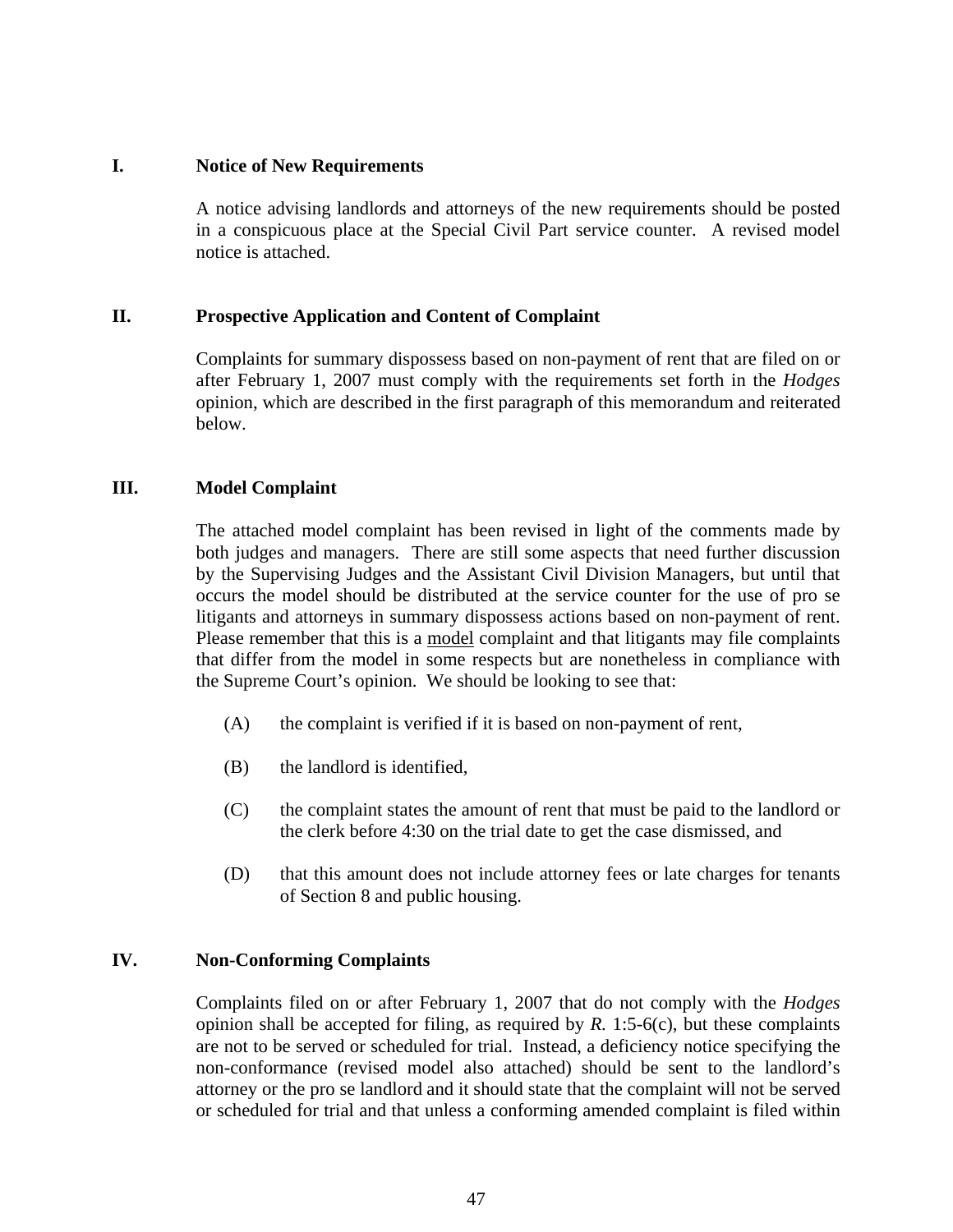60 days the case will be dismissed pursuant to *R*. 1:13-7(d). Note that a copy of the model complaint should be included with the deficiency notice.

#### **V. ACMS Entries**

ACMS entries can be handled in either of two ways:

#### **A. Preferred Method**

- (1) Enter the non-conforming complaint into ACMS, assign it for service and schedule it for trial.
- (2) Then go back into the service maintenance screen and mark the parties as unserved by entering "RU", marking the reason as "7 (other)" and then enter: "non-conforming complaint" in the comment filed.
- (3) This will cancel the trial date and, if done on the day of initial case entry, generate a postcard advising the plaintiff that the summons and complaint are unserved.
- (4) Send the notice of non-conformance to the plaintiff.
- (5) When the conforming amended complaint is filed, enter it into ACMS as an amended complaint, assign it for service and schedule the trial date. The filing and service fees will already have been applied to the case.
- (6) If no conforming amended complaint is filed within 60 days, the case should be dismissed per *R.* 1:13-7(d) and the service fee (but not the filing fee) should be backed out of ACMS and refunded to the landlord.

#### **B. Acceptable Method**

- (1) Enter the non-conforming complaint into ACMS, assign it for service and schedule the trial date.
- (2) Go back into ACMS scheduling and cancel the trial date. This can be done on a mass basis and will cancel the postcard to plaintiff.
- (3) Segregate the case jacket to monitor for 60-day dismissal purposes. *Note:* since the service status was not changed in ACMS, the case will not appear on the 60-day dismissal list.
- (4) Send the notice of non-conformance to the plaintiff.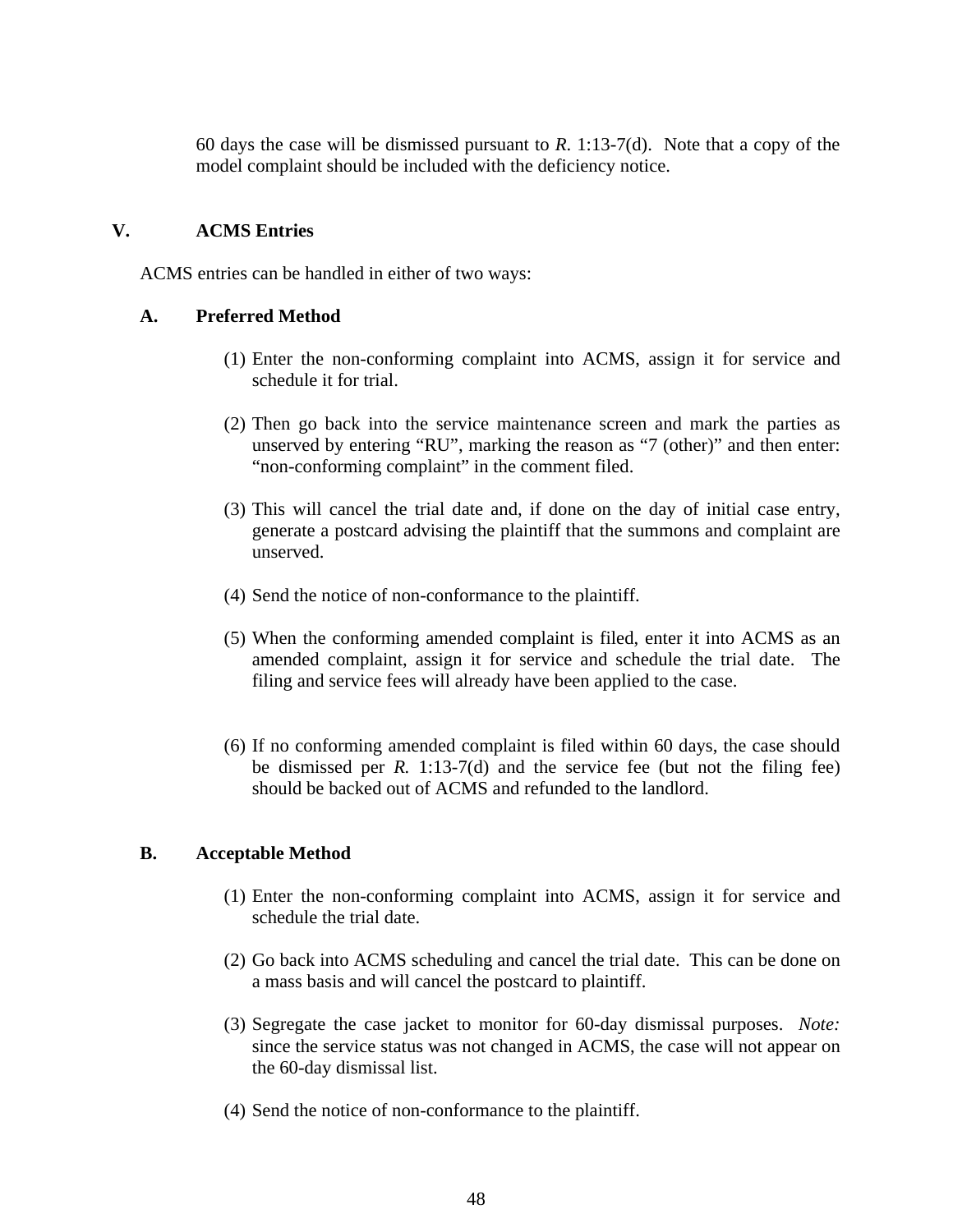- (5) Note that the service status in ACMS will say "served," but staff should see that the trial date was cancelled and this means that the complaint was not served.
- (6) When the conforming amended complaint is filed, pull the case file from the 60-day dismissal storage, assign the amended complaint for service and schedule the new court date.
- (7) If no conforming amended complaint is filed within 60 days, dismiss the case per *R.* 1:13-7(d) and back out the service fee (but not the filing fee) for refunding to the plaintiff.

Please contact me or Robert Piscopo if you have any questions regarding these procedures.

#### R.D.P.

RDP/dma **Attachments** c: Civil Division Managers Opal Plummer Jane F. Castner Robert J. Piscopo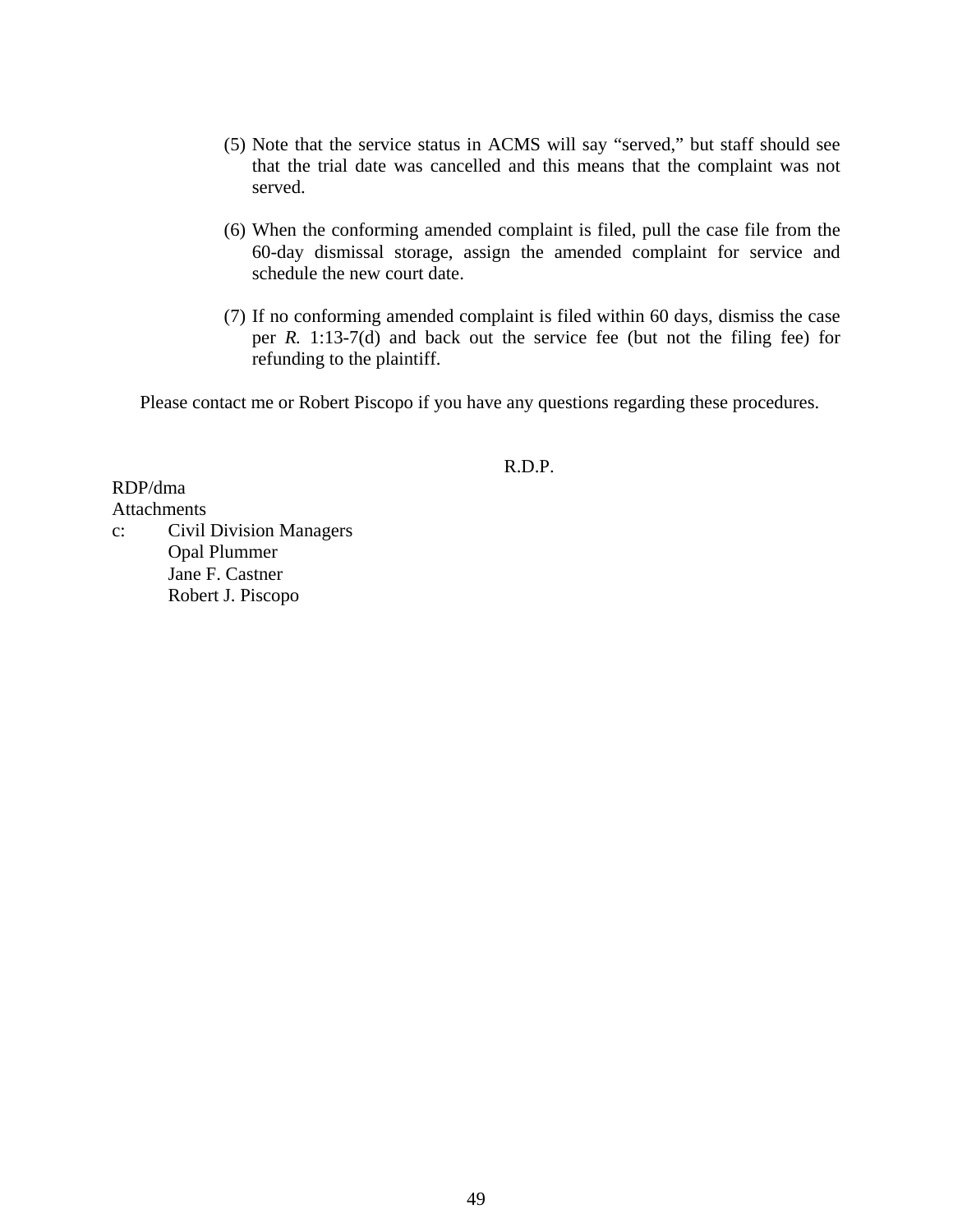# **NOTICE TO LANDLORDS AND ATTORNEYS**

**THE SUPREME COURT OF NEW JERSEY, IN AN OPINION PUBLISHED ON JANUARY 31, 2007, IN THE CASE "HODGES VS. FEINSTEIN" RULED THAT LANDLORDS MUST FILE A "VERIFIED COMPLAINT"1 (TOGETHER WITH A SUMMONS) IN ANY SUMMARY ACTION TO EVICT A TENANT BASED ON THE FAILURE TO PAY RENT.** 

**THIS REQUIREMENT IS EFFECTIVE, COMMENCING FEBRUARY 1, 2007.** 

**SUCH COMPLAINTS MUST EXPRESSLY ITEMIZE THE AMOUNT OF RENT<sup>2</sup> OWED, THE LANDLORD'S IDENTITY<sup>3</sup> , AND STATE THAT IF THAT AMOUNT IS PAID TO THE LANDLORD OR THE CLERK BEFORE 4:30 P.M. ON THE DAY OF TRIAL THE CASE WILL BE DISMISSED. THESE INTERIM REQUIREMENTS SHALL APPLY TO ALL LANDLORDS, WHETHER REPRESENTED BY AN ATTORNEY OR NOT.** 

**FAILURE TO COMPLY WITH THIS RULING MAY RESULT IN AN APPROPRIATE SANCTION, INCLUDING DISMISSAL OF THE COMPLAINT. A MODEL COMPLAINT IS AVAILABLE IN THE SPECIAL CIVIL PART CLERK'S OFFICE.** 

 $\overline{a}$ 

<sup>1</sup> VERIFICATION REQUIRES THE PLAINTIFF TO INCLUDE THE FOLLOWING STATEMENT, WHICH MUST BE DATED AND SIGNED BY THE PLAINTIFF (WITH YOUR NAME PRINTED BELOW YOUR SIGNATURE): "I CERTIFY THAT THE FOREGOING STATEMENTS MADE BY ME ARE TRUE. I AM AWARE THAT IF ANY OF THE FOREGOING STATEMENTS MADE BY ME ARE WILFULLY FALSE, I AM SUBJECT TO PUNISHMENT." THE COMPLAINT MUST BE BASED ON PERSONAL KNOWLEDGE AND THE CERTIFICATION MUST STATE THAT IT IS BASED ON PERSONAL KNOWLEDGE.

 $^{\rm 2}$  "THE AMOUNT OF RENT OWED" MEANS THE AMOUNT OF RENT THAT IS LEGALLY DUE AND OWING AS OF THE DATE OF FILING THE COMPLAINT. (BUT IT MUST ALSO NOTIFY THE DEFENDANT THAT THE AMOUNT WILL INCLUDE THE RENT FOR THE FOLLOWING MONTH, IF THE RENT IS NOT PAID BY THE END OF THE MONTH IN WHICH THE COMPLAINT HAS BEEN FILED.) FOR THOSE TENANTS WHOSE RENTS ARE SUBSIDIZED BY FEDERAL OR STATE PROGRAMS, OR WHO LIVE IN PUBLIC HOUSING, "THE AMOUNT OF RENT OWED" MEANS ONLY THE RENT TO BE PAID BY THE TENANT - IT CANNOT INCLUDE THE AMOUNT THAT THE SUBSIDIZING AGENCY IS TO PAY, NOR ANY ATTORNEY FEES OR LATE CHARGES, BUT IT CAN INCLUDE THE FILING FEE PAID TO THE COURT.

FOR NON-SUBSIDIZED TENANTS, "THE AMOUNT OF RENT OWED" SHALL BE DETERMINED ACCORDING TO THEIR WRITTEN LEASE, PROVIDED THAT THE AMOUNT DOES NOT VIOLATE ANY APPLICABLE RENT CONTROL OR SIMILAR RESTRICTION, AND IS REASONABLE.

<sup>3</sup> THE COMPLAINT MAY BE FILED IN THE NAME OF AN AGENT OF THE LANDLORD [SEE N.J.S. 2A:18-51] (PROVIDED THAT IT IS FILED BY AN ATTORNEY LICENSED IN NEW JERSEY), BUT THE AGENT MUST STATE THE NAME OF THE LANDLORD WHOM THE AGENT IS REPRESENTING.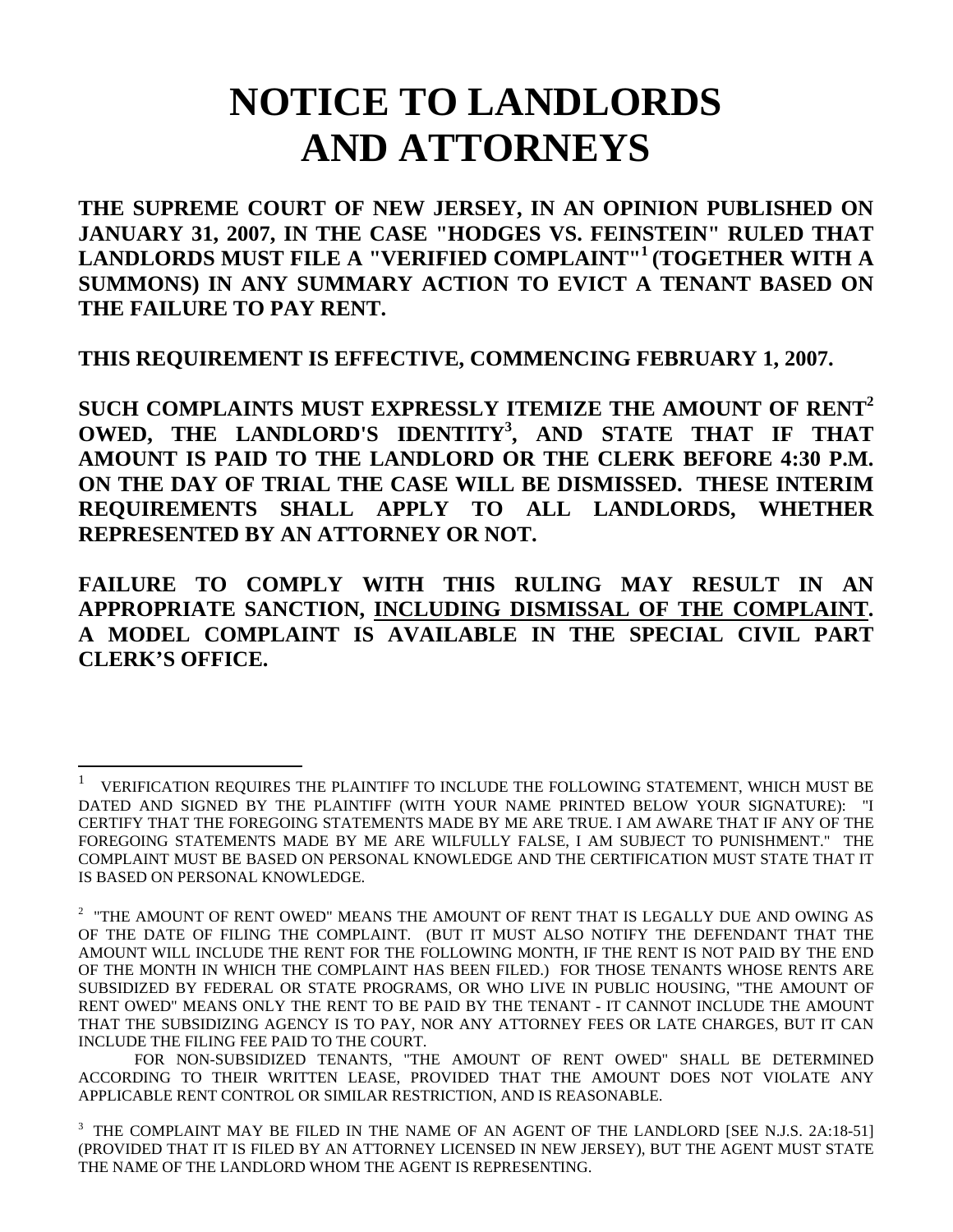| SUPERIOR COURT OF NEW JERSEY<br>Law Division, Special Civil Part<br>Any County |
|--------------------------------------------------------------------------------|
| Docket No.: LT                                                                 |
| Civil Action                                                                   |
| <b>VERIFIED COMPLAINT</b><br>LANDLORD/TENANT                                   |
| Non-payment of Rent<br>Other                                                   |
|                                                                                |

Phone No.:

1. The landlord/creditor is  $\Box$ 

(name of landlord)

- 2. Tenant(s) now reside(s) and is (are) in occupancy and possession of the premises owned by the landlord(s) and noted above as being the address of the tenant(s).
- 3. The tenant(s) has (have) been in possession of these premises since \_\_\_\_\_\_\_\_\_\_\_\_\_\_\_\_\_\_\_\_\_, 20\_\_ under (check one) written or \_\_oral agreement.
- 4. \_\_ Check here if the tenancy is subsidized pursuant to either a federal or state program or the apartment is public housing.
- 5. The (check one) monthly or weekly amount that must be paid by the tenant(s) for these premises is \$\_\_\_\_\_\_\_\_, payable on the \_\_\_ day of each \_\_month or \_\_week in advance.

#### **COMPLETE PARAGRAPHS 6A, 6B AND 6C IF COMPLAINT IS FOR NON-PAYMENT OF RENT**

6A. There is due, unpaid and owing from tenant(s) to landlord(s)  $\frac{1}{2}$  for rent as follows:

- base rent for months/weeks
- \_\_\_\_\_\_\_\_ late charges, if permitted by federal law, local law and the lease
- \_\_\_\_\_\_\_\_ attorney fees, if permitted by federal law, local law and the lease
- \_\_\_\_\_\_\_\_ other (specify \_\_\_\_\_\_\_\_\_\_\_), if permitted by federal law, local law and the lease
- \_\_\_\_\_\_\_\_ court costs (fees for filing and serving the complaint)
- 6B. If this case is scheduled for trial after \_\_\_\_\_\_\_\_\_\_\_\_\_\_\_\_\_, the date next rent is due, and the amount due in paragraph 6A is not paid by that date, the amount of rent unpaid and owing is \$ highling court costs.
- **6C. This complaint will be dismissed if tenant(s) pay(s) \$\_\_\_\_\_\_\_\_\_\_\_, the amount listed on line 6A above, if the trial date is on or before \_\_\_\_\_\_\_\_\_\_\_\_\_\_\_\_, the date the next rent is due. If the trial date is after \_\_\_\_\_\_\_\_\_\_\_\_\_\_\_\_\_ and the amount on line 6A has not been paid by that date, this complaint will be dismissed if tenant(s) pay(s) \$\_\_\_\_\_\_\_\_\_\_\_\_, the amount on line 6B. These amounts do not include late fees or attorney fees for Section 8 and public housing tenants. Payment may be made to the landlord(s) or the clerk of the court at any time before the trial date, but on the trial date payment must be made by 4:30 p.m. to get the case dismissed.**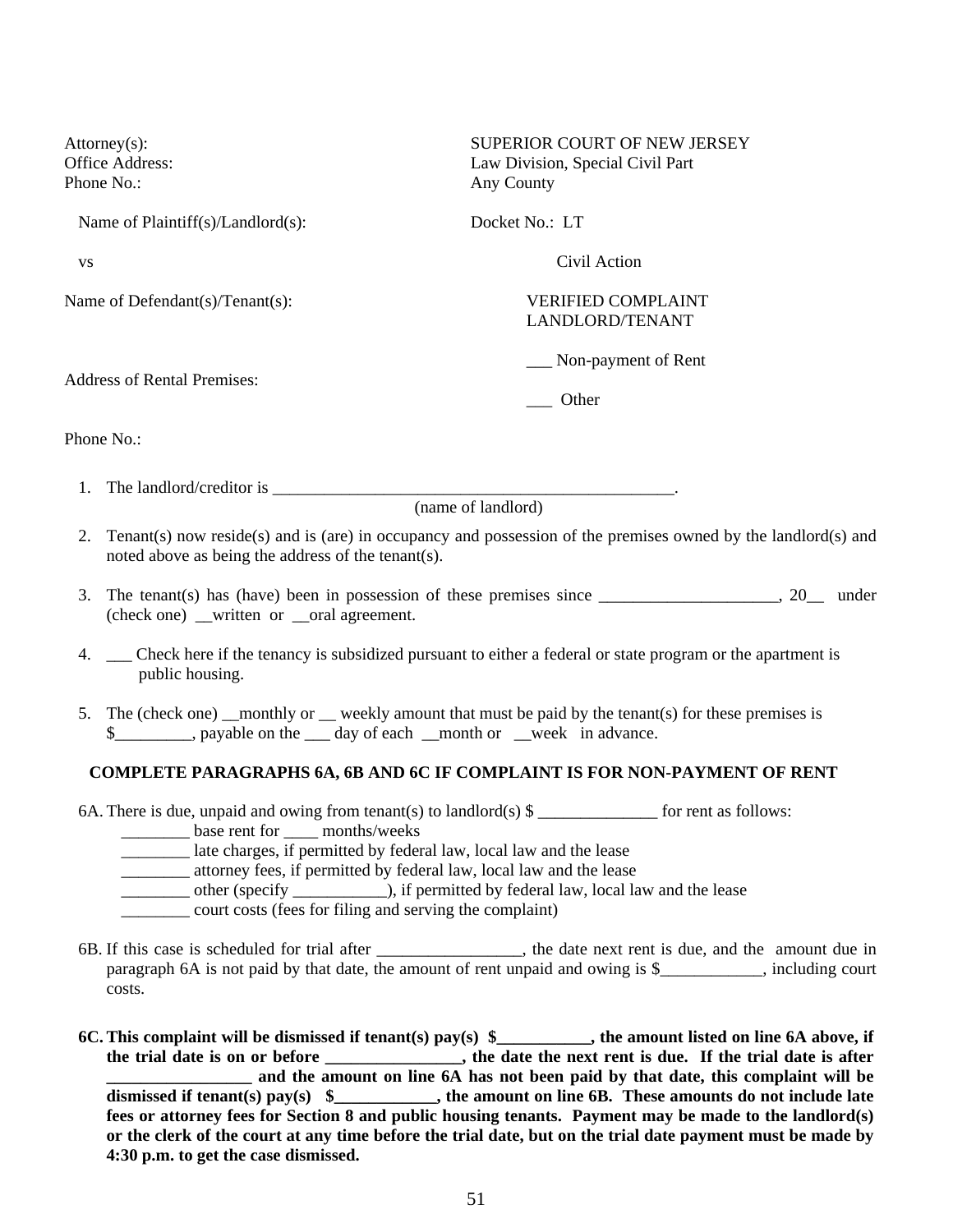#### **CHECK PARAGRAPHS 7 AND 8 IF THE COMPLAINT IS FOR OTHER THAN OR IN ADDITION TO NON-PAYMENT OF RENT. ATTACH ALL NOTICES TO CEASE AND NOTICES TO QUIT/DEMANDS FOR POSSESSION.**

- 7. \_\_\_ Landlord(s) seek(s) a judgment for possession for the additional or alternative reason(s) stated in the notices attached to this complaint.
- 8. \_\_\_ The tenant(s) has (have) not surrendered possession of the premises to and tenant(s) hold(s) over and continue(s) in possession without the consent of landlord(s).

**WHEREFORE,** landlord(s) demand(s) judgment for possession against the tenant(s) listed above, together with costs.

DATED:

(Signature of Filing Attorney or Landlord Pro Se)

\_\_\_\_\_\_\_\_\_\_\_\_\_\_\_\_\_\_\_\_\_\_\_\_\_\_\_\_\_\_\_\_\_\_\_\_\_\_\_\_\_\_\_\_\_\_\_ (Printed or Typed Name of Attorney or Landlord Pro Se )

#### **LANDLORD CERTIFICATION**

- 1. I certify that I am the \_\_\_\_ landlord, \_\_\_landlord's agent, \_\_\_general partner of the partnership, or \_\_\_\_ authorized officer of a corporation or limited liability company that owns the premises in which tenant(s) reside(s).
- 2. The information in this complaint is based on my personal knowledge.
- 3. The landlord has registered the leasehold and notified tenant as required by N.J.S.A. 46:8-27.
- 4. The matter in controversy is not the subject of any other court action or arbitration proceeding now pending or contemplated and no other parties should be joined in this action except (list exceptions or indicate none): \_\_\_\_\_\_\_\_\_\_\_\_\_\_\_\_\_\_\_\_\_\_\_\_\_\_\_\_\_\_.
- 5. The foregoing statements made by me are true and I am aware that if any of the foregoing statements made by me are willfully false, I am subject to punishment.

DATED: \_\_\_\_\_\_\_\_\_\_\_\_\_\_\_\_\_ \_\_\_\_\_\_\_\_\_\_\_\_\_\_\_\_\_\_\_\_\_\_\_\_\_\_\_\_\_\_\_\_\_\_\_\_\_\_\_\_\_\_\_\_\_\_

(Signature of Landlord or Landlord's Agent)

(Printed Name of Landlord or Landlord's Agent)

\_\_\_\_\_\_\_\_\_\_\_\_\_\_\_\_\_\_\_\_\_\_\_\_\_\_\_\_\_\_\_\_\_\_\_\_\_\_\_\_\_\_\_\_\_\_\_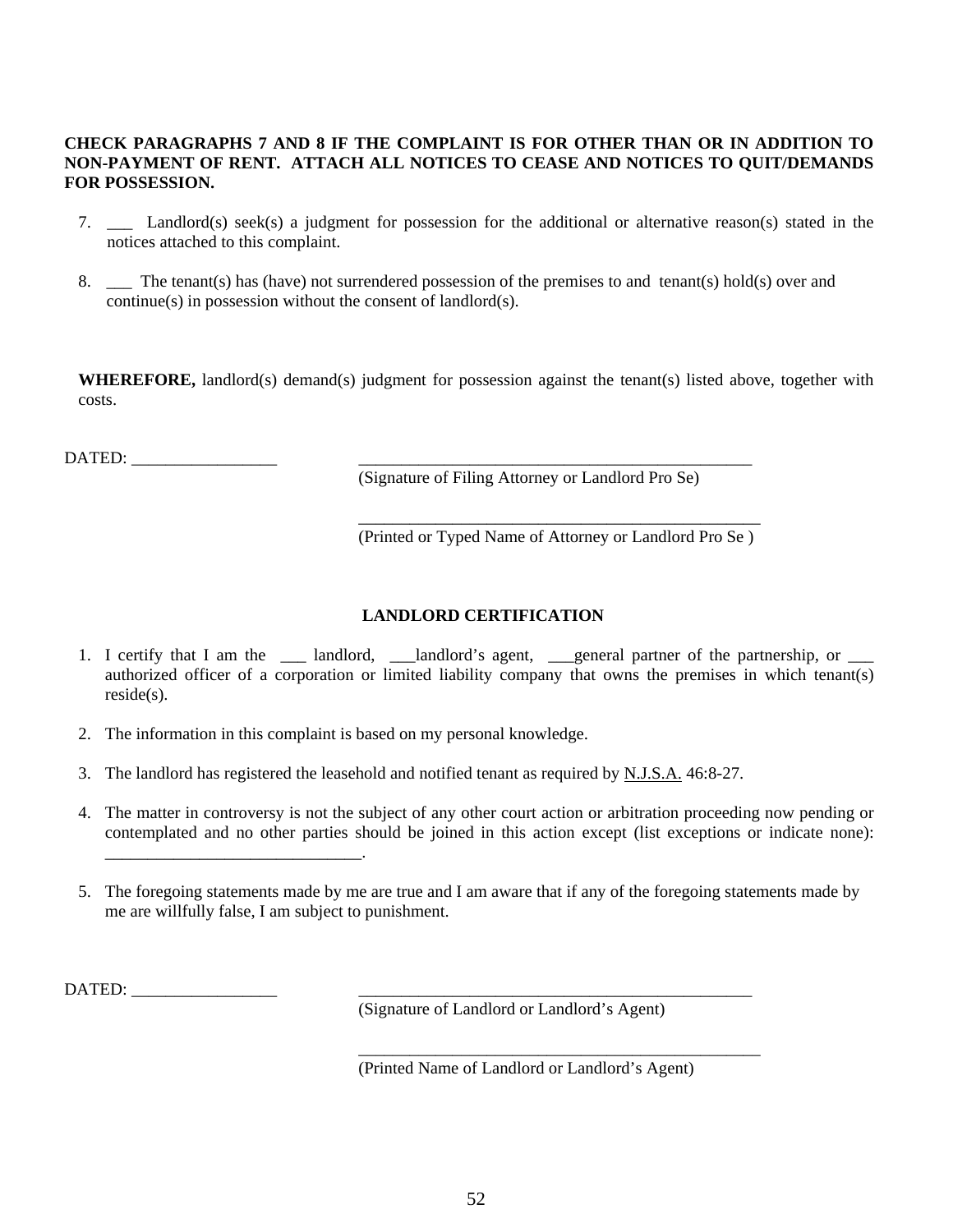## **NOTICE OF NONCONFORMING TENANCY COMPLAINT**

*Superior Court of New Jersey, Law Division Special Civil Part \_\_\_\_\_\_\_\_\_\_\_ County* 

| Date of Filing: | <b>Docket Number:</b> |
|-----------------|-----------------------|
|                 | vs.                   |

The complaint you filed in this case does not conform to the requirements mandated by the New Jersey Supreme Court in the case of Hodges v. Feinstein. The complaint in a summary action to evict a tenant based on the failure to pay rent must be verified by the landlord or a person with first-hand knowledge of the facts. Verification requires the complaint to include the following statement, which must be dated and signed by the person signing it:

> "I certify that the foregoing statements made by me are true. I am aware that if any of the foregoing statements made by me are willfully false, I am subject to punishment."

The complaint must be based on personal knowledge and the certification must state that it is based on personal knowledge.

In addition, the complaint must expressly state the creditor's identity, the amount of rent owed and that this amount must be paid to the landlord or the clerk before 4:30 p.m. on the day of trial for the case to be dismissed. The amount of rent claimed to be owed in a summary action to evict a tenant is limited to the amount that the tenant is required to pay by federal law or, when federal law does not apply, the amount permitted by any applicable rent control ordinance or, when neither federal law nor local ordinance apply, the amount specified in the lease. For example, Section 8 tenants cannot be required to pay late fees or attorney fees to get the case dismissed.

The non-conforming complaint you filed will not be served on the defendant and it will not be scheduled for trial. You may file an amended complaint that conforms to these requirements at no extra charge. A model complaint is enclosed for your use. It must include the docket number set forth above. If you do not file a conforming amended complaint within 60 days of the filing of your original complaint, the case will be dismissed.

Date of this Notice: \_\_\_\_\_\_\_\_\_\_\_\_\_\_\_\_\_\_\_\_\_\_\_\_\_\_\_\_\_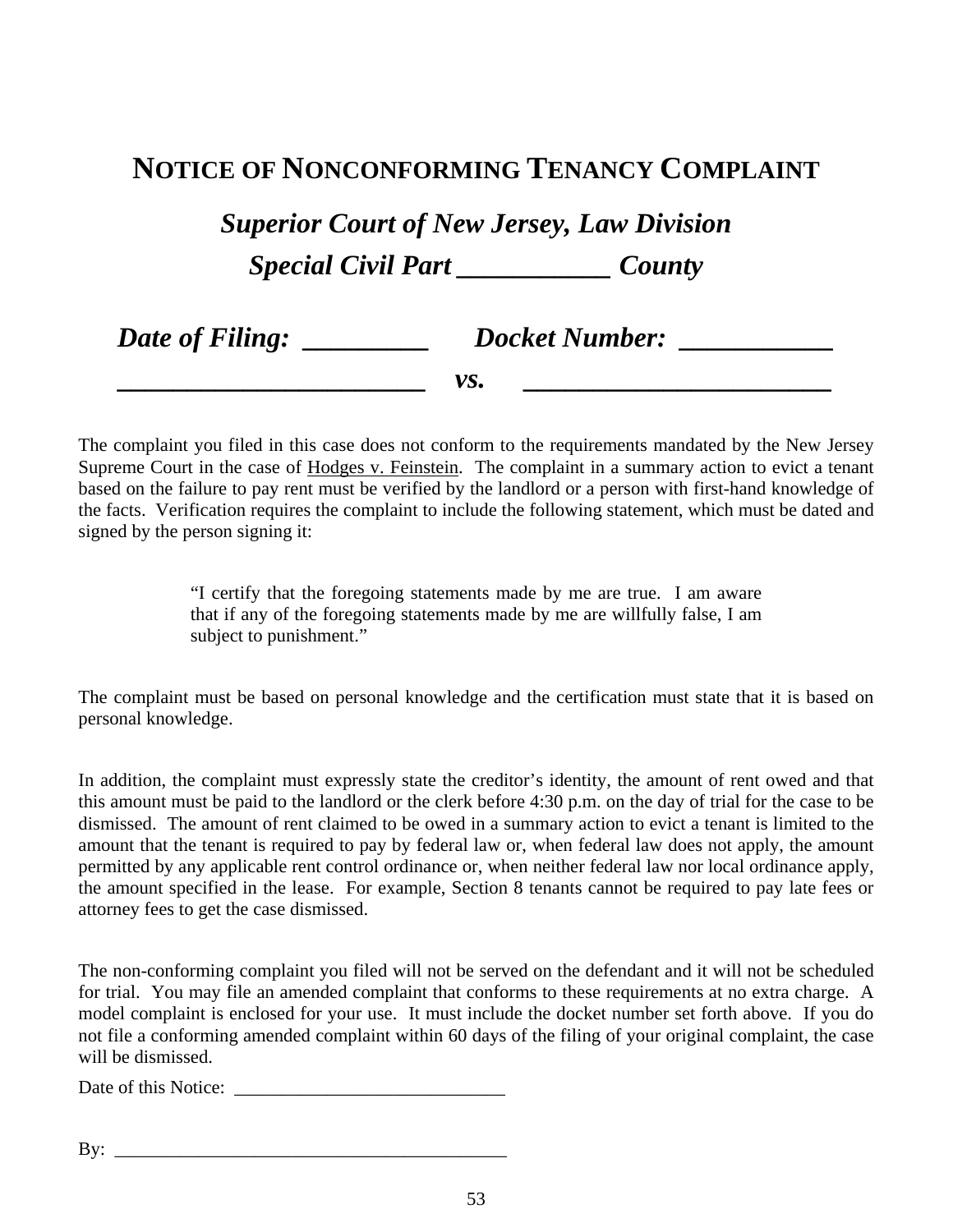**Robert Pitt/AOC/Courts**

05/11/2007 04:16 PM To: Special Civil Part Management Committee<br>Co: Special Civil Part Supervising Judges Special Civil Part Supervising Judges Civil Presiding Judges Civil Division Managers Subject: Revised Model Verified Landlord-Tenant Complaint

Dear Assistant Civil Division Managers for Special Civil,

Attached please find a revision of the model verified complaint to be used in implementing the Supreme Court's opinion in Hodges v. Feinstein. This model form has been revised as directed by the Committee of Special Civil Part Supervising Judges and should be substituted for the model that I sent by e-mail dated 2/14/07. The revised model form should be distributed at the service counter for the use of pro se litigants and attorneys in summary dispossess actions and should be included with the Notice of Nonconforming Tenancy Complaint when it is sent to attorneys and litigants.

Please remind all staff who are screening tenancy complaints of the following points:

1. The Hodges requirement of a verified complaint applies only to actions for nonpayment of rent and not to holdover actions. If the complaint alleges both nonpayment of rent and a holdover, then the complaint must be verified.

2. A complaint for nonpayment of rent involving a commercial tenancy does not have to be verified. The requirement of a verified complaint applies only to residential tenancies in which the landlord alleges nonpayment of rent as a ground for eviction.

3. When complaints for nonpayment of rent in residential tenancies are not verified, they cannot be sent back to the filer. They must be docketed as nonconforming pursuant to Rule 1:5-6(c) and the procedure set forth in my February 14, 2007 memorandum for dealing with these nonconforming complaints should be followed.

Also, please remind staff that this is a model complaint and that litigants may file complaints that differ from the model in some respects but are nonetheless in compliance with the Supreme Court's opinion. We should be looking to see that:

- (A) the complaint is verified if it is based on nonpayment of rent,
- (B) the landlord is identified,
- (C) the complaint states the amount of rent that must be paid to the landlord or the clerk before 4:30 on the trial date to get the case dismissed, and
- (D) that this amount does not include attorney fees or late charges for tenants of Section 8 and public housing.

Thanks for your continued cooperation in implementing the Hodges opinion and have a nice weekend.

Sincerely, Bob Pitt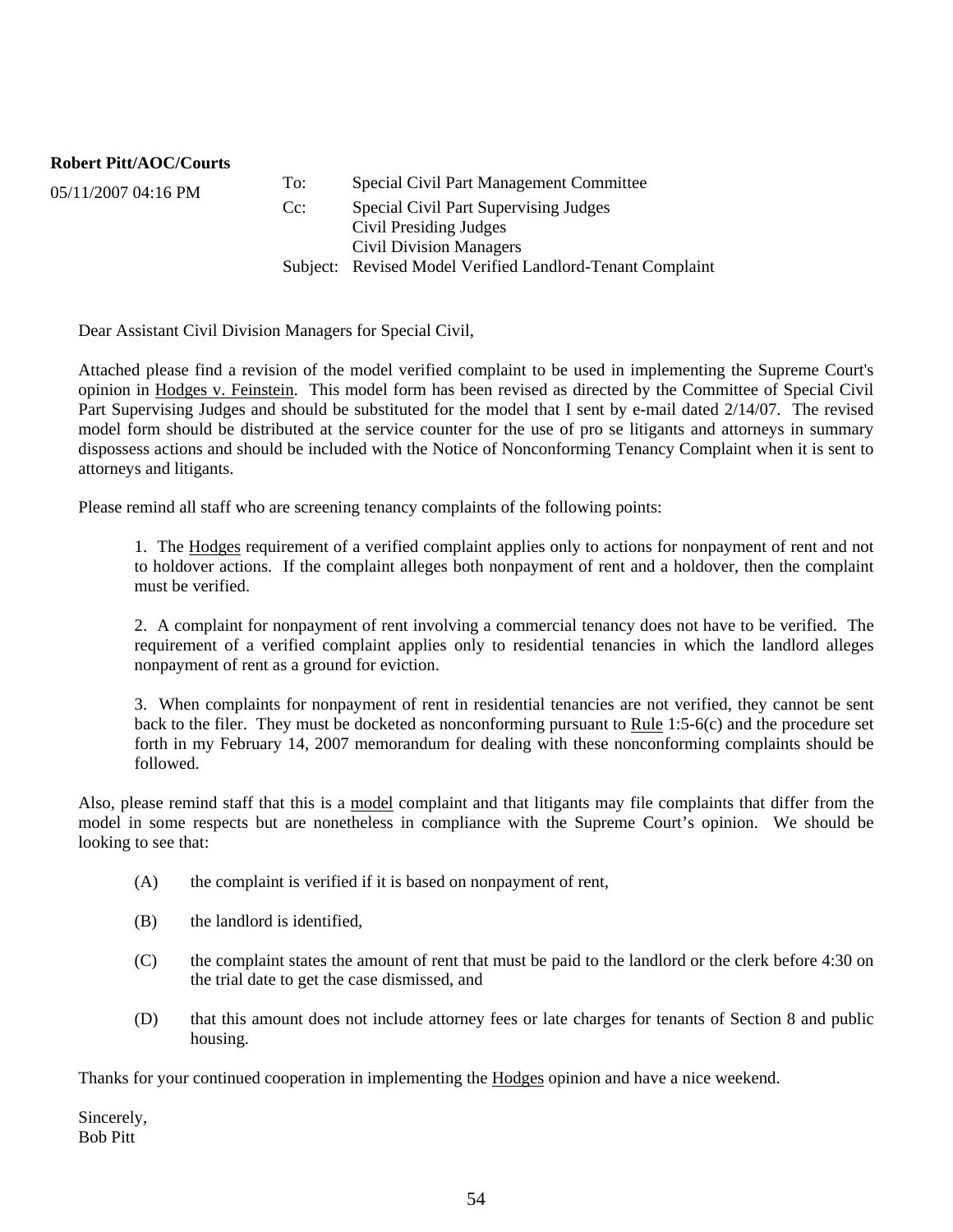Attorney(s)/Pro Se: SUPERIOR COURT OF NEW JERSEY Office Address: Law Division, Special Civil Part Phone No.: **Any County** Docket  $No \cdot LT$ Name of Plaintiff(s)/Landlord(s): Civil Action vs<br>
VERIFIED COMPLAINT LANDLORD/TENANT Name of Defendant(s)/Tenant(s): \_\_\_ Non-payment of Rent \_\_\_ Other Address of Rental Premises: \_\_\_\_\_\_\_\_\_\_\_\_\_\_\_\_\_\_\_\_\_\_\_\_\_\_\_\_\_\_\_\_\_\_\_\_\_\_\_\_\_\_\_\_\_\_\_\_\_\_\_\_\_\_ Phone No.: \_\_\_\_\_\_\_\_\_\_\_\_\_\_\_\_\_\_\_ 1. The landlord/creditor is \_\_\_\_\_\_\_\_\_\_\_\_\_\_\_\_\_\_\_\_\_\_\_\_\_\_\_\_\_\_\_\_\_\_\_\_\_\_\_\_\_\_\_\_\_\_\_. (name of landlord) 2. Tenant(s) now reside(s) and is (are) in occupancy and possession of the premises owned by the landlord and noted above as being the address of the tenant(s). 3. The tenant(s) has (have) been in possession of these premises since \_\_\_\_\_\_\_\_\_\_\_\_\_\_\_\_\_\_\_\_\_, 20\_\_ under (check one) written or oral agreement. 4. \_\_\_ Check here if the tenancy is subsidized pursuant to either a federal or state program or the apartment is public housing. 5. The (check one) \_\_monthly or \_\_ weekly amount that must be paid by the tenant(s) for these premises is  $\$\$ , payable on the day of each month or week in advance. **COMPLETE PARAGRAPHS 6A, 6B AND 6C IF COMPLAINT IS FOR NON-PAYMENT OF RENT**  6A. There is due, unpaid and owing from tenant(s) to landlord  $\$\$  for rent as follows: base rent for months/weeks \_\_\_\_\_\_\_\_ late charges, if permitted by federal law, local law and the lease \_\_\_\_\_\_\_\_ attorney fees, if permitted by federal law, local law and the lease \_\_\_\_\_\_\_\_ other (specify \_\_\_\_\_\_\_\_\_\_\_), if permitted by federal law, local law and the lease \_\_\_\_\_\_\_\_ court costs (fees for filing and serving the complaint) 6B. If this case is scheduled for trial on or after \_\_\_\_\_\_\_\_\_\_\_\_\_\_\_\_ and the amount due in (date next rent is due) paragraph 6A is not paid by  $\frac{1}{(day \text{ before next rent is due})}$ , the total amount of rent unpaid and owing is \$\_\_\_\_\_\_\_\_\_\_\_\_, including court costs. **6C. The non-payment count of this complaint will be dismissed if tenant(s) pay(s) \$\_\_\_\_\_\_\_\_\_\_\_, the amount listed on line 6A above, if the trial date is before \_\_\_\_\_\_\_\_\_\_\_\_\_\_\_\_. If the trial date is on or** 

(date next rent is due)

 **after \_\_\_\_\_\_\_\_\_\_\_\_\_\_\_\_\_ and the amount on line 6A has not been paid before that date,** 

(date next rent is due)